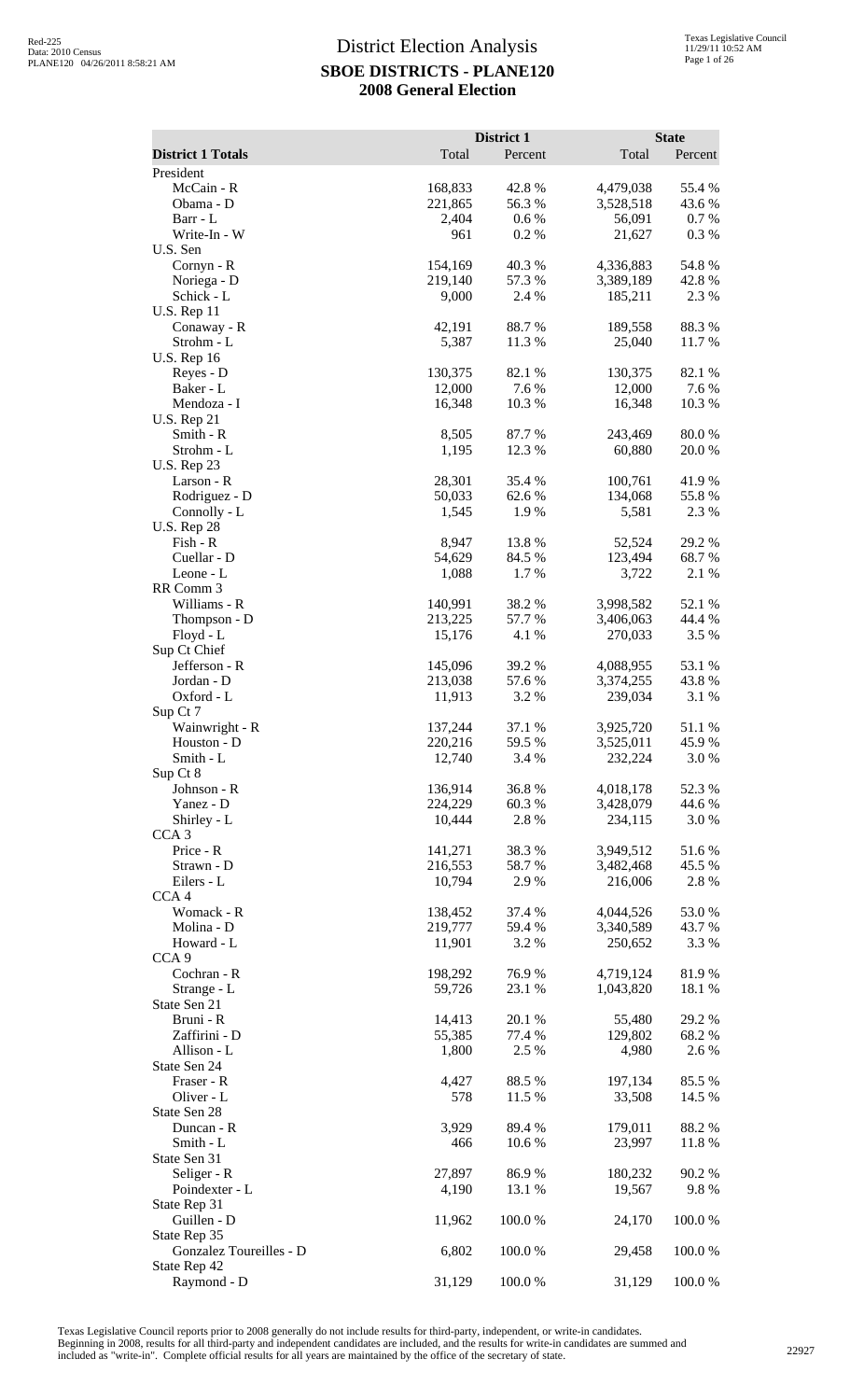|                                      |                | District 1      |                 | <b>State</b>    |
|--------------------------------------|----------------|-----------------|-----------------|-----------------|
| <b>District 1 Totals</b>             | Total          | Percent         | Total           | Percent         |
| State Rep 53                         |                |                 |                 |                 |
| Hilderbran - R<br>Holk - L           | 9,544<br>1,297 | 88.0%<br>12.0 % | 47,772<br>5,965 | 88.9%<br>11.1 % |
| State Rep 73                         |                |                 |                 |                 |
| Miller - R                           | 6,239          | 68.6%           | 58,118          | 69.4 %          |
| Boone - D                            | 2,336          | 25.7 %          | 21,732          | 26.0%           |
| Beckett McCracken - L                | 522            | 5.7%            | 3,846           | 4.6 %           |
| State Rep 74                         |                |                 |                 |                 |
| Kincaid - R                          | 14,632         | 35.8%           | 14,632          | 35.8%           |
| Gallego - D                          | 26,233         | 64.2 %          | 26,233          | 64.2 %          |
| State Rep 75                         |                |                 |                 |                 |
| Garza - R                            | 10,758         | 28.6%           | 10,758          | 28.6%           |
| Quintanilla - D                      | 26,806         | 71.4 %          | 26,806          | 71.4 %          |
| State Rep 76                         |                |                 |                 |                 |
| Chavez - D                           | 26,632         | 100.0%          | 26,632          | 100.0%          |
| State Rep 77                         |                |                 |                 |                 |
| Marquez - D                          | 21,444         | 100.0%          | 21,444          | 100.0%          |
| State Rep 78                         |                |                 |                 |                 |
| Margo - R                            | 22,918         | 45.1 %          | 22,918          | 45.1 %          |
| Moody - D                            | 26,176         | 51.5 %          | 26,176          | 51.5%           |
| Collins - L                          | 1,706          | 3.4 %           | 1,706           | 3.4 %           |
| State Rep 79                         |                |                 |                 |                 |
| Pickett - D                          | 27,604         | 100.0%          | 27,604          | 100.0%          |
| State Rep 80<br>$King - D$           | 31,771         | 100.0%          | 31,771          | 100.0%          |
| State Rep 81                         |                |                 |                 |                 |
| Lewis - R                            | 29,187         | 89.9 %          | 32,961          | 90.2%           |
| Hockman - L                          | 3,265          | 10.1 %          | 3,601           | 9.8%            |
| State Rep 82                         |                |                 |                 |                 |
| Craddick - R                         | 1,482          | 59.4 %          | 33,202          | 62.1 %          |
| Dingus - D                           | 896            | 35.9%           | 18,870          | 35.3 %          |
| Phillips - L                         | 117            | 4.7%            | 1,372           | 2.6%            |
| State Rep 85                         |                |                 |                 |                 |
| Castro - R                           | 1,243          | 55.1 %          | 19,967          | 46.7%           |
| Heflin - D                           | 1,011          | 44.9%           | 22,823          | 53.3%           |
|                                      |                |                 |                 |                 |
| Total Voter Registration (VR)        | 816,219        |                 | 13,573,741      |                 |
| Total Spanish Surname VR and SSVR/VR | 520,437        | 63.8%           | 2,919,682       | $21.5~\%$       |
| Turnout (TO) and TO/VR               | 394,575        | 48.3 %          | 8,108,358       | 59.7%           |
|                                      |                | District 2      |                 | <b>State</b>    |
| <b>District 2 Totals</b>             | Total          | Percent         | Total           | Percent         |
| President                            |                |                 |                 |                 |
| McCain - R                           | 191,754        | 47.1 %          | 4,479,038       | 55.4 %          |
| Obama - D                            | 211,625        | 52.0 %          | 3,528,518       | 43.6 %          |
| Barr - L                             | 2,499          | 0.6 %           | 56,091          | 0.7 %           |
| Write-In - W                         | 1,125          | 0.3%            | 21,627          | 0.3%            |
| U.S. Sen                             |                |                 |                 |                 |
| Cornyn - R                           | 177,223        | 44.8%           | 4,336,883       | 54.8%           |
| Noriega - D                          | 209,778        | 53.0%           | 3,389,189       | 42.8%           |
| Schick - L                           | 9,023          | 2.3 %           | 185,211         | 2.3 %           |
| <b>U.S. Rep 14</b>                   |                |                 |                 |                 |
| Paul - R                             | 55,882         | 100.0%          | 191,293         | 100.0%          |
| <b>U.S. Rep 15</b>                   |                |                 |                 |                 |
| Zamora - R                           | 32,830         | 31.8%           | 52,303          | 31.9%           |
| Hinojosa - D                         | 67,967         | 65.9%           | 107,578         | 65.7%           |
| Raether - L                          | 2,388          | 2.3 %           | 3,827           | 2.3 %           |
| <b>U.S. Rep 25</b>                   |                |                 |                 |                 |
| Morovich - R                         | 4,379          | 55.2 %          | 88,682          | 30.4 %          |
| Doggett - D                          | 3,426          | 43.2 %          | 191,741         | 65.8%           |
| Stutsman - L                         | 122            | 1.5 %           | 10,846          | 3.7 %           |
| <b>U.S. Rep 27</b>                   |                |                 |                 |                 |

Vaden - R<br>
Ortiz - D<br>
Ortiz - D<br>
Compared to the March 2014,864 38.4 % 69,458 38.4 % 69,458 38.4 % 69,458 38.4 % 69,458 38.4 % 69,458 38.4 % 69,458 38.4 % 69,458 38.4 % 69,458 38.4 % 69,458 38.4 % 69,458 38.4 % 69,458 38.4 Ortiz - D 104,864 58.0 % 104,864 58.0 % Powell - L 6,629 3.7 % 6,629 3.7 %

Fish - R 6,264 23.3 % 52,524 29.2 % Cuellar - D<br>
Leone - L<br>
20,077 74.7 % 123,494 68.7 % Leone - L<br>
522 1.9 % 3,722 2.1 %

Williams - R<br>
Thompson - D<br>
209,314<br>
209,314<br>
54.7 %<br>
3,406,063<br>
44.4 % Thompson - D 209,314 54.7 % 3,406,063 44.4 % 54.7 % 3,7 % 3,406,063 44.4 % 70,033 3.5 % Floyd - L 14,109 3.7 % 270,033 3.5 %

Texas Legislative Council reports prior to 2008 generally do not include results for third-party, independent, or write-in candidates. Beginning in 2008, results for all third-party and independent candidates are included, and the results for write-in candidates are summed and<br>included as "write-in". Complete official results for all years are maintained

U.S. Rep 28

Leone -  $L$ RR Comm 3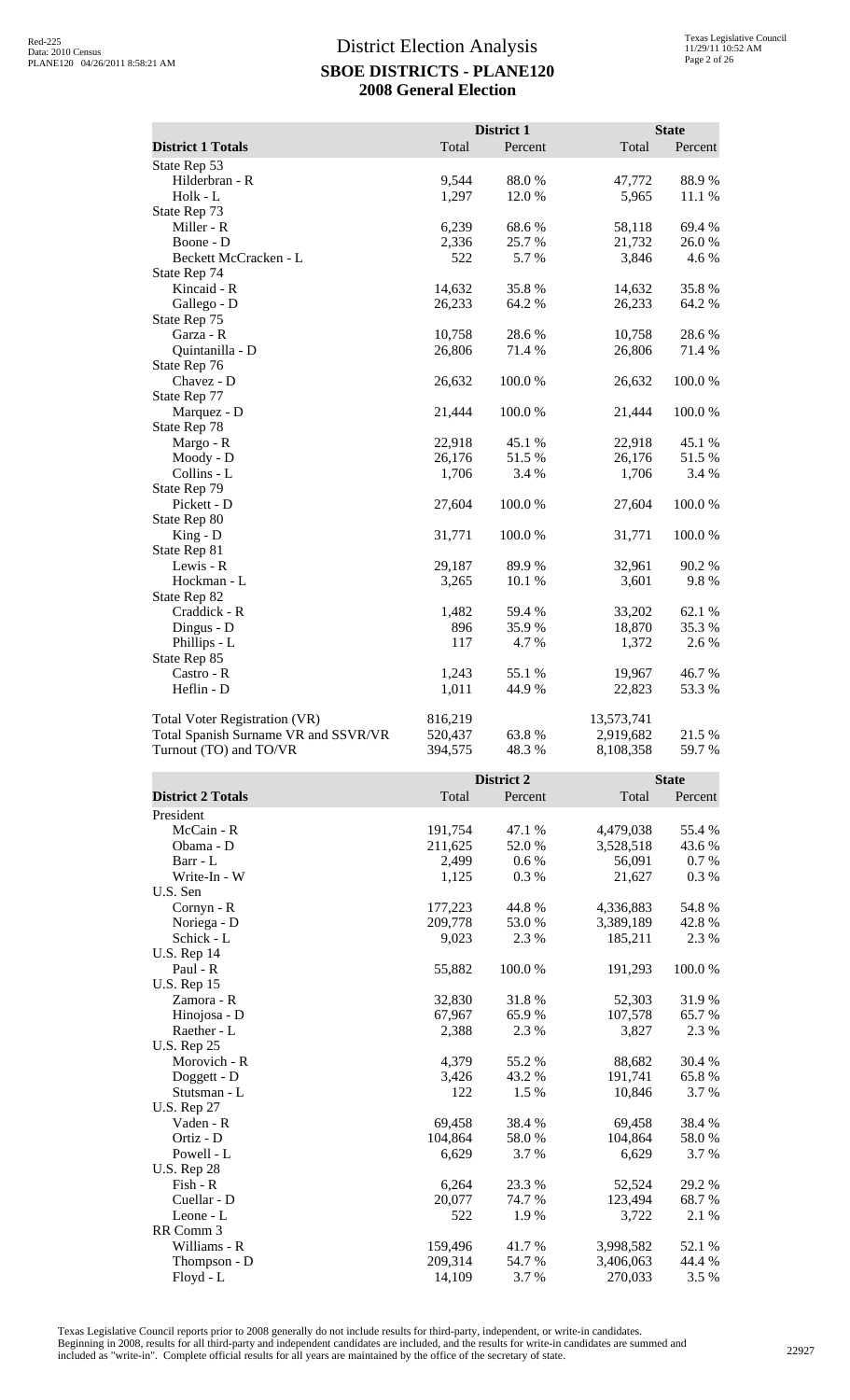|                                 |                  | District 2      |                  | <b>State</b>    |
|---------------------------------|------------------|-----------------|------------------|-----------------|
| <b>District 2 Totals</b>        | Total            | Percent         | Total            | Percent         |
| Sup Ct Chief<br>Jefferson - R   | 164,350          | 42.9 %          | 4,088,955        | 53.1 %          |
| Jordan - D                      | 207,139          | 54.0%           | 3,374,255        | 43.8%           |
| Oxford - L                      | 11,912           | 3.1 %           | 239,034          | 3.1 %           |
| Sup Ct 7<br>Wainwright - R      | 155,827          | 40.7%           | 3,925,720        | 51.1%           |
| Houston - D                     | 214,408          | 56.1 %          | 3,525,011        | 45.9%           |
| Smith - L                       | 12,176           | 3.2 %           | 232,224          | 3.0 %           |
| Sup Ct 8<br>Johnson - R         | 156,290          | 40.5 %          | 4,018,178        | 52.3 %          |
| Yanez - D                       | 218,882          | 56.8%           | 3,428,079        | 44.6 %          |
| Shirley - L                     | 10,503           | 2.7 %           | 234,115          | 3.0%            |
| CCA <sub>3</sub><br>Price - R   | 158,432          | 41.6%           | 3,949,512        | 51.6%           |
| Strawn - D                      | 212,105          | 55.6%           | 3,482,468        | 45.5 %          |
| Eilers - L                      | 10,751           | 2.8 %           | 216,006          | 2.8%            |
| CCA <sub>4</sub><br>Womack - R  | 161,612          | 42.3 %          | 4,044,526        | 53.0%           |
| Molina - D                      | 209,507          | 54.8%           | 3,340,589        | 43.7 %          |
| Howard - L                      | 11,322           | 3.0 %           | 250,652          | 3.3 %           |
| CCA <sub>9</sub><br>Cochran - R | 213,505          | 79.9%           | 4,719,124        | 81.9%           |
| Strange - L                     | 53,867           | 20.1 %          | 1,043,820        | 18.1 %          |
| SBOE <sub>2</sub>               |                  |                 |                  |                 |
| Johnston - R                    | 145,649          | 41.2 %          | 152,195          | 40.5 %          |
| Berlanga - D<br>State Sen 20    | 208,287          | 58.8%           | 223,465          | 59.5 %          |
| Hinojosa - D                    | 86,033           | 78.7%           | 124,456          | 81.4%           |
| Parker - L                      | 23,294           | 21.3%           | 28,429           | 18.6%           |
| State Sen 21<br>Bruni - R       | 8,405            | 41.3 %          | 55,480           | 29.2 %          |
| Zaffirini - D                   | 11,261           | 55.4 %          | 129,802          | 68.2 %          |
| Allison - L                     | 668              | 3.3 %           | 4,980            | 2.6 %           |
| State Sen 27<br>Lucio - D       | 111,596          | 100.0%          | 111,596          | 100.0%          |
| State Rep 17                    |                  |                 |                  |                 |
| Kleinschmidt - R                | 4,748            | 58.8%           | 32,220           | 54.0%           |
| Dippel - D<br>Duesterhoft - L   | 3,192<br>139     | 39.5 %<br>1.7%  | 25,578<br>1,888  | 42.9 %<br>3.2 % |
| State Rep 28                    |                  |                 |                  |                 |
| Zerwas - R                      | 8,657            | 61.7%           | 50,824           | 60.2%           |
| Bottos - D<br>Lucas - L         | 5,171<br>197     | 36.9%<br>1.4 %  | 32,089<br>1,484  | 38.0%<br>1.8%   |
| State Rep 29                    |                  |                 |                  |                 |
| Weber - R                       | 6,792            | 57.8 %          | 40,439           | 60.5%           |
| Murphy - D<br>State Rep 30      | 4,969            | 42.2 %          | 26,433           | 39.5 %          |
| Morrison - R                    | 32,639           | 100.0%          | 38,868           | 100.0%          |
| State Rep 32                    |                  |                 |                  |                 |
| Hunter - R<br>Garcia - D        | 27,844<br>25,994 | 50.1 %<br>46.8% | 27,844<br>25,994 | 50.1 %<br>46.8% |
| Nelson - L                      | 1,705            | 3.1 %           | 1,705            | 3.1 %           |
| State Rep 33                    |                  |                 |                  |                 |
| Torres - R<br>Ortiz - D         | 14,792<br>24,582 | 35.5 %<br>59.0% | 14,792<br>24,582 | 35.5 %<br>59.0% |
| Garrett - L                     | 2,261            | 5.4 %           | 2,261            | 5.4 %           |
| State Rep 34                    |                  |                 |                  |                 |
| Scott - R                       | 18,684           | 46.9%           | 18,684           | 46.9%           |
| Herrero - D<br>State Rep 35     | 21,188           | 53.1 %          | 21,188           | 53.1 %          |
| Gonzalez Toureilles - D         | 2,311            | 100.0%          | 29,458           | 100.0%          |
| State Rep 36                    |                  |                 |                  |                 |
| Flores - D<br>State Rep 37      | 21,375           | 100.0%          | 24,598           | 100.0%          |
| Oliveira - D                    | 19,695           | 100.0%          | 19,695           | 100.0%          |
| State Rep 38                    |                  |                 |                  |                 |
| Lucio - D<br>State Rep 39       | 25,476           | 100.0%          | 25,476           | 100.0%          |
| Martinez - D                    | 23,880           | 100.0%          | 23,880           | 100.0%          |
| State Rep 40                    |                  |                 |                  |                 |
| Pena - D                        | 9,556            | 100.0 %         | 24,103           | 100.0%          |
| State Rep 41<br>Villalobos - R  | 7,291            | 35.1 %          | 12,025           | 33.3 %          |
| Gonzales - D                    | 13,108           | 63.0%           | 23,438           | 64.9%           |
| Snelling - L                    | 391              | 1.9%            | 671              | 1.9%            |

Texas Legislative Council reports prior to 2008 generally do not include results for third-party, independent, or write-in candidates.

Beginning in 2008, results for all third-party and independent candidates are included, and the results for write-in candidates are summed and<br>included as "write-in". Complete official results for all years are maintained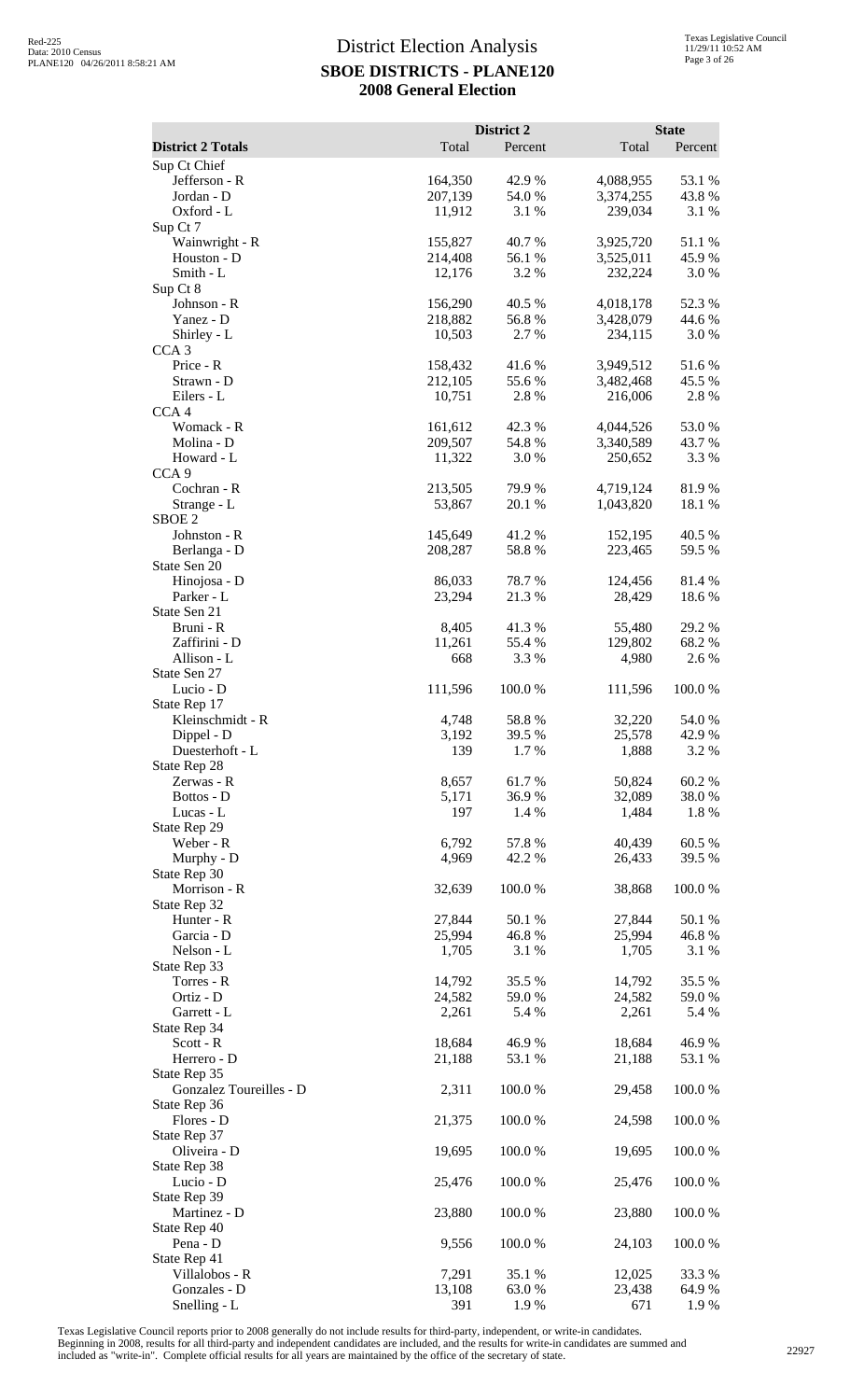|                                      |                    | District 2       |                        | <b>State</b>     |
|--------------------------------------|--------------------|------------------|------------------------|------------------|
| <b>District 2 Totals</b>             | Total              | Percent          | Total                  | Percent          |
| State Rep 43                         |                    |                  |                        |                  |
| Rios Ybarra - D                      | 22,139             | 86.1%            | 25,771                 | 87.2%            |
| Shuey - L                            | 3,584              | 13.9 %           | 3,781                  | 12.8%            |
| <b>Total Voter Registration (VR)</b> | 843,236            |                  | 13,573,741             |                  |
| Total Spanish Surname VR and SSVR/VR | 493,619            | 58.5 %           | 2,919,682              | 21.5 %           |
| Turnout (TO) and TO/VR               | 411,964            | 48.9 %           | 8,108,358              | 59.7%            |
|                                      |                    | District 3       |                        | <b>State</b>     |
| <b>District 3 Totals</b>             | Total              | Percent          | Total                  | Percent          |
| President                            |                    |                  |                        |                  |
| McCain - R                           | 157,233            | 38.3 %           | 4,479,038              | 55.4 %           |
| Obama - D<br>Barr - L                | 249,268<br>2,760   | 60.7%<br>0.7%    | 3,528,518<br>56,091    | 43.6 %<br>0.7 %  |
| Write-In - W                         | 1,421              | 0.3%             | 21,627                 | 0.3%             |
| U.S. Sen                             |                    |                  |                        |                  |
| Cornyn - R                           | 142,178            | 35.6%            | 4,336,883              | 54.8%            |
| Noriega - D<br>Schick - L            | 246,389<br>10,466  | 61.7 %<br>2.6 %  | 3,389,189<br>185,211   | 42.8%<br>2.3 %   |
| <b>U.S. Rep 15</b>                   |                    |                  |                        |                  |
| Zamora - R                           | 19,473             | 32.2 %           | 52,303                 | 31.9%            |
| Hinojosa - D                         | 39,611             | 65.4 %           | 107,578                | 65.7 %           |
| Raether - L<br><b>U.S. Rep 20</b>    | 1,439              | 2.4 %            | 3,827                  | 2.3 %            |
| Litoff - R                           | 44,093             | 25.1 %           | 44,585                 | 25.2 %           |
| Gonzalez - D                         | 126,636            | 72.0%            | 127,298                | 71.9 %           |
| Idrogo - L                           | 5,123              | 2.9%             | 5,172                  | 2.9%             |
| <b>U.S. Rep 21</b><br>Smith - R      |                    |                  |                        | 80.0%            |
| Strohm - L                           | 11,363<br>5,292    | 68.2 %<br>31.8%  | 243,469<br>60,880      | 20.0 %           |
| <b>U.S. Rep 23</b>                   |                    |                  |                        |                  |
| Larson - R                           | 26,148             | 30.6 %           | 100,761                | 41.9%            |
| Rodriguez - D                        | 57,289             | 67.0%            | 134,068                | 55.8%            |
| Connolly - L<br><b>U.S. Rep 25</b>   | 2,060              | 2.4 %            | 5,581                  | 2.3 %            |
| Morovich - R                         | 6,941              | 50.3%            | 88,682                 | 30.4 %           |
| Doggett - D                          | 6,643              | 48.1 %           | 191,741                | 65.8%            |
| Stutsman - L                         | 215                | 1.6%             | 10,846                 | 3.7%             |
| <b>U.S. Rep 28</b><br>Fish - R       | 10,025             | 26.7%            | 52,524                 | 29.2%            |
| Cuellar - D                          | 26,753             | 71.4 %           | 123,494                | 68.7 %           |
| Leone - L                            | 717                | 1.9 %            | 3,722                  | 2.1 %            |
| RR Comm 3<br>Williams - R            |                    | 33.6 %           |                        |                  |
| Thompson - D                         | 130,583<br>243,636 | 62.7%            | 3,998,582<br>3,406,063 | 52.1 %<br>44.4 % |
| Floyd - L                            | 14,539             | 3.7%             | 270,033                | 3.5 %            |
| Sup Ct Chief                         |                    |                  |                        |                  |
| Jefferson - R                        | 144,770<br>235,072 | 37.0%<br>60.0%   | 4,088,955<br>3,374,255 | 53.1 %<br>43.8%  |
| Jordan - D<br>Oxford - L             | 11,690             | 3.0 %            | 239,034                | 3.1 %            |
| Sup Ct 7                             |                    |                  |                        |                  |
| Wainwright - R                       | 131,404            | 33.8%            | 3,925,720              | 51.1 %           |
| Houston - D                          | 244,049            | 62.8%            | 3,525,011              | 45.9%            |
| Smith - L<br>Sup Ct 8                | 13,240             | 3.4 %            | 232,224                | 3.0%             |
| Johnson - R                          | 125,937            | 32.2 %           | 4,018,178              | 52.3 %           |
| Yanez - D                            | 253,917            | 65.0%            | 3,428,079              | 44.6 %           |
| Shirley - L                          | 10,946             | 2.8%             | 234,115                | 3.0 %            |
| CCA <sub>3</sub><br>Price - R        | 127,779            | 33.0%            | 3,949,512              | 51.6%            |
| Strawn - D                           | 248,111            | 64.1 %           | 3,482,468              | 45.5 %           |
| Eilers - L                           | 11,271             | 2.9%             | 216,006                | 2.8%             |
| CCA <sub>4</sub>                     |                    |                  |                        |                  |
| Womack - R<br>Molina - D             | 129,521<br>247,277 | 33.3 %<br>63.6 % | 4,044,526<br>3,340,589 | 53.0%<br>43.7 %  |
| Howard - L                           | 12,162             | 3.1 %            | 250,652                | 3.3 %            |
| CCA <sub>9</sub>                     |                    |                  |                        |                  |
| Cochran - R                          | 187,591            | 74.2 %           | 4,719,124              | 81.9%            |
| Strange - L                          | 65,201             | 25.8%            | 1,043,820              | 18.1 %           |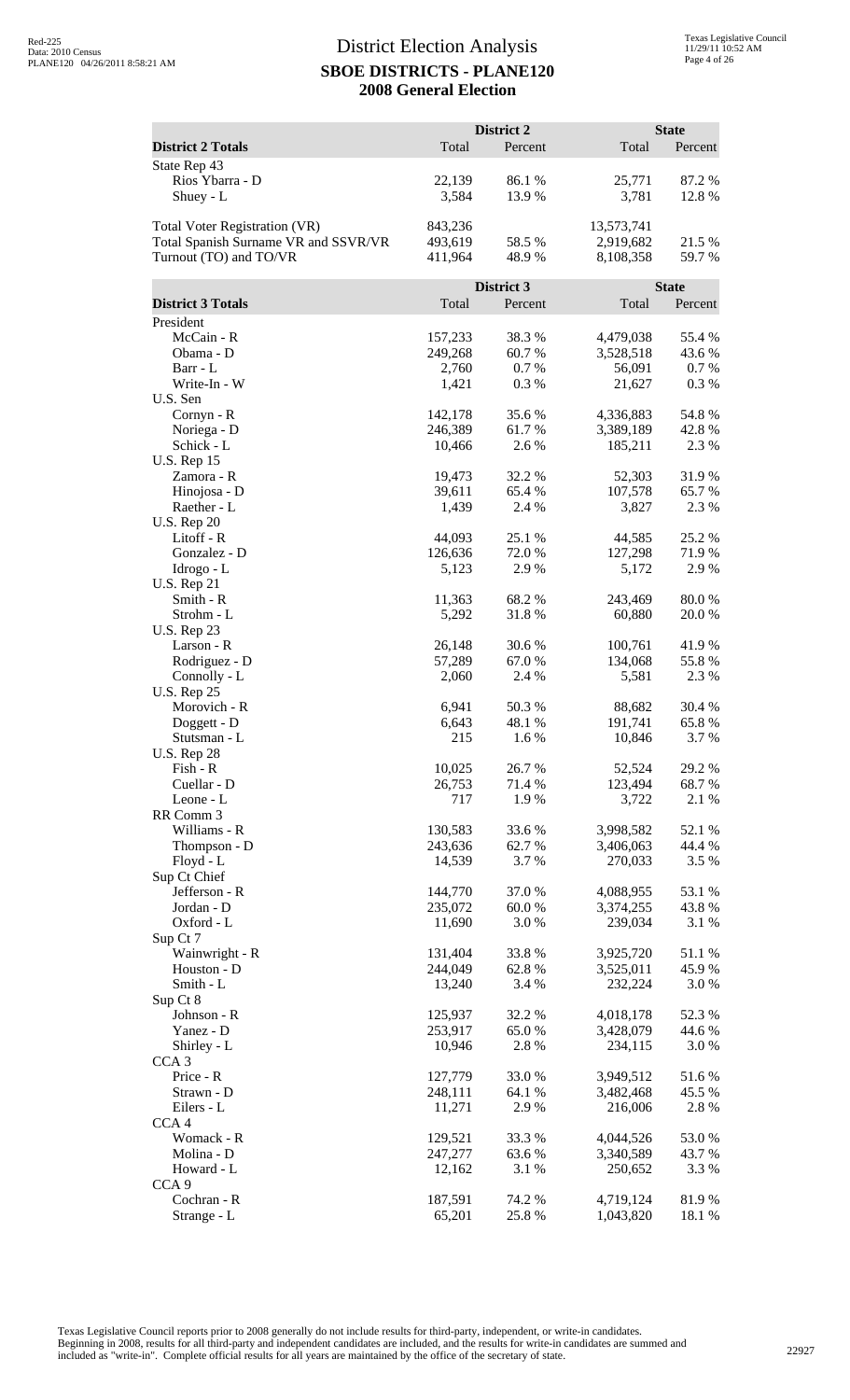|                                                                |                    | District 3       |                        | <b>State</b>     |
|----------------------------------------------------------------|--------------------|------------------|------------------------|------------------|
| <b>District 3 Totals</b>                                       | Total              | Percent          | Total                  | Percent          |
| SBOE <sub>2</sub>                                              |                    |                  |                        |                  |
| Johnston - R                                                   | 6,546              | 30.1 %           | 152,195                | 40.5 %           |
| Berlanga - D                                                   | 15,178             | 69.9%            | 223,465                | 59.5 %           |
| State Sen 20                                                   |                    |                  |                        |                  |
| Hinojosa - D                                                   | 38,423             | 88.2%            | 124,456                | 81.4 %           |
| Parker - L                                                     | 5,135              | 11.8 %           | 28,429                 | 18.6%            |
| State Sen 21<br>Bruni - R                                      | 18,762             | 28.3%            | 55,480                 | 29.2 %           |
| Zaffirini - D                                                  | 46,064             | 69.5 %           | 129,802                | 68.2 %           |
| Allison - L                                                    | 1,493              | 2.3 %            | 4,980                  | 2.6 %            |
| State Sen 26                                                   |                    |                  |                        |                  |
| Van De Putte - D                                               | 124,749            | 82.4 %           | 136,913                | 81.4%            |
| Lopez - L                                                      | 26,719             | 17.6 %           | 31,194                 | 18.6%            |
| State Rep 30<br>Morrison - R                                   | 6,229              | 100.0%           |                        | 100.0%           |
| State Rep 31                                                   |                    |                  | 38,868                 |                  |
| Guillen - D                                                    | 12,208             | 100.0%           | 24,170                 | 100.0%           |
| State Rep 35                                                   |                    |                  |                        |                  |
| Gonzalez Toureilles - D                                        | 20,345             | 100.0%           | 29,458                 | 100.0%           |
| State Rep 36                                                   |                    |                  |                        |                  |
| Flores - D                                                     | 3,223              | 100.0%           | 24,598                 | 100.0%           |
| State Rep 40                                                   |                    |                  |                        |                  |
| Pena - D<br>State Rep 41                                       | 14,547             | 100.0 %          | 24,103                 | 100.0%           |
| Villalobos - R                                                 | 4,734              | 30.9%            | 12,025                 | 33.3 %           |
| Gonzales - D                                                   | 10,330             | 67.3 %           | 23,438                 | 64.9%            |
| Snelling - L                                                   | 280                | 1.8%             | 671                    | 1.9 %            |
| State Rep 43                                                   |                    |                  |                        |                  |
| Rios Ybarra - D                                                | 3,632              | 94.9%            | 25,771                 | 87.2 %           |
| Shuey - $L$                                                    | 197                | 5.1 %            | 3,781                  | 12.8 %           |
| State Rep 44<br>Kuempel - R                                    | 14,452             | 79.7%            | 46,686                 | 82.4 %           |
| Lynch - L                                                      | 3,689              | 20.3 %           | 9,959                  | 17.6 %           |
| State Rep 116                                                  |                    |                  |                        |                  |
| Martinez Fischer - D                                           | 27,540             | 85.5%            | 27,540                 | 85.5 %           |
| Armstrong - L                                                  | 4,661              | 14.5 %           | 4,661                  | 14.5 %           |
| State Rep 117                                                  |                    |                  |                        |                  |
| Garza - R<br>Leibowitz - D                                     | 13,645             | 38.4%            | 21,607<br>28,675       | 43.0 %<br>57.0 % |
| State Rep 118                                                  | 21,876             | 61.6 %           |                        |                  |
| Green - R                                                      | 4,794              | 21.7%            | 14,747                 | 36.6%            |
| Farias - D                                                     | 16,691             | 75.4 %           | 24,169                 | 59.9%            |
| Thompson - L                                                   | 648                | 2.9 %            | 1,414                  | 3.5 %            |
| State Rep 119                                                  |                    |                  |                        |                  |
| Gutierrez - D                                                  | 20,456             | 100.0%           | 29,867                 | 100.0%           |
| State Rep 120                                                  |                    |                  |                        |                  |
| McClendon - D<br>State Rep 121                                 | 31,546             | 100.0 %          | 32,601                 | 100.0%           |
| Straus - R                                                     | 4,552              | 71.1 %           | 44,472                 | 79.6%            |
| Thomas - L                                                     | 1,853              | 28.9 %           | 11,380                 | 20.4 %           |
| State Rep 122                                                  |                    |                  |                        |                  |
| Corte - R                                                      | 655                | 46.6 %           | 68,371                 | 66.0%            |
| Carnot - D                                                     | 689                | 49.0%            | 30,953                 | 29.9%            |
| Baynton - L                                                    | 63                 | 4.5 %            | 4,212                  | 4.1 %            |
| State Rep 123<br>Villarreal - D                                | 23,458             | 100.0%           | 27,040                 | 100.0%           |
| State Rep 124                                                  |                    |                  |                        |                  |
| Menendez - D                                                   | 36,557             | 100.0 %          | 36,557                 | 100.0%           |
| State Rep 125                                                  |                    |                  |                        |                  |
| Castro - D                                                     | 30,962             | 100.0%           | 36,003                 | 100.0%           |
|                                                                |                    |                  |                        |                  |
| Total Voter Registration (VR)                                  | 832,826            |                  | 13,573,741             |                  |
| Total Spanish Surname VR and SSVR/VR<br>Turnout (TO) and TO/VR | 494,859<br>411,315 | 59.4 %<br>49.4 % | 2,919,682<br>8,108,358 | 21.5 %<br>59.7%  |
|                                                                |                    |                  |                        |                  |
|                                                                |                    | District 4       |                        | <b>State</b>     |

|                          |         | District 4 |           | <b>State</b> |
|--------------------------|---------|------------|-----------|--------------|
| <b>District 4 Totals</b> | Total   | Percent    | Total     | Percent      |
| President                |         |            |           |              |
| McCain - R               | 89.884  | 22.6 %     | 4.479.038 | 55.4 %       |
| Obama - D                | 305,638 | 76.9%      | 3,528,518 | 43.6 %       |
| Barr - L                 | 1.589   | $0.4\%$    | 56,091    | $0.7\%$      |
| Write-In - W             | 395     | $0.1\%$    | 21.627    | $0.3\%$      |
| U.S. Sen                 |         |            |           |              |
| $Cornyn - R$             | 79.339  | 20.3 %     | 4,336,883 | 54.8%        |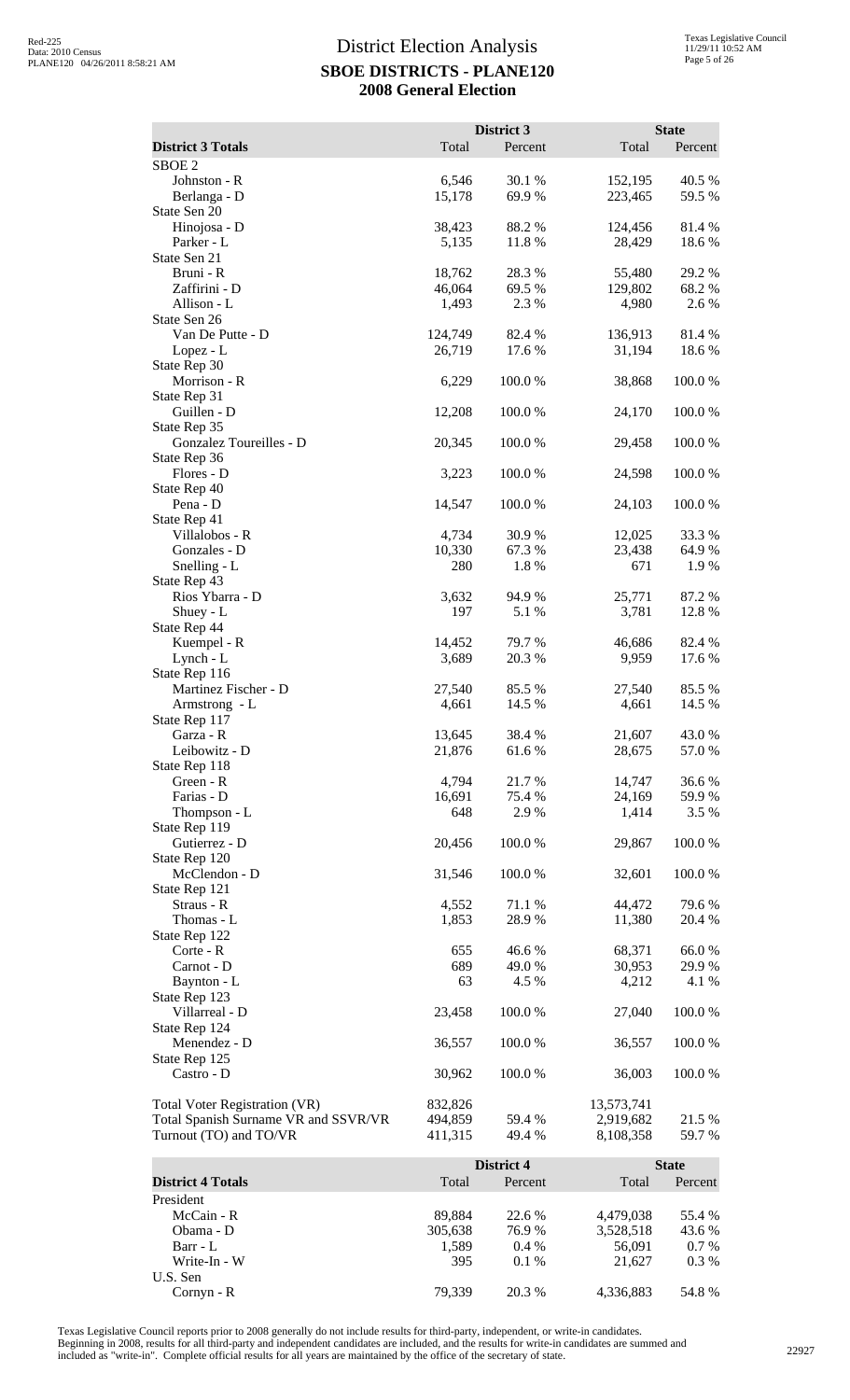|                                       |                   | District 4          |                        | <b>State</b>     |
|---------------------------------------|-------------------|---------------------|------------------------|------------------|
| <b>District 4 Totals</b>              | Total             | Percent             | Total                  | Percent          |
| U.S. Sen<br>Noriega - D<br>Schick - L | 306,286<br>5,800  | 78.2 %<br>1.5 %     | 3,389,189<br>185,211   | 42.8%<br>2.3 %   |
| U.S. Rep 2<br>$Poe - R$               | 6,250             | 80.7%               | 175,101                | 88.9%            |
| Wolfe - L<br>U.S. Rep 7               | 1,498             | 19.3 %              | 21,813                 | 11.1 %           |
| Culberson - R                         | 2,564             | 44.0 %<br>54.3 %    | 162,635<br>123,242     | 55.9%            |
| Skelly - D<br>Parks - L               | 3,165<br>104      | 1.8%                | 5,057                  | 42.4 %<br>1.7 %  |
| U.S. Rep 9<br>Green - D               | 93,870            | 96.0%               | 143,868                | 93.6%            |
| Walters - L<br><b>U.S. Rep 18</b>     | 3,916             | 4.0 %               | 9,760                  | 6.4%             |
| Faulk - R<br>Jackson Lee - D          | 21,134<br>123,213 | 14.4 %<br>83.8%     | 39,095<br>148,617      | 20.3 %<br>77.3 % |
| Taylor - L<br><b>U.S. Rep 22</b>      | 2,746             | 1.9%                | 4,486                  | 2.3 %            |
| Olson - R<br>Lampson - D              | 7,436<br>18,003   | 28.7%<br>69.5 %     | 161,996<br>140,160     | 52.4 %<br>45.4 % |
| Wieder - L<br><b>U.S. Rep 29</b>      | 470               | 1.8%                | 6,839                  | 2.2 %            |
| Story - R                             | 20,826            | 22.0%               | 25,512                 | 23.9%            |
| Green - D<br>Grace - L                | 72,626<br>1,334   | 76.6%<br>1.4 %      | 79,718<br>1,564        | 74.6 %<br>1.5 %  |
| RR Comm 3<br>Williams - R             | 80,035            | 20.8%               | 3,998,582              | 52.1 %           |
| Thompson - D                          | 298,450           | 77.5 %              | 3,406,063              | 44.4 %           |
| Floyd - L<br>Sup Ct Chief             | 6,780             | 1.8%                | 270,033                | 3.5 %            |
| Jefferson - R                         | 84,891            | 22.0%               | 4,088,955              | 53.1 %           |
| Jordan - D                            | 295,774           | 76.6 %              | 3,374,255              | 43.8%            |
| Oxford - L<br>Sup Ct 7                | 5,676             | 1.5 %               | 239,034                | 3.1 %            |
| Wainwright - R                        | 77,489            | 20.1 %              | 3,925,720              | 51.1%            |
| Houston - D<br>Smith - L              | 302,067<br>6,005  | 78.3%<br>1.6%       | 3,525,011<br>232,224   | 45.9%<br>3.0%    |
| Sup Ct 8<br>Johnson - R               | 74,631            | 19.3%               | 4,018,178              | 52.3 %           |
| Yanez - D                             | 305,809           | 79.2 %<br>1.5 %     | 3,428,079              | 44.6 %<br>3.0 %  |
| Shirley - L<br>CCA <sub>3</sub>       | 5,642             |                     | 234,115                |                  |
| Price - R<br>Strawn - D               | 77,133<br>301,961 | 20.0%<br>78.4 %     | 3,949,512<br>3,482,468 | 51.6%<br>45.5 %  |
| Eilers - L<br>CCA <sub>4</sub>        | 6,110             | 1.6%                | 216,006                | 2.8 %            |
| Womack - R                            | 76,065            | 19.8%               | 4,044,526              | 53.0%            |
| Molina - D<br>Howard - L              | 303,335<br>5,664  | 78.8%<br>1.5 %      | 3,340,589<br>250,652   | 43.7 %<br>3.3 %  |
| CCA <sub>9</sub>                      |                   |                     |                        |                  |
| Cochran - R<br>Strange - L            | 108,375<br>54,196 | 66.7%<br>33.3 %     | 4,719,124<br>1,043,820 | 81.9%<br>18.1 %  |
| SBOE 6                                |                   |                     |                        |                  |
| $Leo - R$<br>Bryan - L                | 3,862<br>1,587    | 70.9%<br>29.1 %     | 332,910<br>87,056      | 79.3 %<br>20.7%  |
| SBOE 7<br>Bradley - R                 | 11,073            | 37.4 %              | 287,175                | 53.7%            |
| Ewing - D                             | 17,867            | 60.3%               | 233,238                | 43.6 %           |
| Johnson - L<br>State Sen 6            | 666               | 2.2 %               | 14,667                 | 2.7 %            |
| Pena - R                              | 20,273            | 24.3 %              | 27,751                 | 26.6%            |
| Gallegos - D<br>Delgado - L           | 60,529<br>2,506   | 72.7 %<br>$3.0\ \%$ | 72,960<br>3,496        | 70.0 %<br>3.4 %  |
| State Sen 11                          |                   |                     |                        |                  |
| Jackson - R<br>Jaworski - D           | 3,346<br>5,091    | 38.8%<br>59.0%      | 155,772<br>113,567     | 56.5 %<br>41.2%  |
| Messina - L                           | 186               | 2.2 %               | 6,419                  | 2.3 %            |
| State Rep 26<br>Howard - R            | 331               | 100.0%              | 45,679                 | 100.0%           |
| State Rep 27<br>$Host - R$            | 4,532             | 13.2 %              | 25,434                 | 34.4 %           |
| Olivo - D<br>State Rep 126            | 29,872            | 86.8%               | 48,415                 | 65.6%            |
| Harless - R                           | 2,705             | 23.8%               | 32,748                 | 59.4 %           |
| Khan - D                              | 8,406             | 73.8%               | 21,179                 | 38.4 %           |

Texas Legislative Council reports prior to 2008 generally do not include results for third-party, independent, or write-in candidates.

Beginning in 2008, results for all third-party and independent candidates are included, and the results for write-in candidates are summed and<br>included as "write-in". Complete official results for all years are maintained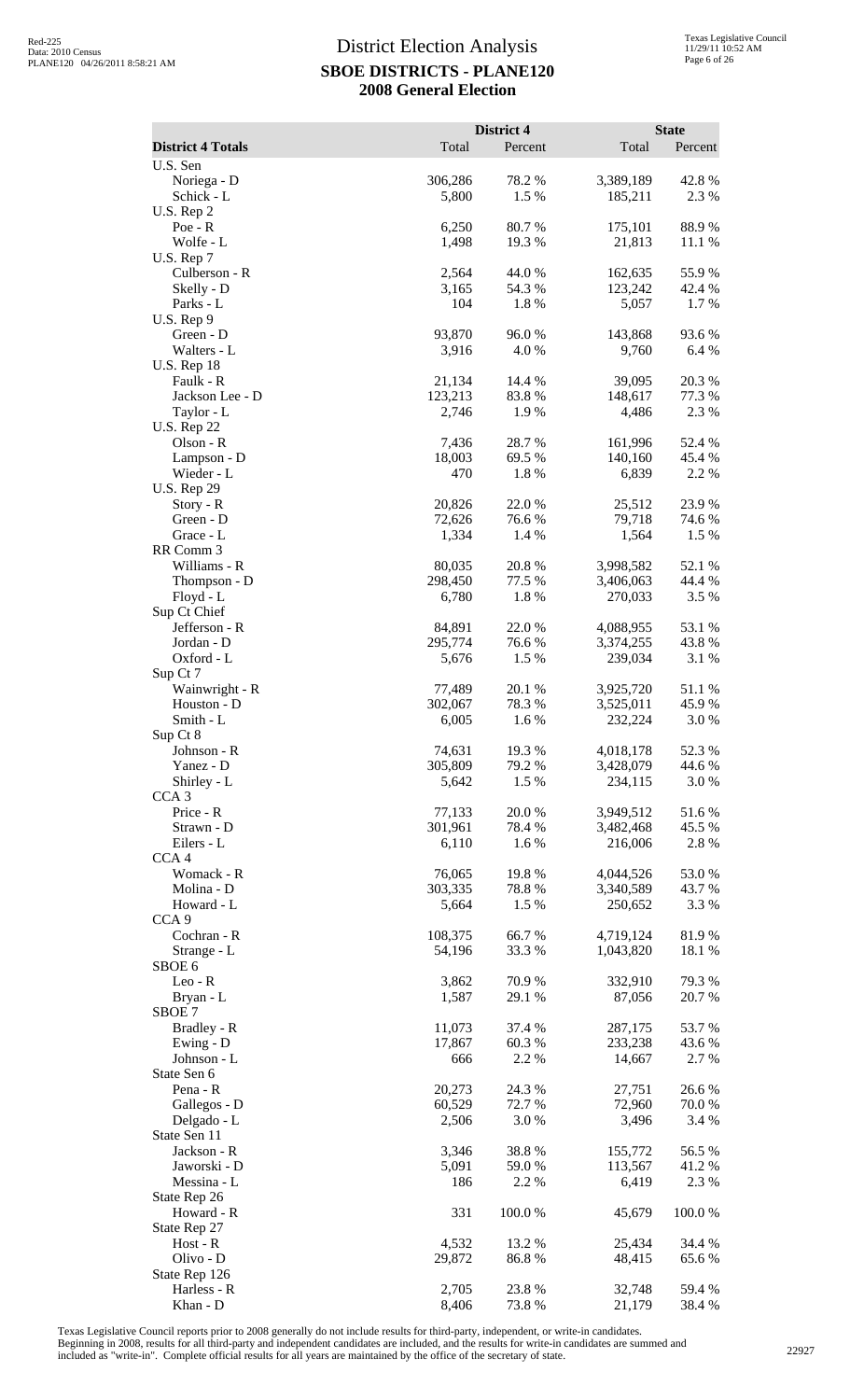|                                                                |                    | District 4       |                        | <b>State</b>     |
|----------------------------------------------------------------|--------------------|------------------|------------------------|------------------|
| <b>District 4 Totals</b>                                       | Total              | Percent          | Total                  | Percent          |
| State Rep 126                                                  |                    |                  |                        |                  |
| Palma - L                                                      | 278                | 2.4 %            | 1,204                  | 2.2 %            |
| State Rep 127                                                  |                    |                  |                        |                  |
| Crabb - R                                                      | 1,211              | 24.9%            | 44,698                 | 65.6%            |
| Montemayor - D<br>Perez - L                                    | 3,562<br>84        | 73.3 %<br>1.7%   | 21,987<br>1,402        | 32.3 %<br>2.1 %  |
| State Rep 129                                                  |                    |                  |                        |                  |
| Davis - R                                                      | 973                | 41.5 %           | 33,462                 | 58.5 %           |
| Matula - D                                                     | 1,369              | 58.5 %           | 23,722                 | 41.5 %           |
| State Rep 131                                                  |                    |                  |                        |                  |
| Allen - D                                                      | 35,026             | 100.0%           | 35,026                 | 100.0%           |
| State Rep 133<br>Murphy - R                                    | 469                | 22.9%            | 19,722                 | 49.4 %           |
| Thibaut - D                                                    | 1,576              | 77.1 %           | 20,219                 | 50.6%            |
| State Rep 134                                                  |                    |                  |                        |                  |
| Agris - R                                                      | 377                | 36.0%            | 28,843                 | 42.2 %           |
| Cohen - D                                                      | 644                | 61.5%            | 37,892                 | 55.5 %           |
| Dekmezian - L<br>State Rep 135                                 | 27                 | 2.6%             | 1,585                  | 2.3 %            |
| Elkins - R                                                     | 578                | 29.2 %           | 27,382                 | 58.4%            |
| Fleming - D                                                    | 1,376              | 69.5 %           | 18,733                 | 39.9%            |
| Montestruc - L                                                 | 26                 | 1.3%             | 778                    | 1.7%             |
| State Rep 138                                                  |                    |                  |                        |                  |
| Bohac - R<br>McDavid - D                                       | 8,862<br>6,167     | 59.0 %<br>41.0%  | 21,666<br>15,052       | 59.0%<br>41.0%   |
| State Rep 139                                                  |                    |                  |                        |                  |
| Turner - D                                                     | 34,741             | 100.0%           | 35,220                 | 100.0%           |
| State Rep 140                                                  |                    |                  |                        |                  |
| Walle - D                                                      | 13,348             | 100.0%           | 13,348                 | 100.0%           |
| State Rep 141                                                  |                    |                  |                        |                  |
| Bunch - R<br>Thompson - D                                      | 5,947<br>30,803    | 16.0%<br>82.6%   | 8,197<br>32,747        | 19.7 %<br>78.7%  |
| Brown - L                                                      | 525                | 1.4 %            | 656                    | 1.6%             |
| State Rep 142                                                  |                    |                  |                        |                  |
| Dutton - D                                                     | 33,222             | 100.0%           | 35,159                 | 100.0%           |
| State Rep 143                                                  |                    |                  |                        |                  |
| Olmos - R<br>Hernandez - D                                     | 4,635<br>11,869    | 27.6 %<br>70.7%  | 4,647<br>11,881        | 27.7 %<br>70.7 % |
| Marcom - L                                                     | 278                | 1.7 %            | 278                    | 1.7 %            |
| State Rep 144                                                  |                    |                  |                        |                  |
| Legler - R                                                     | 4,249              | 39.4 %           | 19,980                 | 51.2%            |
| Redmond - D                                                    | 6,530              | 60.6 %           | 19,078                 | 48.8%            |
| State Rep 145<br>Rodriquez - R                                 | 5,877              | 29.6 %           | 5,877                  |                  |
| Alvarado - D                                                   | 13,946             | 70.4 %           | 13,946                 | 29.6 %<br>70.4 % |
| State Rep 146                                                  |                    |                  |                        |                  |
| Edwards - D                                                    | 35,128             | 100.0%           | 41,669                 | 100.0%           |
| State Rep 147                                                  |                    |                  |                        |                  |
| Coleman - D                                                    | 31,089             | 94.3%            | 35,951                 | 92.2 %           |
| Tirado - L<br>State Rep 148                                    | 1,883              | 5.7 %            | 3,030                  | 7.8%             |
| Gano - R                                                       | 1,596              | 22.6 %           | 10,975                 | 33.8%            |
| Farrar - D                                                     | 5,478              | 77.4 %           | 21,535                 | 66.2%            |
| State Rep 149                                                  |                    |                  |                        |                  |
| Meyers - R                                                     | 2,329              | 32.1 %           | 19,809                 | 43.7%            |
| $Vo - D$<br>State Rep 150                                      | 4,929              | 67.9 %           | 25,562                 | 56.3%            |
| Riddle - R                                                     | 2,986              | 40.2 %           | 43,972                 | 64.3%            |
| Neal - D                                                       | 4,306              | 57.9%            | 22,916                 | 33.5 %           |
| Petty - L                                                      | 143                | 1.9%             | 1,449                  | 2.1 %            |
|                                                                |                    |                  |                        |                  |
| <b>Total Voter Registration (VR)</b>                           | 744,250<br>184,630 | 24.8%            | 13,573,741             |                  |
| Total Spanish Surname VR and SSVR/VR<br>Turnout (TO) and TO/VR | 397,568            | 53.4 %           | 2,919,682<br>8,108,358 | 21.5 %<br>59.7%  |
|                                                                |                    |                  |                        |                  |
|                                                                |                    | District 5       |                        | <b>State</b>     |
| <b>District 5 Totals</b>                                       | Total              | Percent          | Total                  | Percent          |
| President                                                      |                    |                  |                        |                  |
| McCain - R<br>Obama - D                                        | 358,691<br>319,808 | 52.2 %<br>46.5 % | 4,479,038<br>3,528,518 | 55.4 %<br>43.6 % |
| Barr - L                                                       | 6,199              | 0.9%             | 56,091                 | $0.7\%$          |

Texas Legislative Council reports prior to 2008 generally do not include results for third-party, independent, or write-in candidates. Beginning in 2008, results for all third-party and independent candidates are included, and the results for write-in candidates are summed and<br>included as "write-in". Complete official results for all years are maintained

U.S. Sen

Barr - L 6,199 0.9 % 56,091 0.7 % Write-In - W 2,994 0.4 % 21,627 0.3 %

Cornyn - R 358,205 53.2 % 4,336,883 54.8 %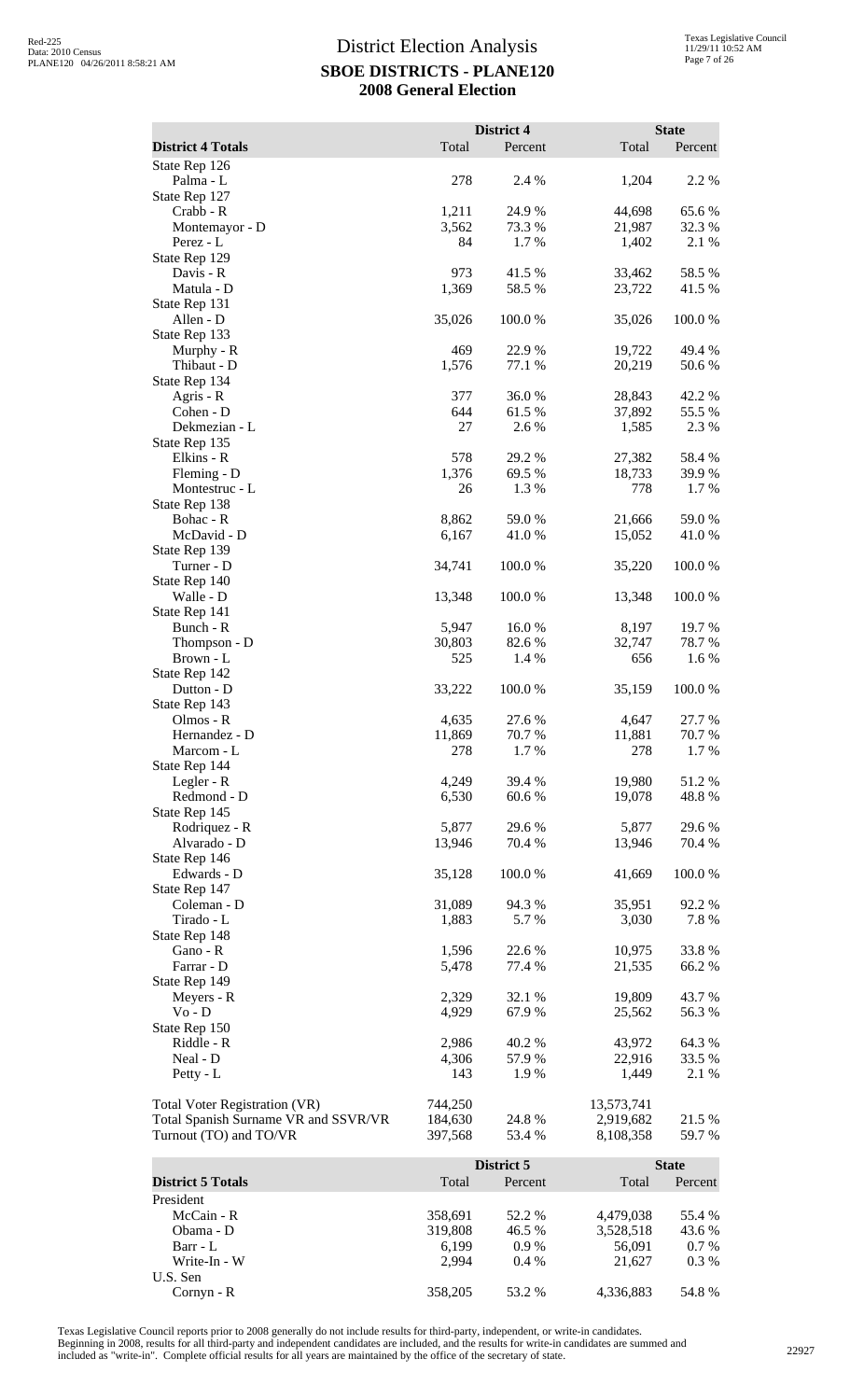|                                    |                    | District 5      |                        | <b>State</b>     |
|------------------------------------|--------------------|-----------------|------------------------|------------------|
| <b>District 5 Totals</b>           | Total              | Percent         | Total                  | Percent          |
| U.S. Sen<br>Noriega - D            | 292,655            | 43.4 %          | 3,389,189              | 42.8%            |
| Schick - L                         | 22,705             | 3.4 %           | 185,211                | 2.3 %            |
| <b>U.S. Rep 10</b>                 |                    |                 |                        |                  |
| McCaul - R                         | 6,650              | 40.7%           | 179,485                | 53.9%            |
| Doherty - D<br>Finkel - L          | 9,032<br>661       | 55.3%<br>4.0%   | 143,716<br>9,871       | 43.1 %<br>3.0%   |
| <b>U.S. Rep 11</b>                 |                    |                 |                        |                  |
| Conaway - R                        | 20,738             | 88.8%           | 189,558                | 88.3%            |
| Strohm - L                         | 2,623              | 11.2 %          | 25,040                 | 11.7 %           |
| <b>U.S. Rep 20</b><br>Litoff - R   | 492                | 40.9%           | 44,585                 | 25.2 %           |
| Gonzalez - D                       | 662                | 55.0%           | 127,298                | 71.9%            |
| Idrogo - L                         | 49                 | 4.1 %           | 5,172                  | 2.9%             |
| <b>U.S. Rep 21</b>                 |                    |                 |                        |                  |
| Smith - R<br>Strohm - L            | 190,805<br>43,238  | 81.5%<br>18.5 % | 243,469<br>60,880      | 80.0%<br>20.0%   |
| <b>U.S. Rep 23</b>                 |                    |                 |                        |                  |
| Larson - R                         | 46,312             | 61.7%           | 100,761                | 41.9%            |
| Rodriguez - D                      | 26,746             | 35.6%           | 134,068                | 55.8%            |
| Connolly - L<br><b>U.S. Rep 25</b> | 1,976              | 2.6 %           | 5,581                  | 2.3 %            |
| Morovich - R                       | 59,852             | 26.0%           | 88,682                 | 30.4 %           |
| Doggett - D                        | 161,410            | 70.0%           | 191,741                | 65.8%            |
| Stutsman - L                       | 9,319              | 4.0%            | 10,846                 | 3.7 %            |
| <b>U.S. Rep 28</b><br>Fish - R     | 27,288             | 53.8%           | 52,524                 | 29.2 %           |
| Cuellar - D                        | 22,035             | 43.4 %          | 123,494                | 68.7%            |
| Leone - L                          | 1,395              | 2.8%            | 3,722                  | 2.1 %            |
| RR Comm 3                          |                    |                 |                        |                  |
| Williams - R                       | 334,993<br>283,802 | 51.4%<br>43.5 % | 3,998,582<br>3,406,063 | 52.1 %<br>44.4 % |
| Thompson - D<br>Floyd - L          | 32,943             | 5.1 %           | 270,033                | 3.5 %            |
| Sup Ct Chief                       |                    |                 |                        |                  |
| Jefferson - R                      | 350,795            | 53.4 %          | 4,088,955              | 53.1 %           |
| Jordan - D<br>Oxford - L           | 276,674<br>28,958  | 42.1 %<br>4.4 % | 3,374,255<br>239,034   | 43.8%<br>3.1 %   |
| Sup Ct 7                           |                    |                 |                        |                  |
| Wainwright - R                     | 330,183            | 50.6%           | 3,925,720              | 51.1 %           |
| Houston - D                        | 292,967            | 44.9%           | 3,525,011              | 45.9%            |
| Smith - L<br>Sup Ct 8              | 29,794             | 4.6%            | 232,224                | 3.0 %            |
| Johnson - R                        | 328,520            | 50.4 %          | 4,018,178              | 52.3 %           |
| Yanez - D                          | 294,015            | 45.1 %          | 3,428,079              | 44.6 %           |
| Shirley - L                        | 29,674             | 4.5 %           | 234,115                | 3.0 %            |
| CCA <sub>3</sub><br>Price - R      | 323,490            | 49.9%           | 3,949,512              | 51.6%            |
| Strawn - D                         | 297,076            | 45.8%           | 3,482,468              | 45.5 %           |
| Eilers - L                         | 28,137             | 4.3 %           | 216,006                | 2.8%             |
| CCA <sub>4</sub>                   |                    |                 |                        |                  |
| Womack - R<br>Molina - D           | 336,348<br>279,863 | 51.9%<br>43.2 % | 4,044,526<br>3,340,589 | 53.0%<br>43.7 %  |
| Howard - L                         | 31,577             | 4.9%            | 250,652                | 3.3 %            |
| CCA <sub>9</sub>                   |                    |                 |                        |                  |
| Cochran - R                        | 400,650            | 76.3%           | 4,719,124              | 81.9%            |
| Strange - L<br>State Sen 21        | 124,762            | 23.7 %          | 1,043,820              | 18.1 %           |
| Bruni - R                          | 13,900             | 43.4 %          | 55,480                 | 29.2 %           |
| Zaffirini - D                      | 17,092             | 53.4 %          | 129,802                | 68.2 %           |
| Allison - L                        | 1,019              | 3.2 %           | 4,980                  | 2.6%             |
| State Sen 24<br>Fraser - R         | 40,669             | 87.6%           | 197,134                | 85.5 %           |
| Oliver - L                         | 5,778              | 12.4 %          | 33,508                 | 14.5 %           |
| State Sen 26                       |                    |                 |                        |                  |
| Van De Putte - D                   | 12,164             | 73.1 %          | 136,913                | 81.4%            |
| Lopez - L<br>State Rep 44          | 4,475              | 26.9%           | 31,194                 | 18.6 %           |
| Kuempel - R                        | 32,234             | 83.7%           | 46,686                 | 82.4 %           |
| Lynch - L                          | 6,270              | 16.3%           | 9,959                  | 17.6 %           |
| State Rep 45                       |                    |                 |                        |                  |
| Young - $R$<br>Rose - D            | 27,728<br>43,924   | 37.4 %<br>59.3% | 27,728<br>43,924       | 37.4 %<br>59.3 % |
| Gleinser - L                       | 2,419              | 3.3 %           | 2,419                  | 3.3 %            |
| State Rep 46                       |                    |                 |                        |                  |
| Dukes - D                          | 20,399             | 90.0%           | 34,353                 | 86.5%            |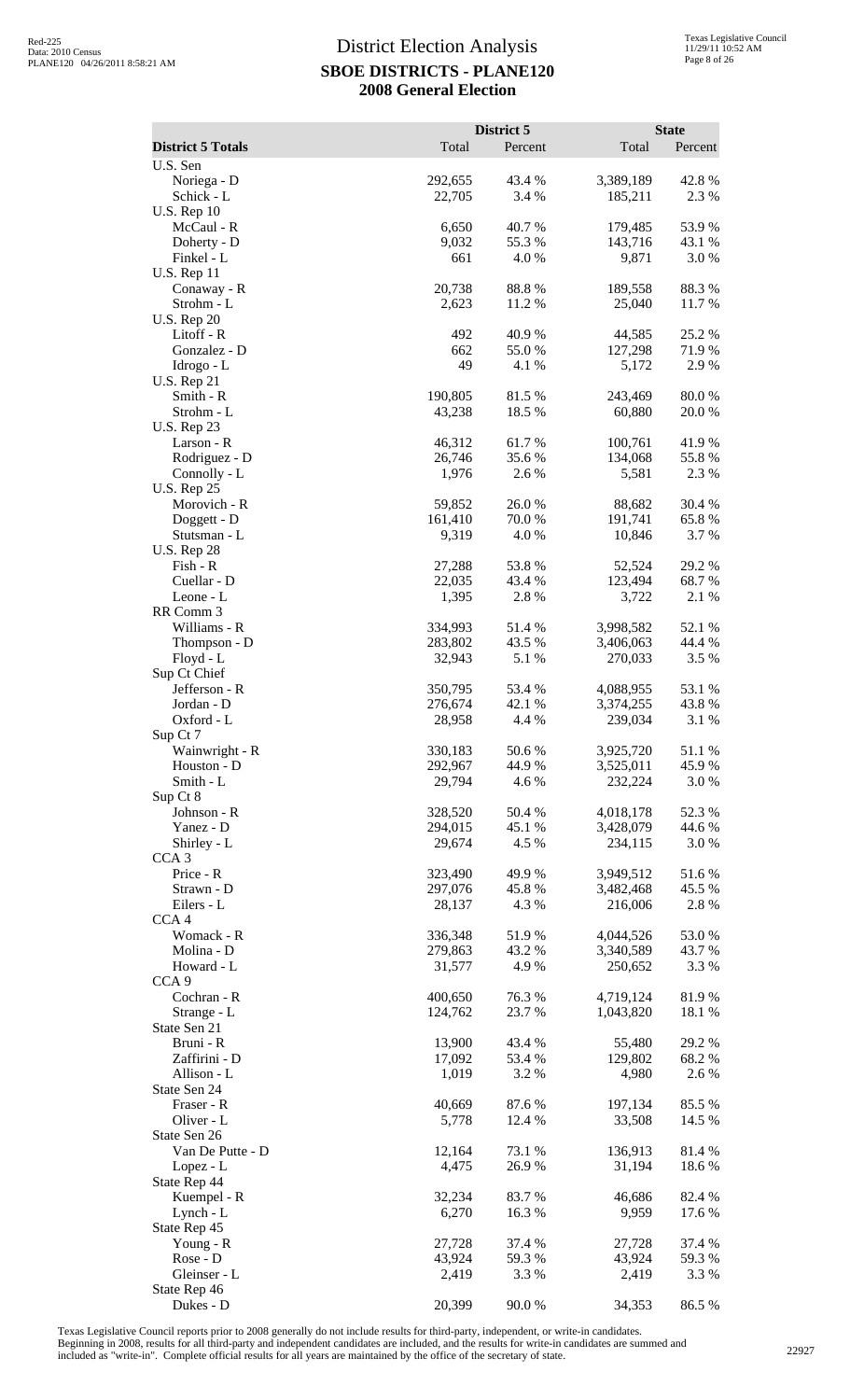|                                      |           | District 5 |                  | <b>State</b> |
|--------------------------------------|-----------|------------|------------------|--------------|
| <b>District 5 Totals</b>             | Total     | Percent    | Total            | Percent      |
| State Rep 46                         |           |            |                  |              |
| Hacker - L                           | 2,269     | 10.0 %     | 5,351            | 13.5 %       |
| State Rep 47                         |           |            |                  |              |
| Keel - R                             | 31,446    | 44.5 %     | 43,190           | 48.8%        |
| Bolton - D                           | 39,164    | 55.5 %     | 45,314           | 51.2%        |
| State Rep 48                         |           |            |                  |              |
| Waggoner - R                         | 8,995     | 39.5 %     | 31,028           | 42.0%        |
| Howard - D                           | 12,916    | 56.7%      | 39,748           | 53.7 %       |
| Easton - L                           | 860       | 3.8%       | 3,174            | 4.3 %        |
| State Rep 49                         |           |            |                  |              |
| Naishtat - D                         | 44,096    | 100.0%     | 54,284           | 100.0%       |
| State Rep 51                         |           |            |                  |              |
| Rodriguez - D                        | 29,384    | 89.5 %     | 29,384           | 89.5 %       |
| DiBianca - L                         | 3,440     | 10.5 %     | 3,440            | 10.5 %       |
| State Rep 53                         |           |            |                  |              |
| Hilderbran - R                       | 28,221    | 89.0 %     | 47,772           | 88.9%        |
| Holk - L                             | 3,502     | 11.0%      | 5,965            | 11.1 %       |
| State Rep 73                         |           |            |                  |              |
| Miller - R                           | 51,879    | 69.5%      | 58,118           | 69.4%        |
| Boone - D                            | 19,396    | 26.0%      | 21,732           | 26.0%        |
| Beckett McCracken - L                | 3,324     | 4.5 %      | 3,846            | 4.6 %        |
| State Rep 117                        |           |            |                  |              |
| Garza - R                            | 7,962     | 53.9%      |                  | 43.0%        |
| Leibowitz - D                        | 6,799     |            | 21,607<br>28,675 | 57.0 %       |
|                                      |           | 46.1 %     |                  |              |
| State Rep 118                        |           |            |                  |              |
| Green - R                            | 9,953     | 54.7 %     | 14,747           | 36.6 %       |
| Farias - D                           | 7,478     | 41.1 %     | 24,169           | 59.9%        |
| Thompson - L                         | 766       | 4.2 %      | 1,414            | 3.5 %        |
| State Rep 119                        |           |            |                  |              |
| Gutierrez - D                        | 9,411     | 100.0%     | 29,867           | 100.0%       |
| State Rep 120                        |           |            |                  |              |
| McClendon - D                        | 1,055     | 100.0%     | 32,601           | 100.0%       |
| State Rep 121                        |           |            |                  |              |
| Straus - R                           | 39,920    | 80.7 %     | 44,472           | 79.6%        |
| Thomas - L                           | 9,527     | 19.3 %     | 11,380           | 20.4 %       |
| State Rep 122                        |           |            |                  |              |
| Corte - R                            | 67,716    | 66.3%      | 68,371           | 66.0%        |
| Carnot - D                           | 30,264    | 29.6 %     | 30,953           | 29.9 %       |
| Baynton - L                          | 4,149     | 4.1 %      | 4,212            | 4.1 %        |
| State Rep 123                        |           |            |                  |              |
| Villarreal - D                       | 3,582     | 100.0%     | 27,040           | 100.0%       |
| State Rep 125                        |           |            |                  |              |
| Castro - D                           | 5,041     | 100.0%     | 36,003           | 100.0%       |
| Total Voter Registration (VR)        | 1,053,164 |            | 13,573,741       |              |
| Total Spanish Surname VR and SSVR/VR | 204,230   | 19.4 %     | 2,919,682        | 21.5 %       |
| Turnout (TO) and TO/VR               | 687,875   | 65.3%      | 8,108,358        | 59.7 %       |

|                          |         | District 6 |           |         |
|--------------------------|---------|------------|-----------|---------|
| <b>District 6 Totals</b> | Total   | Percent    | Total     | Percent |
| President                |         |            |           |         |
| McCain - R               | 320,914 | 58.4 %     | 4,479,038 | 55.4 %  |
| Obama - D                | 224,088 | 40.8 %     | 3,528,518 | 43.6 %  |
| Barr - L                 | 3,590   | 0.7 %      | 56,091    | 0.7 %   |
| Write-In - W             | 1,039   | $0.2\%$    | 21,627    | 0.3 %   |
| U.S. Sen                 |         |            |           |         |
| $Cornyn - R$             | 313,493 | 58.1 %     | 4,336,883 | 54.8%   |
| Noriega - D              | 214,473 | 39.8 %     | 3,389,189 | 42.8%   |
| Schick - L               | 11,585  | 2.1 %      | 185,211   | 2.3 %   |
| U.S. Rep 2               |         |            |           |         |
| $Poe - R$                | 32,989  | 89.3 %     | 175,101   | 88.9%   |
| Wolfe - L                | 3,948   | 10.7 %     | 21,813    | 11.1 %  |
| U.S. Rep 7               |         |            |           |         |
| Culberson - R            | 160,071 | 56.1 %     | 162,635   | 55.9%   |
| Skelly - D               | 120,077 | 42.1 %     | 123,242   | 42.4 %  |
| Parks - L                | 4,953   | 1.7 %      | 5,057     | $1.7\%$ |
| U.S. Rep 9               |         |            |           |         |
| Green - D                | 40,595  | 89.6 %     | 143,868   | 93.6%   |
| Walters - L              | 4,695   | 10.4 %     | 9,760     | 6.4 %   |
| $U.S.$ Rep 10            |         |            |           |         |
| McCaul - R               | 77,769  | 73.3 %     | 179,485   | 53.9%   |
| Doherty - D              | 26,335  | 24.8 %     | 143,716   | 43.1 %  |
| Finkel - L               | 2,046   | 1.9 %      | 9,871     | 3.0%    |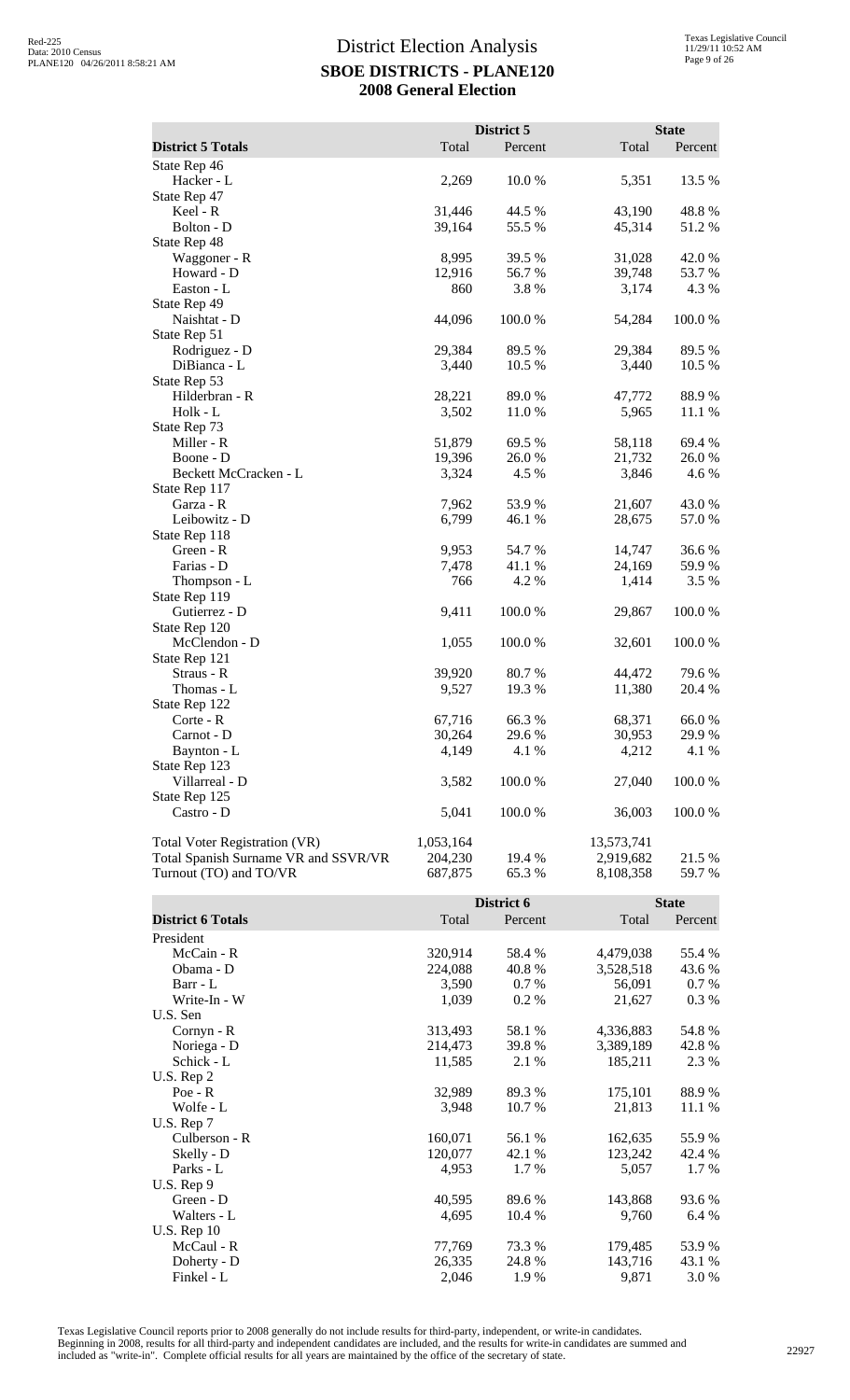|                                                |                    | District 6      |                        | <b>State</b>     |
|------------------------------------------------|--------------------|-----------------|------------------------|------------------|
| <b>District 6 Totals</b><br><b>U.S. Rep 18</b> | Total              | Percent         | Total                  | Percent          |
| Faulk - R                                      | 17,961             | 39.8%           | 39,095                 | 20.3 %           |
| Jackson Lee - D                                | 25,404             | 56.3%           | 148,617                | 77.3 %           |
| Taylor - L                                     | 1,740              | 3.9%            | 4,486                  | 2.3 %            |
| RR Comm 3<br>Williams - R                      | 306,046            | 58.6%           | 3,998,582              | 52.1 %           |
| Thompson - D                                   | 201,837            | 38.6%           | 3,406,063              | 44.4 %           |
| Floyd - L                                      | 14,576             | 2.8 %           | 270,033                | 3.5 %            |
| Sup Ct Chief                                   |                    |                 |                        |                  |
| Jefferson - R                                  | 314,061            | 59.6%           | 4,088,955              | 53.1 %           |
| Jordan - D<br>Oxford - L                       | 199,854<br>13,248  | 37.9%<br>2.5 %  | 3,374,255<br>239,034   | 43.8%<br>3.1 %   |
| Sup Ct 7                                       |                    |                 |                        |                  |
| Wainwright - R                                 | 301,006            | 57.4 %          | 3,925,720              | 51.1%            |
| Houston - D                                    | 210,965            | 40.2%           | 3,525,011              | 45.9%            |
| Smith - L<br>Sup Ct 8                          | 12,319             | 2.3 %           | 232,224                | 3.0%             |
| Johnson - R                                    | 300,557            | 57.3 %          | 4,018,178              | 52.3 %           |
| Yanez - D                                      | 211,224            | 40.3 %          | 3,428,079              | 44.6 %           |
| Shirley - L                                    | 12,404             | 2.4 %           | 234,115                | 3.0%             |
| CCA <sub>3</sub>                               |                    | 57.2 %          |                        |                  |
| Price - R<br>Strawn - D                        | 298,687<br>211,014 | 40.4 %          | 3,949,512<br>3,482,468 | 51.6%<br>45.5 %  |
| Eilers - L                                     | 12,482             | 2.4 %           | 216,006                | 2.8%             |
| CCA <sub>4</sub>                               |                    |                 |                        |                  |
| Womack - R                                     | 304,770            | 58.6%           | 4,044,526              | 53.0%            |
| Molina - D<br>Howard - L                       | 202,395<br>12,805  | 38.9%<br>2.5 %  | 3,340,589<br>250,652   | 43.7 %<br>3.3 %  |
| CCA <sub>9</sub>                               |                    |                 |                        |                  |
| Cochran - R                                    | 344,949            | 83.7%           | 4,719,124              | 81.9%            |
| Strange - L                                    | 67,160             | 16.3%           | 1,043,820              | 18.1 %           |
| SBOE <sub>6</sub>                              |                    |                 |                        |                  |
| $Leo - R$<br>Bryan - L                         | 306,907<br>78,795  | 79.6%<br>20.4 % | 332,910<br>87,056      | 79.3 %<br>20.7 % |
| SBOE 7                                         |                    |                 |                        |                  |
| Bradley - R                                    | 12,199             | 65.0%           | 287,175                | 53.7 %           |
| Ewing - D                                      | 6,067              | 32.3 %          | 233,238                | 43.6 %           |
| Johnson - L<br>State Sen 6                     | 505                | 2.7 %           | 14,667                 | 2.7 %            |
| Pena - R                                       | 5,665              | 35.2%           | 27,751                 | 26.6 %           |
| Gallegos - D                                   | 9,638              | 59.8%           | 72,960                 | 70.0 %           |
| Delgado - L                                    | 810                | 5.0 %           | 3,496                  | 3.4 %            |
| State Rep 126<br>Harless - R                   |                    | 68.7%           | 32,748                 |                  |
| Khan - D                                       | 30,043<br>12,773   | 29.2 %          | 21,179                 | 59.4 %<br>38.4 % |
| Palma - L                                      | 926                | 2.1 %           | 1,204                  | 2.2 %            |
| State Rep 130                                  |                    |                 |                        |                  |
| Fletcher - R                                   | 62,494             | 87.6%           | 63,945                 | 87.6%            |
| Gray - L<br>State Rep 132                      | 8,810              | 12.4 %          | 9,031                  | 12.4 %           |
| Callegari - R                                  | 22,153             | 85.1 %          | 43,817                 | 82.4 %           |
| Kurtz - L                                      | 3,874              | 14.9 %          | 9,334                  | 17.6 %           |
| State Rep 133                                  |                    |                 |                        |                  |
| Murphy - R<br>Thibaut - D                      | 19,253<br>18,643   | 50.8%           | 19,722                 | 49.4 %           |
| State Rep 134                                  |                    | 49.2%           | 20,219                 | 50.6 %           |
| Agris - R                                      | 28,466             | 42.3 %          | 28,843                 | 42.2 %           |
| Cohen - D                                      | 37,248             | 55.4 %          | 37,892                 | 55.5 %           |
| Dekmezian - L                                  | 1,558              | 2.3 %           | 1,585                  | 2.3 %            |
| State Rep 135<br>Elkins - R                    | 26,804             | 59.7%           | 27,382                 | 58.4%            |
| Fleming - D                                    | 17,357             | 38.6%           | 18,733                 | 39.9%            |
| Montestruc - L                                 | 752                | 1.7%            | 778                    | 1.7%             |
| State Rep 136                                  |                    |                 |                        |                  |
| Woolley - R                                    | 41,117             | 87.1 %          | 41,117                 | 87.1 %           |
| LaFleur - L<br>State Rep 137                   | 6,087              | 12.9 %          | 6,087                  | 12.9 %           |
| Hochberg - D                                   | 12,233             | 89.3%           | 12,233                 | 89.3%            |
| Cresswell - L                                  | 1,473              | 10.7 %          | 1,473                  | 10.7 %           |
| State Rep 138                                  |                    |                 |                        |                  |
| Bohac - R<br>McDavid - D                       | 12,804<br>8,885    | 59.0%<br>41.0%  | 21,666<br>15,052       | 59.0%<br>41.0%   |
| State Rep 139                                  |                    |                 |                        |                  |
| Turner - D                                     | 479                | 100.0%          | 35,220                 | 100.0%           |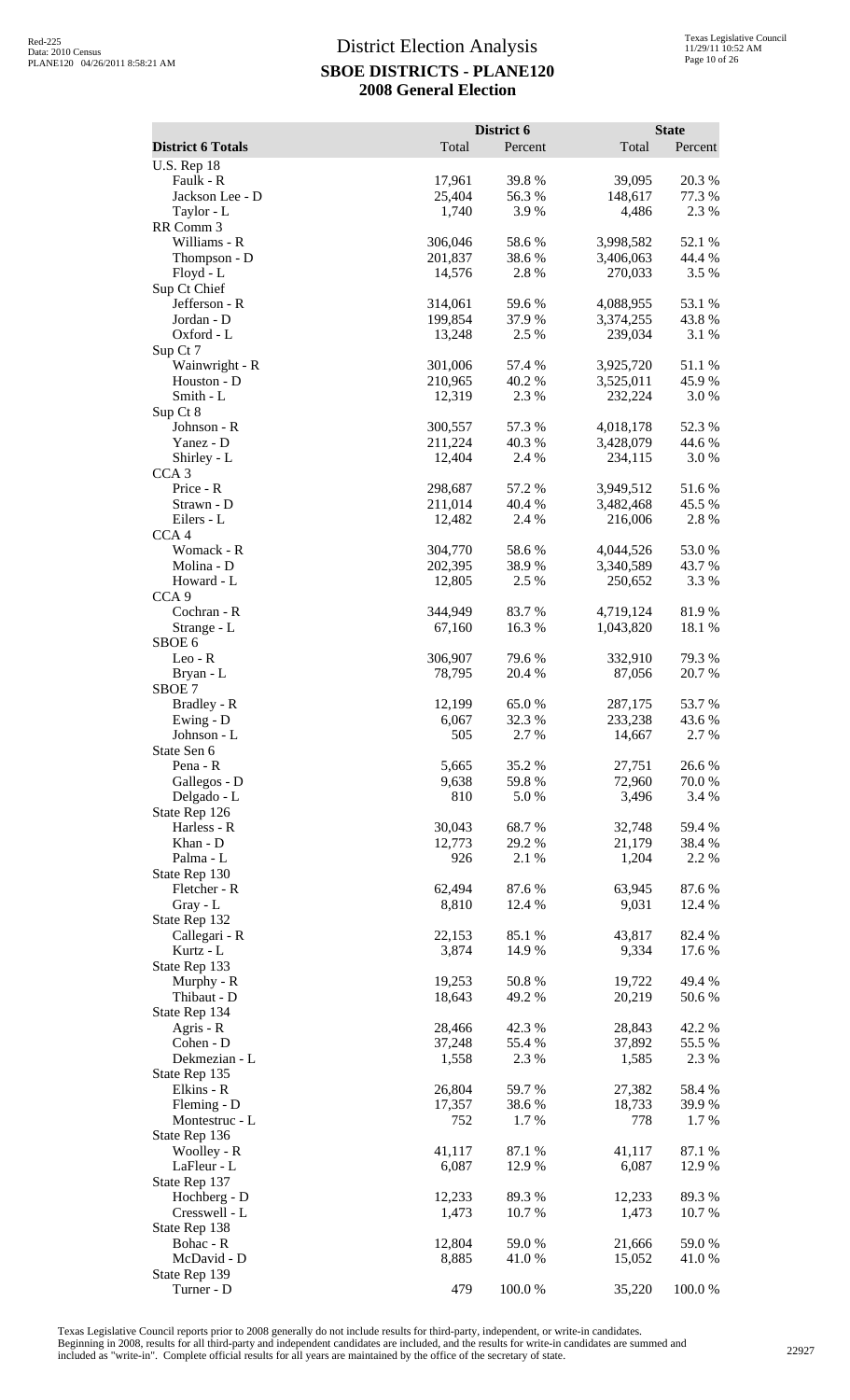|                                      |         | District 6 |            | <b>State</b> |
|--------------------------------------|---------|------------|------------|--------------|
| <b>District 6 Totals</b>             | Total   | Percent    | Total      | Percent      |
| State Rep 146                        |         |            |            |              |
| Edwards - D                          | 6,541   | 100.0 %    | 41,669     | 100.0 %      |
| State Rep 147                        |         |            |            |              |
| Coleman - D                          | 4,862   | 80.9 %     | 35,951     | 92.2 %       |
| Tirado - L                           | 1,147   | 19.1 %     | 3,030      | 7.8%         |
| State Rep 148                        |         |            |            |              |
| Gano - R                             | 9,379   | 36.9%      | 10,975     | 33.8%        |
| Farrar - D                           | 16,057  | 63.1 %     | 21,535     | 66.2 %       |
| State Rep 149                        |         |            |            |              |
| Meyers - R                           | 17,480  | 45.9 %     | 19,809     | 43.7 %       |
| $Vo - D$                             | 20,633  | 54.1 %     | 25,562     | 56.3 %       |
| State Rep 150                        |         |            |            |              |
| Riddle - R                           | 30,017  | 71.0 %     | 43,972     | 64.3 %       |
| Neal - D                             | 11,353  | 26.9 %     | 22,916     | 33.5 %       |
| Petty - $L$                          | 878     | 2.1 %      | 1,449      | 2.1 %        |
| <b>Total Voter Registration (VR)</b> | 848,283 |            | 13,573,741 |              |
| Total Spanish Surname VR and SSVR/VR | 108,093 | 12.7 %     | 2,919,682  | 21.5 %       |
| Turnout (TO) and TO/VR               | 549,630 | 64.8%      | 8,108,358  | 59.7 %       |

| Total<br>Total<br><b>District 7 Totals</b><br>Percent<br>Percent<br>President<br>McCain - R<br>358,380<br>4,479,038<br>55.4 %<br>61.2 %<br>Obama - D<br>221,939<br>37.9 %<br>3,528,518<br>43.6 %<br>Barr - L<br>3,804<br>0.6 %<br>56,091<br>0.7 %<br>Write-In - W<br>1,287<br>0.2%<br>0.3%<br>21,627<br>U.S. Sen<br>59.1 %<br>54.8 %<br>337,928<br>4,336,883<br>Cornyn - R<br>222,957<br>39.0%<br>Noriega - D<br>3,389,189<br>42.8%<br>11,295<br>2.3 %<br>Schick - L<br>2.0 %<br>185,211<br>U.S. Rep 1<br>5,584<br>Gohmert - R<br>78.2 %<br>189,006<br>87.6 %<br>1,554<br>12.4 %<br>Owen - I<br>21.8%<br>26,813<br>U.S. Rep 2<br>57,615<br>88.6%<br>88.9%<br>$Poe - R$<br>175,101<br>Wolfe - L<br>7,385<br>11.4 %<br>21,813<br>11.1 %<br>U.S. Rep 8<br>56,095<br>69.2%<br>72.6 %<br>207,126<br>Brady - R<br>23,078<br>28.5 %<br>70,754<br>24.8 %<br>Hargett - D<br>1,920<br>7,566<br>Stevens - L<br>2.4 %<br>2.7 %<br>$U.S.$ Rep $9$<br>Green - D<br>89.1 %<br>93.6%<br>9,403<br>143,868<br>Walters - L<br>1,149<br>10.9 %<br>9,760<br>6.4 %<br><b>U.S. Rep 14</b><br>100.0%<br>Paul - R<br>135,411<br>100.0%<br>191,293<br><b>U.S. Rep 22</b><br>Olson - R<br>96,620<br>161,996<br>52.4 %<br>52.4 %<br>83,876<br>45.5 %<br>140,160<br>Lampson - D<br>45.4 %<br>Wieder - L<br>3,800<br>2.1 %<br>6,839<br>2.2 %<br>RR Comm 3<br>Williams - R<br>304,512<br>54.8%<br>3,998,582<br>52.1 %<br>42.3 %<br>44.4 %<br>Thompson - D<br>235,136<br>3,406,063<br>16,272<br>2.9%<br>3.5 %<br>Floyd - L<br>270,033<br>Sup Ct Chief<br>Jefferson - R<br>56.2%<br>53.1 %<br>313,444<br>4,088,955<br>228,929<br>41.0%<br>Jordan - D<br>3,374,255<br>43.8%<br>Oxford - L<br>15,414<br>2.8 %<br>239,034<br>3.1 %<br>Sup Ct 7<br>51.1%<br>Wainwright - R<br>301,447<br>54.1 %<br>3,925,720<br>Houston - D<br>241,345<br>43.3 %<br>3,525,011<br>45.9 %<br>Smith - L<br>14,286<br>2.6%<br>232,224<br>3.0%<br>Sup Ct 8<br>Johnson - R<br>312,553<br>56.2%<br>4,018,178<br>52.3 %<br>Yanez - D<br>228,572<br>44.6 %<br>41.1%<br>3,428,079<br>Shirley - L<br>14,667<br>234,115<br>2.6 %<br>3.0%<br>CCA <sub>3</sub><br>307,253<br>55.4 %<br>3,949,512<br>51.6%<br>Price - R<br>234,069<br>45.5 %<br>Strawn - D<br>42.2 %<br>3,482,468<br>12,939<br>2.3 %<br>Eilers - L<br>216,006<br>2.8%<br>CCA <sub>4</sub><br>Womack - R<br>314,077<br>4,044,526<br>53.0%<br>56.7%<br>Molina - D<br>224,708<br>40.6%<br>3,340,589<br>43.7 %<br>Howard - L<br>15,168<br>3.3 %<br>2.7 %<br>250,652 |  | District 7 | <b>State</b> |
|-------------------------------------------------------------------------------------------------------------------------------------------------------------------------------------------------------------------------------------------------------------------------------------------------------------------------------------------------------------------------------------------------------------------------------------------------------------------------------------------------------------------------------------------------------------------------------------------------------------------------------------------------------------------------------------------------------------------------------------------------------------------------------------------------------------------------------------------------------------------------------------------------------------------------------------------------------------------------------------------------------------------------------------------------------------------------------------------------------------------------------------------------------------------------------------------------------------------------------------------------------------------------------------------------------------------------------------------------------------------------------------------------------------------------------------------------------------------------------------------------------------------------------------------------------------------------------------------------------------------------------------------------------------------------------------------------------------------------------------------------------------------------------------------------------------------------------------------------------------------------------------------------------------------------------------------------------------------------------------------------------------------------------------------------------------------------------------------------------------------------------------------------------------------------------------------------------------------------------------------------------------------------------------------------------------------------------------------------------------------------------------------------------------------------------------------------------------|--|------------|--------------|
|                                                                                                                                                                                                                                                                                                                                                                                                                                                                                                                                                                                                                                                                                                                                                                                                                                                                                                                                                                                                                                                                                                                                                                                                                                                                                                                                                                                                                                                                                                                                                                                                                                                                                                                                                                                                                                                                                                                                                                                                                                                                                                                                                                                                                                                                                                                                                                                                                                                             |  |            |              |
|                                                                                                                                                                                                                                                                                                                                                                                                                                                                                                                                                                                                                                                                                                                                                                                                                                                                                                                                                                                                                                                                                                                                                                                                                                                                                                                                                                                                                                                                                                                                                                                                                                                                                                                                                                                                                                                                                                                                                                                                                                                                                                                                                                                                                                                                                                                                                                                                                                                             |  |            |              |
|                                                                                                                                                                                                                                                                                                                                                                                                                                                                                                                                                                                                                                                                                                                                                                                                                                                                                                                                                                                                                                                                                                                                                                                                                                                                                                                                                                                                                                                                                                                                                                                                                                                                                                                                                                                                                                                                                                                                                                                                                                                                                                                                                                                                                                                                                                                                                                                                                                                             |  |            |              |
|                                                                                                                                                                                                                                                                                                                                                                                                                                                                                                                                                                                                                                                                                                                                                                                                                                                                                                                                                                                                                                                                                                                                                                                                                                                                                                                                                                                                                                                                                                                                                                                                                                                                                                                                                                                                                                                                                                                                                                                                                                                                                                                                                                                                                                                                                                                                                                                                                                                             |  |            |              |
|                                                                                                                                                                                                                                                                                                                                                                                                                                                                                                                                                                                                                                                                                                                                                                                                                                                                                                                                                                                                                                                                                                                                                                                                                                                                                                                                                                                                                                                                                                                                                                                                                                                                                                                                                                                                                                                                                                                                                                                                                                                                                                                                                                                                                                                                                                                                                                                                                                                             |  |            |              |
|                                                                                                                                                                                                                                                                                                                                                                                                                                                                                                                                                                                                                                                                                                                                                                                                                                                                                                                                                                                                                                                                                                                                                                                                                                                                                                                                                                                                                                                                                                                                                                                                                                                                                                                                                                                                                                                                                                                                                                                                                                                                                                                                                                                                                                                                                                                                                                                                                                                             |  |            |              |
|                                                                                                                                                                                                                                                                                                                                                                                                                                                                                                                                                                                                                                                                                                                                                                                                                                                                                                                                                                                                                                                                                                                                                                                                                                                                                                                                                                                                                                                                                                                                                                                                                                                                                                                                                                                                                                                                                                                                                                                                                                                                                                                                                                                                                                                                                                                                                                                                                                                             |  |            |              |
|                                                                                                                                                                                                                                                                                                                                                                                                                                                                                                                                                                                                                                                                                                                                                                                                                                                                                                                                                                                                                                                                                                                                                                                                                                                                                                                                                                                                                                                                                                                                                                                                                                                                                                                                                                                                                                                                                                                                                                                                                                                                                                                                                                                                                                                                                                                                                                                                                                                             |  |            |              |
|                                                                                                                                                                                                                                                                                                                                                                                                                                                                                                                                                                                                                                                                                                                                                                                                                                                                                                                                                                                                                                                                                                                                                                                                                                                                                                                                                                                                                                                                                                                                                                                                                                                                                                                                                                                                                                                                                                                                                                                                                                                                                                                                                                                                                                                                                                                                                                                                                                                             |  |            |              |
|                                                                                                                                                                                                                                                                                                                                                                                                                                                                                                                                                                                                                                                                                                                                                                                                                                                                                                                                                                                                                                                                                                                                                                                                                                                                                                                                                                                                                                                                                                                                                                                                                                                                                                                                                                                                                                                                                                                                                                                                                                                                                                                                                                                                                                                                                                                                                                                                                                                             |  |            |              |
|                                                                                                                                                                                                                                                                                                                                                                                                                                                                                                                                                                                                                                                                                                                                                                                                                                                                                                                                                                                                                                                                                                                                                                                                                                                                                                                                                                                                                                                                                                                                                                                                                                                                                                                                                                                                                                                                                                                                                                                                                                                                                                                                                                                                                                                                                                                                                                                                                                                             |  |            |              |
|                                                                                                                                                                                                                                                                                                                                                                                                                                                                                                                                                                                                                                                                                                                                                                                                                                                                                                                                                                                                                                                                                                                                                                                                                                                                                                                                                                                                                                                                                                                                                                                                                                                                                                                                                                                                                                                                                                                                                                                                                                                                                                                                                                                                                                                                                                                                                                                                                                                             |  |            |              |
|                                                                                                                                                                                                                                                                                                                                                                                                                                                                                                                                                                                                                                                                                                                                                                                                                                                                                                                                                                                                                                                                                                                                                                                                                                                                                                                                                                                                                                                                                                                                                                                                                                                                                                                                                                                                                                                                                                                                                                                                                                                                                                                                                                                                                                                                                                                                                                                                                                                             |  |            |              |
|                                                                                                                                                                                                                                                                                                                                                                                                                                                                                                                                                                                                                                                                                                                                                                                                                                                                                                                                                                                                                                                                                                                                                                                                                                                                                                                                                                                                                                                                                                                                                                                                                                                                                                                                                                                                                                                                                                                                                                                                                                                                                                                                                                                                                                                                                                                                                                                                                                                             |  |            |              |
|                                                                                                                                                                                                                                                                                                                                                                                                                                                                                                                                                                                                                                                                                                                                                                                                                                                                                                                                                                                                                                                                                                                                                                                                                                                                                                                                                                                                                                                                                                                                                                                                                                                                                                                                                                                                                                                                                                                                                                                                                                                                                                                                                                                                                                                                                                                                                                                                                                                             |  |            |              |
|                                                                                                                                                                                                                                                                                                                                                                                                                                                                                                                                                                                                                                                                                                                                                                                                                                                                                                                                                                                                                                                                                                                                                                                                                                                                                                                                                                                                                                                                                                                                                                                                                                                                                                                                                                                                                                                                                                                                                                                                                                                                                                                                                                                                                                                                                                                                                                                                                                                             |  |            |              |
|                                                                                                                                                                                                                                                                                                                                                                                                                                                                                                                                                                                                                                                                                                                                                                                                                                                                                                                                                                                                                                                                                                                                                                                                                                                                                                                                                                                                                                                                                                                                                                                                                                                                                                                                                                                                                                                                                                                                                                                                                                                                                                                                                                                                                                                                                                                                                                                                                                                             |  |            |              |
|                                                                                                                                                                                                                                                                                                                                                                                                                                                                                                                                                                                                                                                                                                                                                                                                                                                                                                                                                                                                                                                                                                                                                                                                                                                                                                                                                                                                                                                                                                                                                                                                                                                                                                                                                                                                                                                                                                                                                                                                                                                                                                                                                                                                                                                                                                                                                                                                                                                             |  |            |              |
|                                                                                                                                                                                                                                                                                                                                                                                                                                                                                                                                                                                                                                                                                                                                                                                                                                                                                                                                                                                                                                                                                                                                                                                                                                                                                                                                                                                                                                                                                                                                                                                                                                                                                                                                                                                                                                                                                                                                                                                                                                                                                                                                                                                                                                                                                                                                                                                                                                                             |  |            |              |
|                                                                                                                                                                                                                                                                                                                                                                                                                                                                                                                                                                                                                                                                                                                                                                                                                                                                                                                                                                                                                                                                                                                                                                                                                                                                                                                                                                                                                                                                                                                                                                                                                                                                                                                                                                                                                                                                                                                                                                                                                                                                                                                                                                                                                                                                                                                                                                                                                                                             |  |            |              |
|                                                                                                                                                                                                                                                                                                                                                                                                                                                                                                                                                                                                                                                                                                                                                                                                                                                                                                                                                                                                                                                                                                                                                                                                                                                                                                                                                                                                                                                                                                                                                                                                                                                                                                                                                                                                                                                                                                                                                                                                                                                                                                                                                                                                                                                                                                                                                                                                                                                             |  |            |              |
|                                                                                                                                                                                                                                                                                                                                                                                                                                                                                                                                                                                                                                                                                                                                                                                                                                                                                                                                                                                                                                                                                                                                                                                                                                                                                                                                                                                                                                                                                                                                                                                                                                                                                                                                                                                                                                                                                                                                                                                                                                                                                                                                                                                                                                                                                                                                                                                                                                                             |  |            |              |
|                                                                                                                                                                                                                                                                                                                                                                                                                                                                                                                                                                                                                                                                                                                                                                                                                                                                                                                                                                                                                                                                                                                                                                                                                                                                                                                                                                                                                                                                                                                                                                                                                                                                                                                                                                                                                                                                                                                                                                                                                                                                                                                                                                                                                                                                                                                                                                                                                                                             |  |            |              |
|                                                                                                                                                                                                                                                                                                                                                                                                                                                                                                                                                                                                                                                                                                                                                                                                                                                                                                                                                                                                                                                                                                                                                                                                                                                                                                                                                                                                                                                                                                                                                                                                                                                                                                                                                                                                                                                                                                                                                                                                                                                                                                                                                                                                                                                                                                                                                                                                                                                             |  |            |              |
|                                                                                                                                                                                                                                                                                                                                                                                                                                                                                                                                                                                                                                                                                                                                                                                                                                                                                                                                                                                                                                                                                                                                                                                                                                                                                                                                                                                                                                                                                                                                                                                                                                                                                                                                                                                                                                                                                                                                                                                                                                                                                                                                                                                                                                                                                                                                                                                                                                                             |  |            |              |
|                                                                                                                                                                                                                                                                                                                                                                                                                                                                                                                                                                                                                                                                                                                                                                                                                                                                                                                                                                                                                                                                                                                                                                                                                                                                                                                                                                                                                                                                                                                                                                                                                                                                                                                                                                                                                                                                                                                                                                                                                                                                                                                                                                                                                                                                                                                                                                                                                                                             |  |            |              |
|                                                                                                                                                                                                                                                                                                                                                                                                                                                                                                                                                                                                                                                                                                                                                                                                                                                                                                                                                                                                                                                                                                                                                                                                                                                                                                                                                                                                                                                                                                                                                                                                                                                                                                                                                                                                                                                                                                                                                                                                                                                                                                                                                                                                                                                                                                                                                                                                                                                             |  |            |              |
|                                                                                                                                                                                                                                                                                                                                                                                                                                                                                                                                                                                                                                                                                                                                                                                                                                                                                                                                                                                                                                                                                                                                                                                                                                                                                                                                                                                                                                                                                                                                                                                                                                                                                                                                                                                                                                                                                                                                                                                                                                                                                                                                                                                                                                                                                                                                                                                                                                                             |  |            |              |
|                                                                                                                                                                                                                                                                                                                                                                                                                                                                                                                                                                                                                                                                                                                                                                                                                                                                                                                                                                                                                                                                                                                                                                                                                                                                                                                                                                                                                                                                                                                                                                                                                                                                                                                                                                                                                                                                                                                                                                                                                                                                                                                                                                                                                                                                                                                                                                                                                                                             |  |            |              |
|                                                                                                                                                                                                                                                                                                                                                                                                                                                                                                                                                                                                                                                                                                                                                                                                                                                                                                                                                                                                                                                                                                                                                                                                                                                                                                                                                                                                                                                                                                                                                                                                                                                                                                                                                                                                                                                                                                                                                                                                                                                                                                                                                                                                                                                                                                                                                                                                                                                             |  |            |              |
|                                                                                                                                                                                                                                                                                                                                                                                                                                                                                                                                                                                                                                                                                                                                                                                                                                                                                                                                                                                                                                                                                                                                                                                                                                                                                                                                                                                                                                                                                                                                                                                                                                                                                                                                                                                                                                                                                                                                                                                                                                                                                                                                                                                                                                                                                                                                                                                                                                                             |  |            |              |
|                                                                                                                                                                                                                                                                                                                                                                                                                                                                                                                                                                                                                                                                                                                                                                                                                                                                                                                                                                                                                                                                                                                                                                                                                                                                                                                                                                                                                                                                                                                                                                                                                                                                                                                                                                                                                                                                                                                                                                                                                                                                                                                                                                                                                                                                                                                                                                                                                                                             |  |            |              |
|                                                                                                                                                                                                                                                                                                                                                                                                                                                                                                                                                                                                                                                                                                                                                                                                                                                                                                                                                                                                                                                                                                                                                                                                                                                                                                                                                                                                                                                                                                                                                                                                                                                                                                                                                                                                                                                                                                                                                                                                                                                                                                                                                                                                                                                                                                                                                                                                                                                             |  |            |              |
|                                                                                                                                                                                                                                                                                                                                                                                                                                                                                                                                                                                                                                                                                                                                                                                                                                                                                                                                                                                                                                                                                                                                                                                                                                                                                                                                                                                                                                                                                                                                                                                                                                                                                                                                                                                                                                                                                                                                                                                                                                                                                                                                                                                                                                                                                                                                                                                                                                                             |  |            |              |
|                                                                                                                                                                                                                                                                                                                                                                                                                                                                                                                                                                                                                                                                                                                                                                                                                                                                                                                                                                                                                                                                                                                                                                                                                                                                                                                                                                                                                                                                                                                                                                                                                                                                                                                                                                                                                                                                                                                                                                                                                                                                                                                                                                                                                                                                                                                                                                                                                                                             |  |            |              |
|                                                                                                                                                                                                                                                                                                                                                                                                                                                                                                                                                                                                                                                                                                                                                                                                                                                                                                                                                                                                                                                                                                                                                                                                                                                                                                                                                                                                                                                                                                                                                                                                                                                                                                                                                                                                                                                                                                                                                                                                                                                                                                                                                                                                                                                                                                                                                                                                                                                             |  |            |              |
|                                                                                                                                                                                                                                                                                                                                                                                                                                                                                                                                                                                                                                                                                                                                                                                                                                                                                                                                                                                                                                                                                                                                                                                                                                                                                                                                                                                                                                                                                                                                                                                                                                                                                                                                                                                                                                                                                                                                                                                                                                                                                                                                                                                                                                                                                                                                                                                                                                                             |  |            |              |
|                                                                                                                                                                                                                                                                                                                                                                                                                                                                                                                                                                                                                                                                                                                                                                                                                                                                                                                                                                                                                                                                                                                                                                                                                                                                                                                                                                                                                                                                                                                                                                                                                                                                                                                                                                                                                                                                                                                                                                                                                                                                                                                                                                                                                                                                                                                                                                                                                                                             |  |            |              |
|                                                                                                                                                                                                                                                                                                                                                                                                                                                                                                                                                                                                                                                                                                                                                                                                                                                                                                                                                                                                                                                                                                                                                                                                                                                                                                                                                                                                                                                                                                                                                                                                                                                                                                                                                                                                                                                                                                                                                                                                                                                                                                                                                                                                                                                                                                                                                                                                                                                             |  |            |              |
|                                                                                                                                                                                                                                                                                                                                                                                                                                                                                                                                                                                                                                                                                                                                                                                                                                                                                                                                                                                                                                                                                                                                                                                                                                                                                                                                                                                                                                                                                                                                                                                                                                                                                                                                                                                                                                                                                                                                                                                                                                                                                                                                                                                                                                                                                                                                                                                                                                                             |  |            |              |
|                                                                                                                                                                                                                                                                                                                                                                                                                                                                                                                                                                                                                                                                                                                                                                                                                                                                                                                                                                                                                                                                                                                                                                                                                                                                                                                                                                                                                                                                                                                                                                                                                                                                                                                                                                                                                                                                                                                                                                                                                                                                                                                                                                                                                                                                                                                                                                                                                                                             |  |            |              |
|                                                                                                                                                                                                                                                                                                                                                                                                                                                                                                                                                                                                                                                                                                                                                                                                                                                                                                                                                                                                                                                                                                                                                                                                                                                                                                                                                                                                                                                                                                                                                                                                                                                                                                                                                                                                                                                                                                                                                                                                                                                                                                                                                                                                                                                                                                                                                                                                                                                             |  |            |              |
|                                                                                                                                                                                                                                                                                                                                                                                                                                                                                                                                                                                                                                                                                                                                                                                                                                                                                                                                                                                                                                                                                                                                                                                                                                                                                                                                                                                                                                                                                                                                                                                                                                                                                                                                                                                                                                                                                                                                                                                                                                                                                                                                                                                                                                                                                                                                                                                                                                                             |  |            |              |
|                                                                                                                                                                                                                                                                                                                                                                                                                                                                                                                                                                                                                                                                                                                                                                                                                                                                                                                                                                                                                                                                                                                                                                                                                                                                                                                                                                                                                                                                                                                                                                                                                                                                                                                                                                                                                                                                                                                                                                                                                                                                                                                                                                                                                                                                                                                                                                                                                                                             |  |            |              |
|                                                                                                                                                                                                                                                                                                                                                                                                                                                                                                                                                                                                                                                                                                                                                                                                                                                                                                                                                                                                                                                                                                                                                                                                                                                                                                                                                                                                                                                                                                                                                                                                                                                                                                                                                                                                                                                                                                                                                                                                                                                                                                                                                                                                                                                                                                                                                                                                                                                             |  |            |              |
|                                                                                                                                                                                                                                                                                                                                                                                                                                                                                                                                                                                                                                                                                                                                                                                                                                                                                                                                                                                                                                                                                                                                                                                                                                                                                                                                                                                                                                                                                                                                                                                                                                                                                                                                                                                                                                                                                                                                                                                                                                                                                                                                                                                                                                                                                                                                                                                                                                                             |  |            |              |
|                                                                                                                                                                                                                                                                                                                                                                                                                                                                                                                                                                                                                                                                                                                                                                                                                                                                                                                                                                                                                                                                                                                                                                                                                                                                                                                                                                                                                                                                                                                                                                                                                                                                                                                                                                                                                                                                                                                                                                                                                                                                                                                                                                                                                                                                                                                                                                                                                                                             |  |            |              |
|                                                                                                                                                                                                                                                                                                                                                                                                                                                                                                                                                                                                                                                                                                                                                                                                                                                                                                                                                                                                                                                                                                                                                                                                                                                                                                                                                                                                                                                                                                                                                                                                                                                                                                                                                                                                                                                                                                                                                                                                                                                                                                                                                                                                                                                                                                                                                                                                                                                             |  |            |              |
|                                                                                                                                                                                                                                                                                                                                                                                                                                                                                                                                                                                                                                                                                                                                                                                                                                                                                                                                                                                                                                                                                                                                                                                                                                                                                                                                                                                                                                                                                                                                                                                                                                                                                                                                                                                                                                                                                                                                                                                                                                                                                                                                                                                                                                                                                                                                                                                                                                                             |  |            |              |
|                                                                                                                                                                                                                                                                                                                                                                                                                                                                                                                                                                                                                                                                                                                                                                                                                                                                                                                                                                                                                                                                                                                                                                                                                                                                                                                                                                                                                                                                                                                                                                                                                                                                                                                                                                                                                                                                                                                                                                                                                                                                                                                                                                                                                                                                                                                                                                                                                                                             |  |            |              |
|                                                                                                                                                                                                                                                                                                                                                                                                                                                                                                                                                                                                                                                                                                                                                                                                                                                                                                                                                                                                                                                                                                                                                                                                                                                                                                                                                                                                                                                                                                                                                                                                                                                                                                                                                                                                                                                                                                                                                                                                                                                                                                                                                                                                                                                                                                                                                                                                                                                             |  |            |              |
|                                                                                                                                                                                                                                                                                                                                                                                                                                                                                                                                                                                                                                                                                                                                                                                                                                                                                                                                                                                                                                                                                                                                                                                                                                                                                                                                                                                                                                                                                                                                                                                                                                                                                                                                                                                                                                                                                                                                                                                                                                                                                                                                                                                                                                                                                                                                                                                                                                                             |  |            |              |
|                                                                                                                                                                                                                                                                                                                                                                                                                                                                                                                                                                                                                                                                                                                                                                                                                                                                                                                                                                                                                                                                                                                                                                                                                                                                                                                                                                                                                                                                                                                                                                                                                                                                                                                                                                                                                                                                                                                                                                                                                                                                                                                                                                                                                                                                                                                                                                                                                                                             |  |            |              |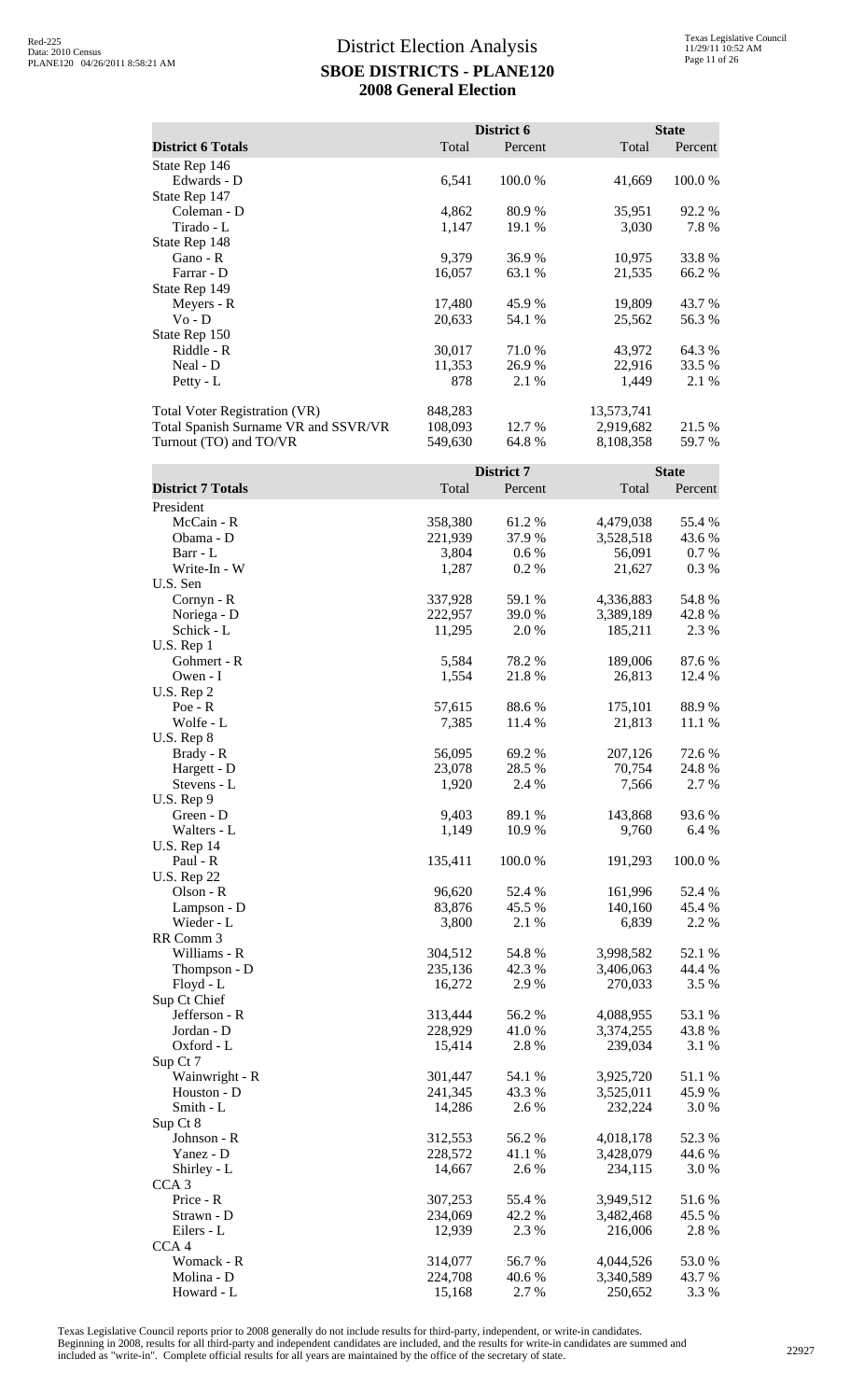| <b>District 7 Totals</b>             | Total            | District 7<br>Percent | Total            | <b>State</b><br>Percent |
|--------------------------------------|------------------|-----------------------|------------------|-------------------------|
| CCA <sub>9</sub>                     |                  |                       |                  |                         |
| Cochran - R                          | 356,346          | 85.3%                 | 4,719,124        | 81.9%                   |
| Strange - L                          | 61,572           | 14.7 %                | 1,043,820        | 18.1 %                  |
| SBOE <sub>7</sub>                    |                  |                       |                  |                         |
| Bradley - R                          | 137,877          | 49.5 %                | 287,175          | 53.7%                   |
| Ewing - D                            | 132,895          | 47.7 %                | 233,238          | 43.6%                   |
| Johnson - L<br>SBOE <sub>8</sub>     | 7,976            | 2.9 %                 | 14,667           | 2.7 %                   |
| Cargill - R                          | 69,636           | 81.7%                 | 401,335          | 85.3%                   |
| Stroman - L                          | 15,217           | 17.9%                 | 65,101           | 13.8%                   |
| Ellis - W                            | 339              | 0.4%                  | 4,025            | 0.9%                    |
| State Sen 4<br>Williams - R          |                  |                       |                  |                         |
| State Sen 11                         | 85,353           | 100.0%                | 203,364          | 100.0%                  |
| Jackson - R                          | 89,935           | 54.5 %                | 155,772          | 56.5 %                  |
| Jaworski - D                         | 71,102           | 43.1 %                | 113,567          | 41.2%                   |
| Messina - L                          | 3,976            | 2.4 %                 | 6,419            | 2.3 %                   |
| State Rep 9                          |                  |                       |                  |                         |
| Christian - R<br>Franks - D          | 12,554<br>7,471  | 61.6%<br>36.7 %       | 32,564<br>18,448 | 62.7%<br>35.5 %         |
| Allport - L                          | 343              | 1.7%                  | 961              | 1.8%                    |
| State Rep 12                         |                  |                       |                  |                         |
| Brookshire - R                       | 3,130            | 41.8%                 | 21,645           | 42.9%                   |
| McReynolds - D                       | 4,358            | 58.2 %                | 28,758           | 57.1 %                  |
| State Rep 18<br>$Ot$ to - $R$        | 14,472           | 68.9%                 | 32,465           | 68.5%                   |
| Foster - D                           | 6,543            | 31.1 %                | 14,901           | 31.5 %                  |
| State Rep 19                         |                  |                       |                  |                         |
| Hamilton - R                         | 32,545           | 63.9%                 | 32,545           | 63.9%                   |
| Hunter - D                           | 17,306           | 34.0 %                | 17,306           | 34.0 %                  |
| Ramsey - L                           | 1,064            | 2.1 %                 | 1,064            | 2.1 %                   |
| State Rep 21<br>Ritter - D           | 32,208           | 100.0%                | 32,208           | 100.0%                  |
| State Rep 22                         |                  |                       |                  |                         |
| Deshotel - D                         | 31,169           | 94.5 %                | 31,169           | 94.5 %                  |
| Tucker - L                           | 1,827            | 5.5 %                 | 1,827            | 5.5 %                   |
| State Rep 23                         |                  |                       | 31,195           |                         |
| Eiland - D<br>Earley - L             | 31,195<br>4,743  | 86.8 %<br>13.2 %      | 4,743            | 86.8 %<br>13.2 %        |
| State Rep 24                         |                  |                       |                  |                         |
| Taylor - R                           | 47,378           | 86.3%                 | 47,378           | 86.3%                   |
| Ramos - L                            | 7,515            | 13.7 %                | 7,515            | 13.7 %                  |
| State Rep 25                         |                  |                       |                  |                         |
| Bonnen - R<br>Cole - L               | 33,404<br>5,454  | 86.0%<br>14.0 %       | 33,404<br>5,454  | 86.0%<br>14.0 %         |
| State Rep 26                         |                  |                       |                  |                         |
| Howard - R                           | 45,348           | 100.0%                | 45,679           | 100.0%                  |
| State Rep 27                         |                  |                       |                  |                         |
| $Host - R$                           | 20,902           | 53.0 %                | 25,434           | 34.4 %                  |
| Olivo - D<br>State Rep 28            | 18,543           | 47.0 %                | 48,415           | 65.6 %                  |
| Zerwas - R                           | 34,307           | 62.3 %                | 50,824           | 60.2%                   |
| Bottos - D                           | 19,686           | 35.7%                 | 32,089           | $38.0\;\%$              |
| Lucas - L                            | 1,076            | 2.0 %                 | 1,484            | 1.8%                    |
| State Rep 29                         |                  |                       |                  |                         |
| Weber - R<br>Murphy - D              | 33,647<br>21,464 | 61.1 %<br>38.9 %      | 40,439<br>26,433 | 60.5 %<br>39.5 %        |
|                                      |                  |                       |                  |                         |
| <b>Total Voter Registration (VR)</b> | 972,287          |                       | 13,573,741       |                         |
| Total Spanish Surname VR and SSVR/VR | 102,274          | 10.5 %                | 2,919,682        | 21.5 %                  |
| Turnout (TO) and TO/VR               | 587,068          | 60.4 %                | 8,108,358        | 59.7%                   |
|                                      |                  | District 8            |                  | <b>State</b>            |
| <b>District 8 Totals</b>             | Total            | Percent               | Total            | Percent                 |
| President                            |                  |                       |                  |                         |
| McCain - R                           | 370,712          | 67.7 %                | 4,479,038        | 55.4 %                  |
| Obama - D                            | 172,373          | 31.5 %                | 3,528,518        | 43.6 %                  |
| Barr - L<br>Write-In - W             | 3,803<br>988     | 0.7 %<br>0.2 %        | 56,091<br>21,627 | 0.7 %<br>0.3%           |
| U.S. Sen                             |                  |                       |                  |                         |

Texas Legislative Council reports prior to 2008 generally do not include results for third-party, independent, or write-in candidates. Beginning in 2008, results for all third-party and independent candidates are included, and the results for write-in candidates are summed and<br>included as "write-in". Complete official results for all years are maintained

Noriega - D 171,744 31.9 % 3,389,189 42.8 %

Cornyn - R<br>
Noriega - D<br>
Schick - L<br>
354,091 65.8 % 4,336,883 54.8 %<br>
31.9 % 3,389,189 42.8 %<br>
31.9 % 3,389,189 42.8 %<br>
31.9 % 3,389,189 42.8 %

1,950,009<br>3,389,189<br>185,211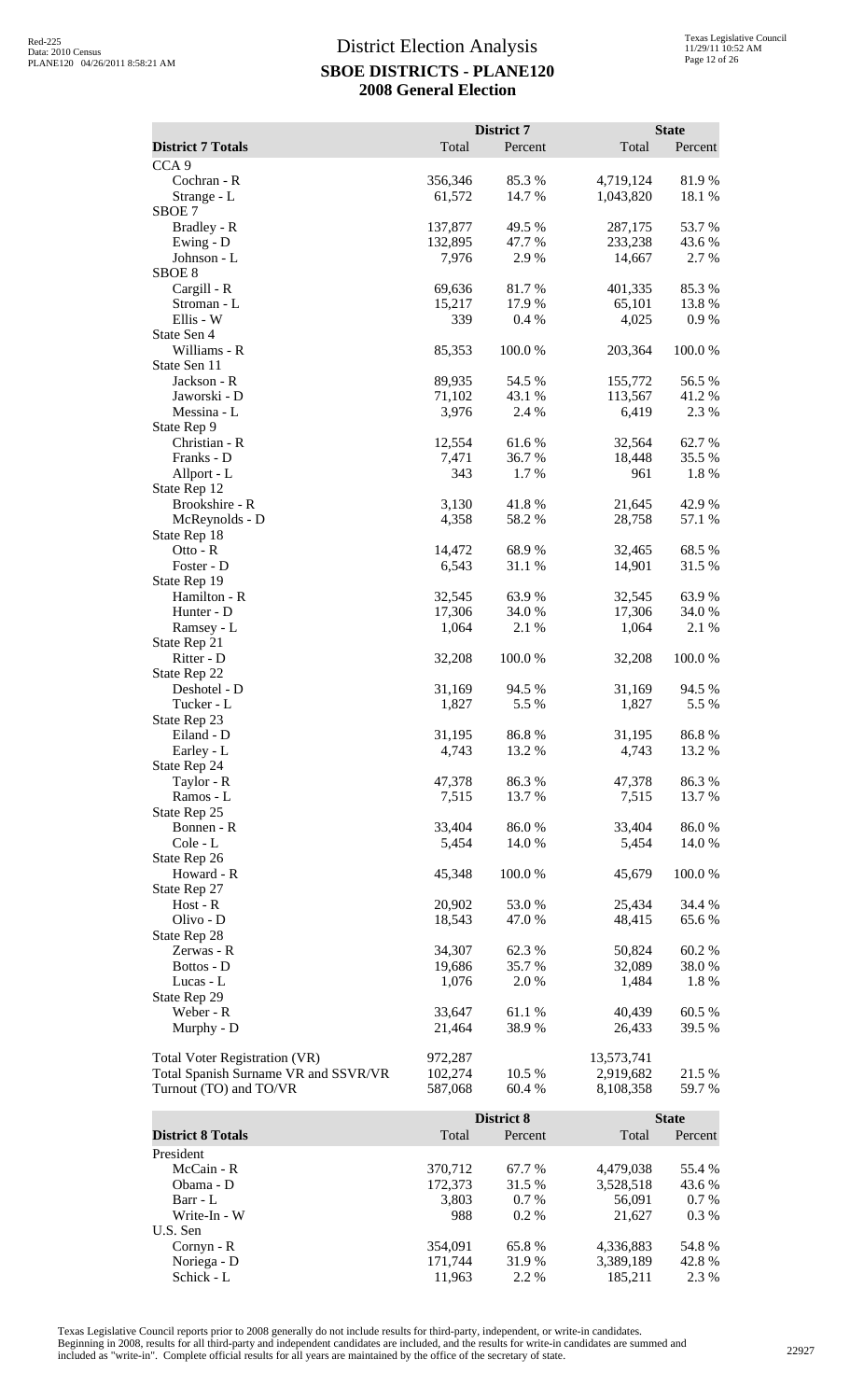|                                  |                    | District 8      |                        | <b>State</b>     |
|----------------------------------|--------------------|-----------------|------------------------|------------------|
| <b>District 8 Totals</b>         | Total              | Percent         | Total                  | Percent          |
| U.S. Rep 2<br>$Poe - R$          | 78,247             | 89.7 %          | 175,101                | 88.9%            |
| Wolfe - L                        | 8,982              | 10.3 %          | 21,813                 | 11.1 %           |
| U.S. Rep 6                       |                    |                 |                        |                  |
| Barton - R                       | 7,206              | 68.5 %          | 174,004                | 62.0%            |
| Otto - D                         | 3,124<br>191       | 29.7 %<br>1.8%  | 99,916                 | 35.6%<br>2.4 %   |
| Koch - L<br>$U.S.$ Rep $8$       |                    |                 | 6,645                  |                  |
| Brady - R                        | 151,031            | 73.9%           | 207,126                | 72.6 %           |
| Hargett - D                      | 47,676             | 23.3 %          | 70,754                 | 24.8%            |
| Stevens - L                      | 5,646              | 2.8 %           | 7,566                  | 2.7 %            |
| <b>U.S. Rep 10</b><br>McCaul - R | 20,577             | 53.3 %          | 179,485                | 53.9%            |
| Doherty - D                      | 17,289             | 44.8%           | 143,716                | 43.1 %           |
| Finkel - L                       | 739                | 1.9 %           | 9,871                  | 3.0 %            |
| <b>U.S. Rep 17</b>               | 28,804             | 43.7%           |                        |                  |
| Curnock - R<br>Edwards - D       | 35,815             | 54.4 %          | 115,581<br>134,590     | 45.5 %<br>53.0%  |
| Osborne - L                      | 1,246              | 1.9%            | 3,851                  | 1.5 %            |
| <b>U.S. Rep 22</b>               |                    |                 |                        |                  |
| Olson - R                        | 57,940             | 58.6%           | 161,996                | 52.4 %           |
| Lampson - D<br>Wieder - L        | 38,281<br>2,569    | 38.7 %<br>2.6%  | 140,160<br>6,839       | 45.4 %<br>2.2 %  |
| <b>U.S. Rep 29</b>               |                    |                 |                        |                  |
| $Story - R$                      | 4,686              | 39.0%           | 25,512                 | 23.9%            |
| Green - D                        | 7,092              | 59.1 %          | 79,718                 | 74.6 %           |
| Grace - L<br>RR Comm 3           | 230                | 1.9%            | 1,564                  | 1.5 %            |
| Williams - R                     | 336,141            | 64.4 %          | 3,998,582              | 52.1 %           |
| Thompson - D                     | 169,600            | 32.5 %          | 3,406,063              | 44.4 %           |
| Floyd - L                        | 16,048             | 3.1 %           | 270,033                | 3.5 %            |
| Sup Ct Chief<br>Jefferson - R    | 343,311            | 65.4%           | 4,088,955              | 53.1 %           |
| Jordan - D                       | 166,497            | 31.7%           | 3,374,255              | 43.8%            |
| Oxford - L                       | 15,136             | 2.9 %           | 239,034                | 3.1 %            |
| Sup Ct 7                         |                    |                 |                        |                  |
| Wainwright - R<br>Houston - D    | 330,562<br>178,054 | 63.3%<br>34.1 % | 3,925,720<br>3,525,011 | 51.1 %<br>45.9 % |
| Smith - L                        | 13,478             | 2.6 %           | 232,224                | 3.0%             |
| Sup Ct 8                         |                    |                 |                        |                  |
| Johnson - R                      | 336,096            | 64.4 %          | 4,018,178              | 52.3 %           |
| Yanez - D<br>Shirley - L         | 171,278<br>14,230  | 32.8%<br>2.7 %  | 3,428,079<br>234,115   | 44.6 %<br>3.0 %  |
| CCA <sub>3</sub>                 |                    |                 |                        |                  |
| Price - R                        | 334,050            | 64.2%           | 3,949,512              | 51.6%            |
| Strawn - D                       | 172,704            | 33.2 %          | 3,482,468              | 45.5 %           |
| Eilers - L<br>CCA <sub>4</sub>   | 13,477             | 2.6%            | 216,006                | 2.8 %            |
| Womack - R                       | 340,232            | 65.6%           | 4,044,526              | 53.0%            |
| Molina - D                       | 164,000            | 31.6%           | 3,340,589              | 43.7 %           |
| Howard - L                       | 14,544             | 2.8%            | 250,652                | 3.3 %            |
| CCA <sub>9</sub><br>Cochran - R  | 375,882            | 87.4 %          | 4,719,124              | 81.9%            |
| Strange - L                      | 54,395             | 12.6 %          | 1,043,820              | 18.1 %           |
| SBOE 6                           |                    |                 |                        |                  |
| Leo - R                          | 22,141             | 76.8%           | 332,910                | 79.3 %           |
| Bryan - L<br>SBOE <sub>7</sub>   | 6,674              | 23.2 %          | 87,056                 | 20.7 %           |
| Bradley - R                      | 126,026            | 60.6%           | 287,175                | 53.7%            |
| Ewing - D                        | 76,409             | 36.7%           | 233,238                | 43.6 %           |
| Johnson - L                      | 5,520              | 2.7 %           | 14,667                 | 2.7 %            |
| SBOE <sub>8</sub><br>Cargill - R | 140,396            | 87.0%           | 401,335                | 85.3 %           |
| Stroman - L                      | 17,770             | 11.0 %          | 65,101                 | 13.8%            |
| Ellis - W                        | 3,139              | 1.9 %           | 4,025                  | 0.9 %            |
| State Sen 4                      |                    |                 |                        |                  |
| Williams - R<br>State Sen 6      | 118,011            | 100.0%          | 203,364                | 100.0%           |
| Pena - R                         | 1,813              | 37.9%           | 27,751                 | 26.6%            |
| Gallegos - D                     | 2,793              | 58.4%           | 72,960                 | 70.0%            |
| Delgado - L                      | 180                | 3.8%            | 3,496                  | 3.4 %            |
| State Sen 11<br>Jackson - R      | 62,491             | 61.2%           | 155,772                | 56.5 %           |
| Jaworski - D                     | 37,374             | 36.6%           | 113,567                | 41.2%            |
| Messina - L                      | 2,257              | 2.2 %           | 6,419                  | 2.3 %            |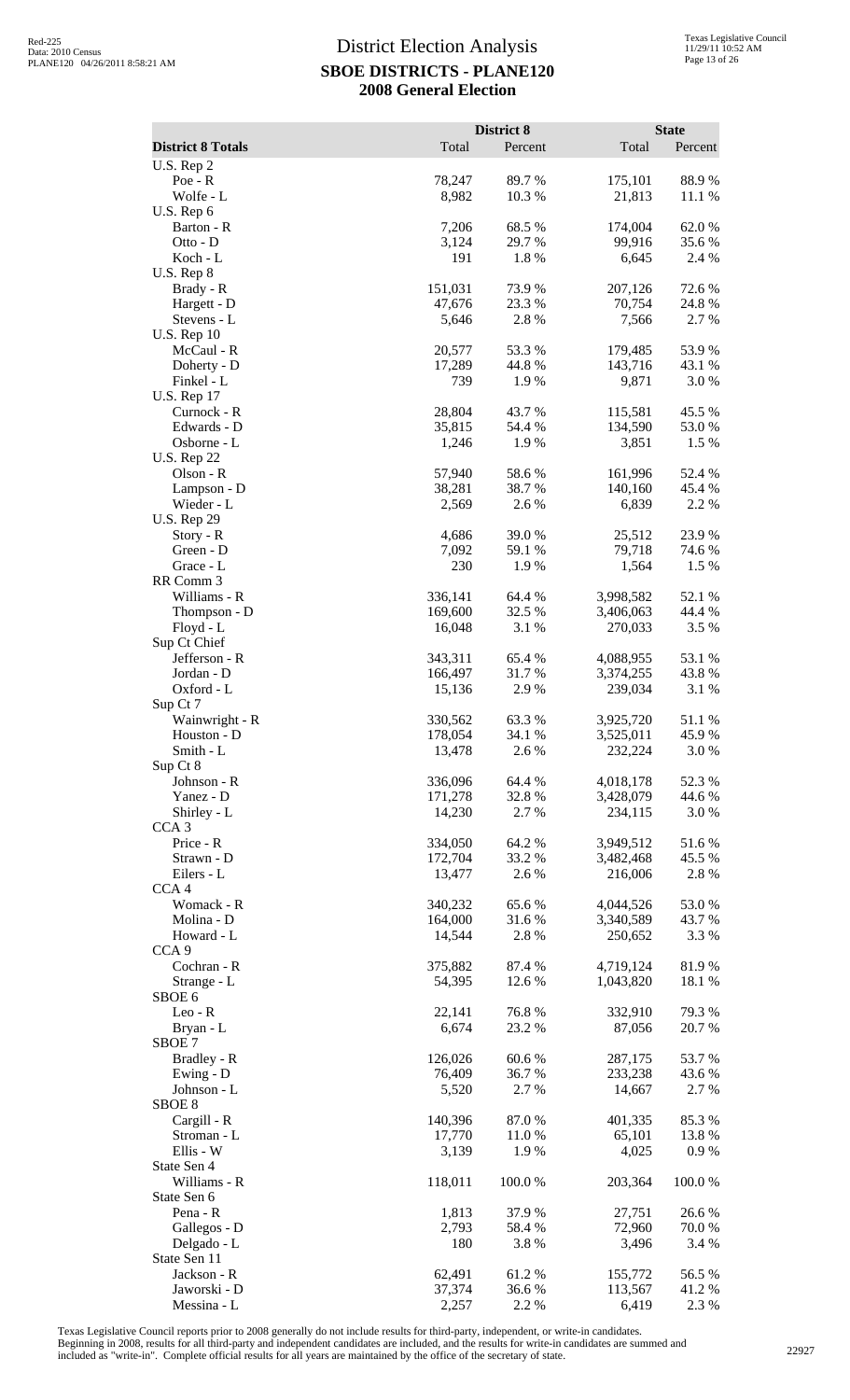|                                      |                   | District 8        |                      | <b>State</b>     |
|--------------------------------------|-------------------|-------------------|----------------------|------------------|
| <b>District 8 Totals</b>             | Total             | Percent           | Total                | Percent          |
| State Rep 11                         |                   |                   |                      |                  |
| Walker - R<br>Hopson - D             | 3,897<br>4,375    | 46.3%<br>52.0%    | 25,928<br>26,042     | 49.1 %<br>49.3%  |
| Bryan - L                            | 139               | 1.7%              | 868                  | 1.6%             |
| State Rep 12                         |                   |                   |                      |                  |
| Brookshire - R                       | 6,855             | 47.6 %            | 21,645               | 42.9 %           |
| McReynolds - D<br>State Rep 13       | 7,551             | 52.4 %            | 28,758               | 57.1 %           |
| Kolkhorst - R                        | 20,330            | 100.0%            | 41,376               | 100.0%           |
| State Rep 14                         |                   |                   |                      |                  |
| Brown - R                            | 37,236            | 82.2 %            | 37,236               | 82.2%            |
| Darby - L<br>State Rep 15            | 8,063             | 17.8 %            | 8,063                | 17.8 %           |
| Eissler - R                          | 69,661            | 100.0%            | 69,661               | 100.0%           |
| State Rep 16                         |                   |                   |                      |                  |
| Creighton - R                        | 49,263            | 100.0%            | 49,263               | 100.0%           |
| State Rep 17<br>Kleinschmidt - R     | 1,093             | 38.0%             | 32,220               | 54.0%            |
| Dippel - D                           | 1,696             | 58.9%             | 25,578               | 42.9 %           |
| Duesterhoft - L                      | 89                | 3.1 %             | 1,888                | 3.2 %            |
| State Rep 18<br>Otto - $R$           | 17,993            | 68.3%             | 32,465               | 68.5 %           |
| Foster - D                           | 8,358             | 31.7 %            | 14,901               | 31.5 %           |
| State Rep 127                        |                   |                   |                      |                  |
| Crabb - R                            | 43,487            | 68.8%             | 44,698               | 65.6%            |
| Montemayor - D<br>Perez - L          | 18,425<br>1,318   | 29.1 %<br>2.1 %   | 21,987<br>1,402      | 32.3 %<br>2.1 %  |
| State Rep 128                        |                   |                   |                      |                  |
| Smith - R                            | 28,439            | 100.0%            | 28,439               | 100.0%           |
| State Rep 129                        |                   |                   |                      |                  |
| Davis - R<br>Matula - D              | 32,489<br>22,353  | 59.2 %<br>40.8%   | 33,462<br>23,722     | 58.5 %<br>41.5 % |
| State Rep 130                        |                   |                   |                      |                  |
| Fletcher - R                         | 1,451             | 86.8%             | 63,945               | 87.6 %           |
| $Gray - L$                           | 221               | 13.2 %            | 9,031                | 12.4 %           |
| State Rep 132<br>Callegari - R       | 21,664            | 79.9 %            | 43,817               | 82.4 %           |
| Kurtz - L                            | 5,460             | 20.1 %            | 9,334                | 17.6 %           |
| State Rep 141                        |                   |                   |                      |                  |
| Bunch - R                            | 2,250             | 52.0%             | 8,197                | 19.7 %           |
| Thompson - D<br>Brown - L            | 1,944<br>131      | 44.9%<br>3.0 %    | 32,747<br>656        | 78.7%<br>1.6 %   |
| State Rep 142                        |                   |                   |                      |                  |
| Dutton - D                           | 1,937             | 100.0%            | 35,159               | 100.0%           |
| State Rep 143<br>Olmos - R           | 12                | 50.0%             | 4,647                | 27.7 %           |
| Hernandez - D                        | 12                | 50.0 %            | 11,881               | 70.7 %           |
| Marcom - L                           | $\boldsymbol{0}$  | $0.0\ \%$         | 278                  | 1.7%             |
| State Rep 144                        |                   |                   |                      |                  |
| Legler - R<br>Redmond - D            | 15,731<br>12,548  | 55.6%<br>44.4 %   | 19,980<br>19,078     | 51.2%<br>48.8%   |
| State Rep 150                        |                   |                   |                      |                  |
| Riddle - R                           | 10,969            | 58.8%             | 43,972               | 64.3%            |
| Neal - D                             | 7,257             | 38.9%             | 22,916               | 33.5 %           |
| Petty - L                            | 428               | 2.3 %             | 1,449                | 2.1 %            |
| Total Voter Registration (VR)        | 888,291           |                   | 13,573,741           |                  |
| Total Spanish Surname VR and SSVR/VR | 97,562            | 11.0%             | 2,919,682            | 21.5 %           |
| Turnout (TO) and TO/VR               | 548,499           | 61.7%             | 8,108,358            | 59.7%            |
|                                      |                   | <b>District 9</b> |                      | <b>State</b>     |
| <b>District 9 Totals</b>             | Total             | Percent           | Total                | Percent          |
| President                            |                   |                   |                      |                  |
| McCain - R                           | 436,392           | 69.7%             | 4,479,038            | 55.4 %           |
| Obama - D<br>Barr - L                | 184,583<br>3,866  | 29.5 %<br>0.6 %   | 3,528,518<br>56,091  | 43.6%<br>0.7 %   |
| Write-In - W                         | 1,348             | 0.2%              | 21,627               | 0.3%             |
| U.S. Sen                             |                   |                   |                      |                  |
| Cornyn - R                           | 416,604           | 68.0%             | 4,336,883            | 54.8%            |
| Noriega - D<br>Schick - L            | 185,363<br>10,866 | 30.2 %<br>1.8%    | 3,389,189<br>185,211 | 42.8%<br>2.3 %   |
| U.S. Rep 1                           |                   |                   |                      |                  |

Texas Legislative Council reports prior to 2008 generally do not include results for third-party, independent, or write-in candidates. Beginning in 2008, results for all third-party and independent candidates are included, and the results for write-in candidates are summed and<br>included as "write-in". Complete official results for all years are maintained

Gohmert - R<br>
Gohmert - R<br>
Owen - I<br>
25,259<br>
183,422<br>
26,813<br>
26,813<br>
12.4 % Owen - I 25,259 12.1 % 26,813 12.4 %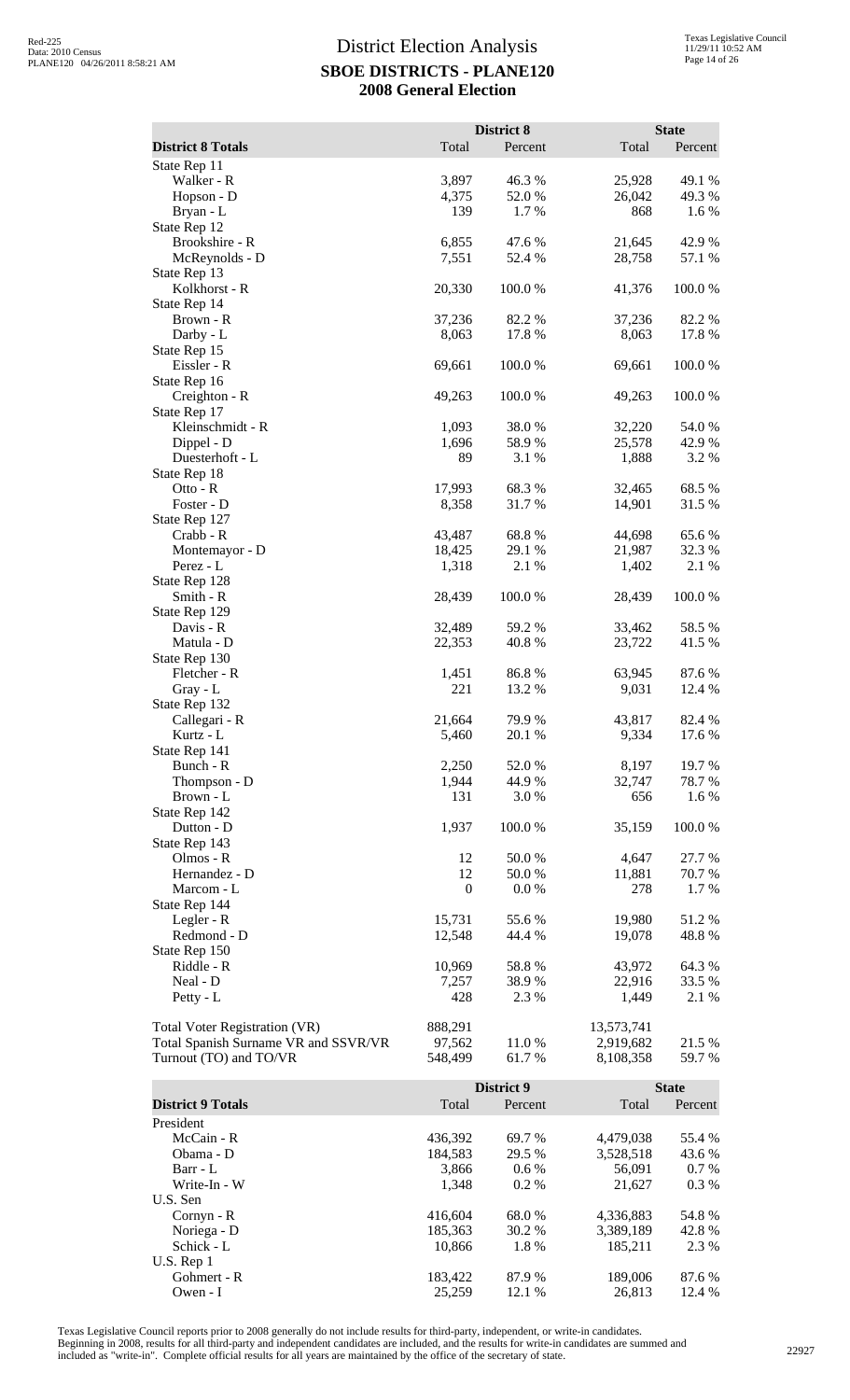|                                 |                    | District 9      |                        | <b>State</b>     |
|---------------------------------|--------------------|-----------------|------------------------|------------------|
| <b>District 9 Totals</b>        | Total              | Percent         | Total                  | Percent          |
| U.S. Rep 4<br>Hall - R          | 155,022            | 68.8%           | 206,883                | 68.8%            |
| Melancon - D                    | 66,462             | 29.5 %          | 88,056                 | 29.3 %           |
| Annett - L                      | 3,759              | 1.7%            | 5,769                  | 1.9 %            |
| U.S. Rep 5<br>Hensarling - R    | 97,515             | 86.6%           | 162,856                | 83.6%            |
| Ashby - L                       | 15,102             | 13.4 %          | 31,963                 | 16.4 %           |
| RR Comm 3                       |                    |                 |                        |                  |
| Williams - R<br>Thompson - D    | 367,335<br>207,433 | 62.0%<br>35.0%  | 3,998,582<br>3,406,063 | 52.1 %<br>44.4 % |
| Floyd - L                       | 18,028             | 3.0%            | 270,033                | 3.5 %            |
| Sup Ct Chief                    |                    |                 |                        |                  |
| Jefferson - R                   | 371,895            | 62.8%           | 4,088,955              | 53.1 %           |
| Jordan - D<br>Oxford - L        | 204,480<br>15,814  | 34.5 %<br>2.7%  | 3,374,255<br>239,034   | 43.8%<br>3.1 %   |
| Sup Ct 7                        |                    |                 |                        |                  |
| Wainwright - R                  | 360,445            | 60.9%           | 3,925,720              | 51.1 %           |
| Houston - D<br>Smith - L        | 216,539<br>15,176  | 36.6%<br>2.6 %  | 3,525,011<br>232,224   | 45.9 %<br>3.0 %  |
| Sup Ct 8                        |                    |                 |                        |                  |
| Johnson - R                     | 382,993            | 64.9%           | 4,018,178              | 52.3 %           |
| Yanez - D                       | 189,806            | 32.2 %          | 3,428,079              | 44.6 %           |
| Shirley - L<br>CCA <sub>3</sub> | 17,192             | 2.9%            | 234,115                | 3.0%             |
| Price - R                       | 367,924            | 62.5 %          | 3,949,512              | 51.6%            |
| Strawn - D                      | 206,785            | 35.1 %          | 3,482,468              | 45.5 %           |
| Eilers - L                      | 13,700             | 2.3 %           | 216,006                | 2.8%             |
| CCA <sub>4</sub><br>Womack - R  | 382,175            | 65.1 %          | 4,044,526              | 53.0%            |
| Molina - D                      | 187,305            | 31.9%           | 3,340,589              | 43.7 %           |
| Howard - L                      | 17,832             | 3.0 %           | 250,652                | 3.3 %            |
| CCA <sub>9</sub><br>Cochran - R | 421,181            | 86.9%           | 4,719,124              | 81.9%            |
| Strange - L                     | 63,635             | 13.1 %          | 1,043,820              | 18.1 %           |
| SBOE <sub>8</sub>               |                    |                 |                        |                  |
| Cargill - R                     | 191,303            | 85.4 %          | 401,335                | 85.3%            |
| Stroman - L<br>Ellis - W        | 32,114<br>547      | 14.3 %<br>0.2 % | 65,101<br>4,025        | 13.8%<br>0.9 %   |
| SBOE 14                         |                    |                 |                        |                  |
| Lowe - R                        | 28,057             | 65.3%           | 376,385                | 65.0%            |
| Bogle - D                       | 13,516             | 31.5 %          | 181,386                | 31.3%            |
| Shuey - L<br>State Sen 30       | 1,398              | 3.3 %           | 21,352                 | 3.7 %            |
| Estes - R                       | 32,372             | 100.0%          | 221,448                | 100.0%           |
| State Rep 1                     |                    |                 |                        |                  |
| Lavender - R<br>Frost - D       | 24,835<br>29,584   | 45.0%<br>53.6%  | 24,835<br>29,584       | 45.0%<br>53.6 %  |
| Eason - L                       | 779                | 1.4 %           | 779                    | 1.4 %            |
| State Rep 2                     |                    |                 |                        |                  |
| $Flynn - R$<br>French - L       | 39,258             | 85.0%           | 39,258<br>6,906        | 85.0%            |
| State Rep 3                     | 6,906              | 15.0 %          |                        | 15.0%            |
| Hollingsworth - R               | 24,864             | 48.2%           | 24,864                 | 48.2%            |
| Homer - D                       | 26,763             | 51.8%           | 26,763                 | 51.8%            |
| State Rep 4<br>Brown - R        | 39,250             | 62.6%           | 39,250                 | 62.6%            |
| Morales - D                     | 22,049             | 35.2 %          | 22,049                 | 35.2 %           |
| Yow - $L$                       | 1,383              | 2.2 %           | 1,383                  | 2.2 %            |
| State Rep 5<br>Hughes - R       | 47,309             | 100.0%          | 47,309                 | 100.0%           |
| State Rep 6                     |                    |                 |                        |                  |
| Berman - R                      | 44,476             | 87.8%           | 44,476                 | 87.8%            |
| Moody - L                       | 6,196              | 12.2 %          | 6,196                  | 12.2 %           |
| State Rep 7<br>Merritt - R      | 40,671             | 88.3%           | 40,671                 | 88.3%            |
| Stroman - L                     | 5,368              | 11.7 %          | 5,368                  | 11.7 %           |
| State Rep 8                     |                    |                 |                        |                  |
| $Cook - R$<br>State Rep 9       | 12,649             | 100.0 %         | 34,494                 | 100.0%           |
| Christian - R                   | 20,010             | 63.3%           | 32,564                 | 62.7%            |
| Franks - D                      | 10,977             | 34.7 %          | 18,448                 | 35.5 %           |
| Allport - L                     | 618                | 2.0%            | 961                    | 1.8%             |
| State Rep 11<br>Walker - R      | 22,031             | 49.6 %          | 25,928                 | 49.1 %           |
| Hopson - D                      | 21,667             | 48.8%           | 26,042                 | 49.3 %           |

Texas Legislative Council reports prior to 2008 generally do not include results for third-party, independent, or write-in candidates.

Beginning in 2008, results for all third-party and independent candidates are included, and the results for write-in candidates are summed and<br>included as "write-in". Complete official results for all years are maintained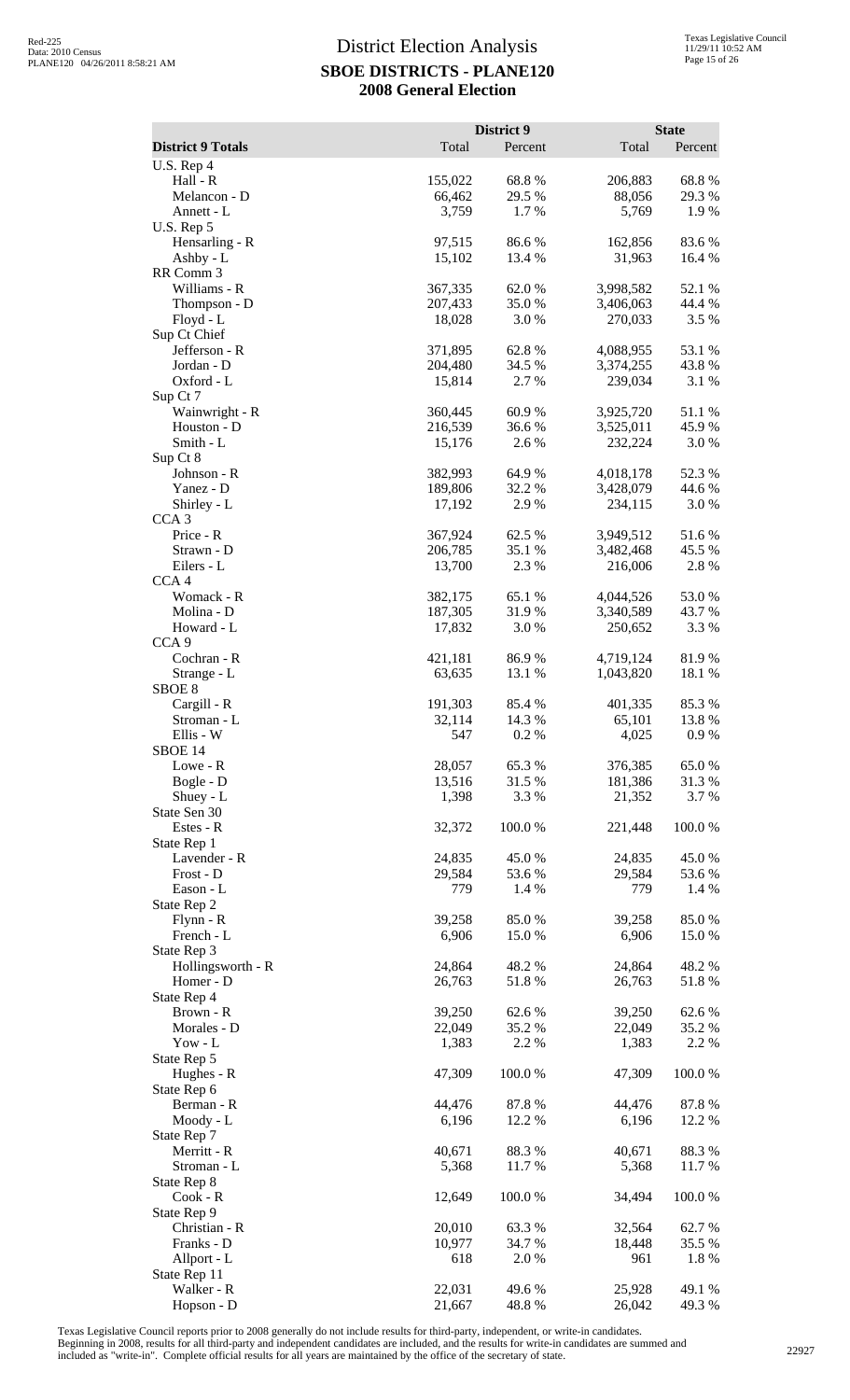|                                                                                                        |                                | District 9        |                                      | <b>State</b>     |
|--------------------------------------------------------------------------------------------------------|--------------------------------|-------------------|--------------------------------------|------------------|
| <b>District 9 Totals</b>                                                                               | Total                          | Percent           | Total                                | Percent          |
| State Rep 11<br>Bryan - L<br>State Rep 12                                                              | 729                            | 1.6 %             | 868                                  | 1.6 %            |
| Brookshire - R<br>McReynolds - D                                                                       | 11,660<br>16,849               | 40.9%<br>59.1 %   | 21,645<br>28,758                     | 42.9%<br>57.1 %  |
| State Rep 62<br>Phillips - R                                                                           | 37,588                         | 68.4%             | 37,588                               | 68.4%            |
| Veeck - D<br>State Rep 89<br>Laubenberg - R                                                            | 17,365<br>24,810               | 31.6 %<br>100.0 % | 17,365<br>69,628                     | 31.6 %<br>100.0% |
|                                                                                                        |                                |                   |                                      |                  |
| <b>Total Voter Registration (VR)</b><br>Total Spanish Surname VR and SSVR/VR<br>Turnout (TO) and TO/VR | 1,032,625<br>41,296<br>628,281 | 4.0%<br>60.8%     | 13,573,741<br>2,919,682<br>8,108,358 | 21.5 %<br>59.7 % |
|                                                                                                        |                                | District 10       |                                      | <b>State</b>     |
| <b>District 10 Totals</b><br>President                                                                 | Total                          | Percent           | Total                                | Percent          |
| McCain - R                                                                                             | 313,379                        | 53.5 %            | 4,479,038                            | 55.4 %           |
| Obama - D                                                                                              | 263,033                        | 44.9%             | 3,528,518                            | 43.6 %           |
| Barr - L<br>Write-In - W                                                                               | 6,024<br>2,892                 | 1.0%<br>0.5 %     | 56,091<br>21,627                     | 0.7%<br>0.3%     |
| U.S. Sen                                                                                               |                                |                   |                                      |                  |
| Cornyn - R                                                                                             | 317,337                        | 55.4 %            | 4,336,883                            | 54.8%            |
| Noriega - D                                                                                            | 236,708                        | 41.3%             | 3,389,189                            | 42.8%            |
| Schick - L<br>U.S. Rep 6                                                                               | 19,202                         | 3.3 %             | 185,211                              | 2.3 %            |
| Barton - R                                                                                             | 12,734                         | 72.5 %            | 174,004                              | 62.0%            |
| Otto - D                                                                                               | 4,559                          | 26.0%             | 99,916                               | 35.6%            |
| Koch - L<br><b>U.S. Rep 10</b>                                                                         | 260                            | 1.5 %             | 6,645                                | 2.4 %            |
| McCaul - R                                                                                             | 74,489                         | 43.3 %            | 179,485                              | 53.9%            |
| Doherty - D                                                                                            | 91,060                         | 52.9%             | 143,716                              | 43.1 %           |
| Finkel - L<br><b>U.S. Rep 11</b>                                                                       | 6,425                          | 3.7%              | 9,871                                | 3.0%             |
| Conaway - R<br>Strohm - L                                                                              | 12,308<br>2,096                | 85.4 %<br>14.6 %  | 189,558<br>25,040                    | 88.3%<br>11.7 %  |
| <b>U.S. Rep 17</b>                                                                                     |                                | 37.0%             |                                      |                  |
| Curnock - R<br>Edwards - D                                                                             | 5,077<br>8,531                 | 62.1 %            | 115,581<br>134,590                   | 45.5 %<br>53.0 % |
| Osborne - L<br><b>U.S. Rep 21</b>                                                                      | 125                            | 0.9%              | 3,851                                | 1.5 %            |
| Smith - R                                                                                              | 32,796                         | 74.6 %            | 243,469                              | 80.0%            |
| Strohm - L<br><b>U.S. Rep 25</b>                                                                       | 11,155                         | 25.4 %            | 60,880                               | 20.0%            |
| Morovich - R                                                                                           | 17,510                         | 44.9%             | 88,682                               | 30.4 %           |
| Doggett - D                                                                                            | 20,262                         | 52.0%             | 191,741                              | 65.8%            |
| Stutsman - L                                                                                           | 1,190                          | 3.1 %             | 10,846                               | 3.7 %            |
| <b>U.S. Rep 31</b><br>Carter - R                                                                       | 151,049                        | 59.0%             | 175,563                              | 60.3%            |
| Ruiz - D                                                                                               | 96,866                         | 37.8%             | 106,559                              | 36.6%            |
| Cooper - L                                                                                             | 8,314                          | 3.2 %             | 9,182                                | 3.2 %            |
| RR Comm 3<br>Williams - R                                                                              | 286,973                        | 51.6%             | 3,998,582                            | 52.1 %           |
| Thompson - D                                                                                           | 241,330                        | 43.4 %            | 3,406,063                            | 44.4 %           |
| Floyd - L                                                                                              | 27,815                         | 5.0 %             | 270,033                              | 3.5 %            |
| Sup Ct Chief                                                                                           |                                |                   |                                      |                  |
| Jefferson - R<br>Jordan - D                                                                            | 292,843<br>239,324             | 52.6 %<br>43.0%   | 4,088,955<br>3,374,255               | 53.1 %<br>43.8%  |
| Oxford - L                                                                                             | 24,591                         | 4.4 %             | 239,034                              | 3.1 %            |
| Sup Ct 7                                                                                               |                                |                   |                                      |                  |
| Wainwright - R<br>Houston - D                                                                          | 277,713<br>253,241             | 50.0%<br>45.6%    | 3,925,720<br>3,525,011               | 51.1%<br>45.9%   |
| Smith - L                                                                                              | 24,480                         | 4.4 %             | 232,224                              | 3.0%             |
| Sup Ct 8                                                                                               |                                |                   |                                      |                  |
| Johnson - R<br>Yanez - D                                                                               | 284,378<br>244,274             | 51.3%             | 4,018,178<br>3,428,079               | 52.3 %<br>44.6 % |
| Shirley - L                                                                                            | 25,660                         | 44.1 %<br>4.6 %   | 234,115                              | 3.0 %            |
| CCA <sub>3</sub>                                                                                       |                                |                   |                                      |                  |
| Price - R                                                                                              | 277,186                        | 50.2%             | 3,949,512                            | 51.6%            |
| Strawn - D<br>Eilers - L                                                                               | 251,073<br>23,997              | 45.5 %<br>4.3 %   | 3,482,468<br>216,006                 | 45.5 %<br>2.8%   |
| CCA <sub>4</sub>                                                                                       |                                |                   |                                      |                  |
| Womack - R                                                                                             | 289,176                        | 52.4 %            | 4,044,526                            | 53.0 %           |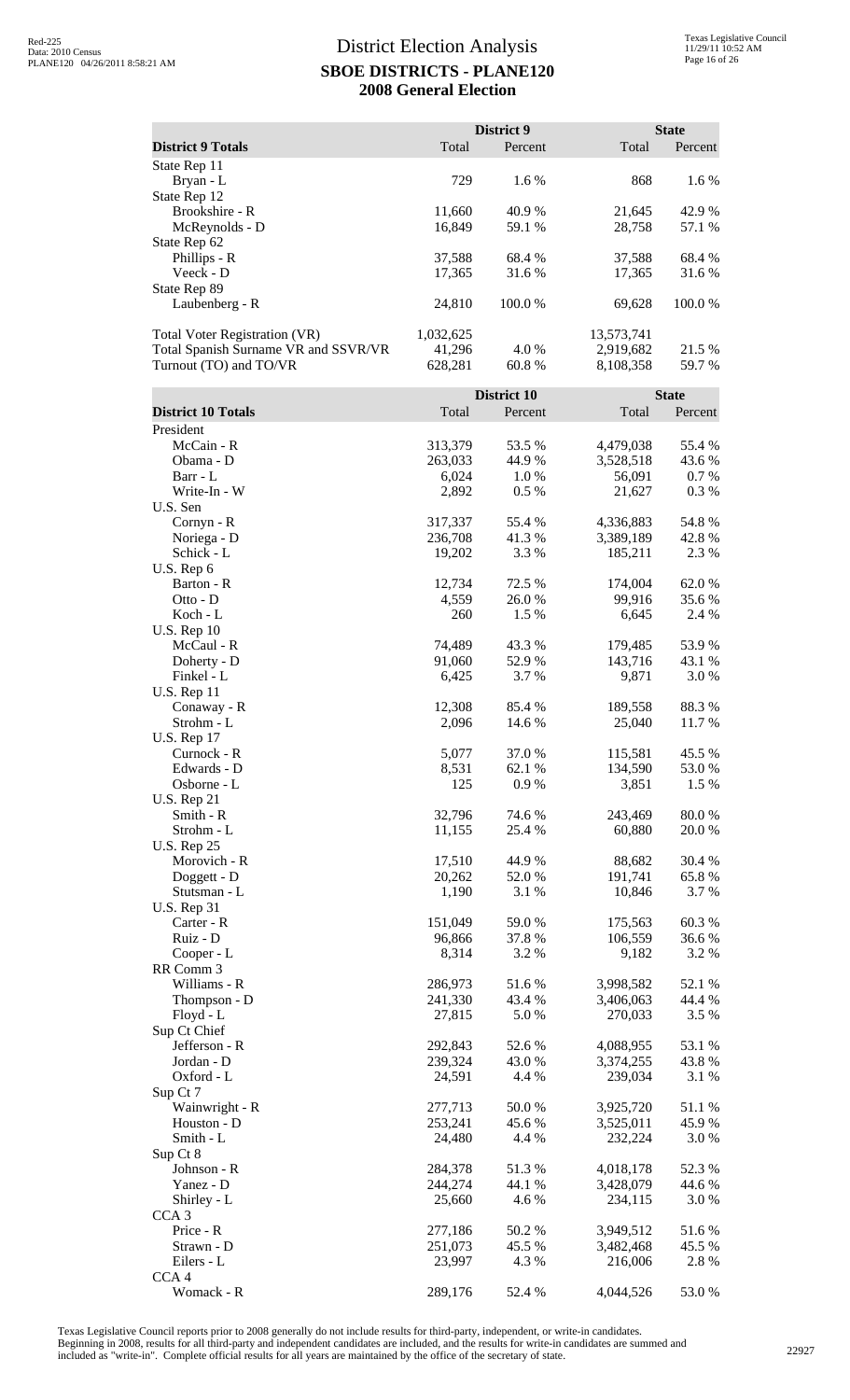|                                      |                 | District 10     |                  | <b>State</b>   |
|--------------------------------------|-----------------|-----------------|------------------|----------------|
| <b>District 10 Totals</b>            | Total           | Percent         | Total            | Percent        |
| CCA <sub>4</sub><br>Molina - D       | 234,902         | 42.6 %          | 3,340,589        | 43.7%          |
| Howard - L                           | 27,358          | 5.0%            | 250,652          | 3.3 %          |
| CCA <sub>9</sub>                     |                 |                 |                  |                |
| Cochran - R                          | 341,795         | 77.5 %          | 4,719,124        | 81.9%          |
| Strange - L                          | 99,447          | 22.5 %          | 1,043,820        | 18.1 %         |
| SBOE 14<br>Lowe - R                  | 2,419           | 73.3 %          | 376,385          | 65.0%          |
| Bogle - D                            | 724             | 22.0 %          | 181,386          | 31.3%          |
| Shuey - L                            | 155             | 4.7 %           | 21,352           | 3.7 %          |
| State Sen 24                         |                 |                 |                  |                |
| Fraser - R                           | 66,777          | 80.4%           | 197,134          | 85.5 %         |
| Oliver - L                           | 16,325          | 19.6%           | 33,508           | 14.5 %         |
| State Rep 8<br>Cook - R              | 10,465          | 100.0%          | 34,494           | 100.0%         |
| State Rep 13                         |                 |                 |                  |                |
| Kolkhorst - R                        | 21,046          | 100.0%          | 41,376           | 100.0%         |
| State Rep 17                         |                 |                 |                  |                |
| Kleinschmidt - R                     | 26,379          | 54.1 %          | 32,220           | 54.0%          |
| Dippel - D<br>Duesterhoft - L        | 20,690<br>1,660 | 42.5 %<br>3.4 % | 25,578<br>1,888  | 42.9%<br>3.2 % |
| State Rep 20                         |                 |                 |                  |                |
| Gattis - R                           | 57,029          | 64.7 %          | 57,029           | 64.7%          |
| Dillon - D                           | 26,907          | 30.5 %          | 26,907           | 30.5 %         |
| Weems - L                            | 4,199           | 4.8%            | 4,199            | 4.8%           |
| State Rep 28                         |                 |                 |                  |                |
| Zerwas - R<br>Bottos - D             | 7,860<br>7,232  | 51.4%<br>47.3 % | 50,824<br>32,089 | 60.2%<br>38.0% |
| Lucas - L                            | 211             | 1.4 %           | 1,484            | 1.8%           |
| State Rep 46                         |                 |                 |                  |                |
| Dukes - D                            | 13,954          | 81.9%           | 34,353           | 86.5%          |
| Hacker - L                           | 3,082           | 18.1 %          | 5,351            | 13.5 %         |
| State Rep 47<br>Keel - R             | 11,744          | 65.6%           | 43,190           | 48.8%          |
| Bolton - D                           | 6,150           | 34.4 %          | 45,314           | 51.2%          |
| State Rep 48                         |                 |                 |                  |                |
| Waggoner - R                         | 22,033          | 43.1 %          | 31,028           | 42.0 %         |
| Howard - D                           | 26,832          | 52.4 %          | 39,748           | 53.7 %         |
| Easton - L                           | 2,314           | 4.5 %           | 3,174            | 4.3 %          |
| State Rep 49<br>Naishtat - D         | 10,188          | 100.0%          | 54,284           | 100.0%         |
| State Rep 50                         |                 |                 |                  |                |
| Mikus - R                            | 23,681          | 32.8 %          | 23,681           | 32.8%          |
| Strama - D                           | 45,456          | 63.0%           | 45,456           | 63.0%          |
| Chandler - L                         | 3,055           | 4.2 %           | 3,055            | 4.2 %          |
| State Rep 52<br>Daniel - R           | 34,047          | 47.4 %          | 34,047           | 47.4 %         |
| Maldonado - D                        | 34,898          | 48.6%           | 34,898           | 48.6%          |
| Simmons - L                          | 2,854           | 4.0%            | 2,854            | 4.0 %          |
| State Rep 54                         |                 |                 |                  |                |
| Aycock - R                           | 27,880          | 76.1 %          | 33,690           | 78.0%          |
| Kramer - L<br>State Rep 55           | 8,754           | 23.9%           | 9,478            | 22.0%          |
| Sheffield - R                        | 30,189          | 53.9%           | 30,189           | 53.9%          |
| Murphey - D                          | 24,290          | 43.4 %          | 24,290           | 43.4 %         |
| Lane - L                             | 1,509           | 2.7%            | 1,509            | 2.7 %          |
| State Rep 57                         |                 |                 |                  |                |
| Dunnam - D                           | 14,164          | 84.6%           | 28,291           | 87.8%          |
| Snider - L                           | 2,583           | 15.4 %          | 3,920            | 12.2 %         |
| <b>Total Voter Registration (VR)</b> | 918,870         |                 | 13,573,741       |                |
| Total Spanish Surname VR and SSVR/VR | 100,457         | 10.9%           | 2,919,682        | 21.5 %         |
| Turnout (TO) and TO/VR               | 586,581         | 63.8%           | 8,108,358        | 59.7%          |
|                                      |                 | District 11     |                  | <b>State</b>   |
| <b>District 11 Totals</b>            | Total           | Percent         | Total            | Percent        |
| President                            |                 |                 |                  |                |
| McCain - R                           | 391,597         | 61.9%           | 4,479,038        | 55.4 %         |
| Obama - D                            | 234,922         | 37.1 %          | 3,528,518        | 43.6%          |
| Barr - L                             | 4,545           | 0.7 %           | 56,091           | 0.7%           |
| Write-In - W                         | 1,399           | 0.2 %           | 21,627           | 0.3 %          |

Texas Legislative Council reports prior to 2008 generally do not include results for third-party, independent, or write-in candidates.

U.S. Sen

Noriega - D

Beginning in 2008, results for all third-party and independent candidates are included, and the results for write-in candidates are summed and<br>included as "write-in". Complete official results for all years are maintained

Cornyn - R<br>
Noriega - D<br>
221,363 51.6 % 4,336,883 54.8 %<br>
221,363 35.6 % 3,389,189 42.8 %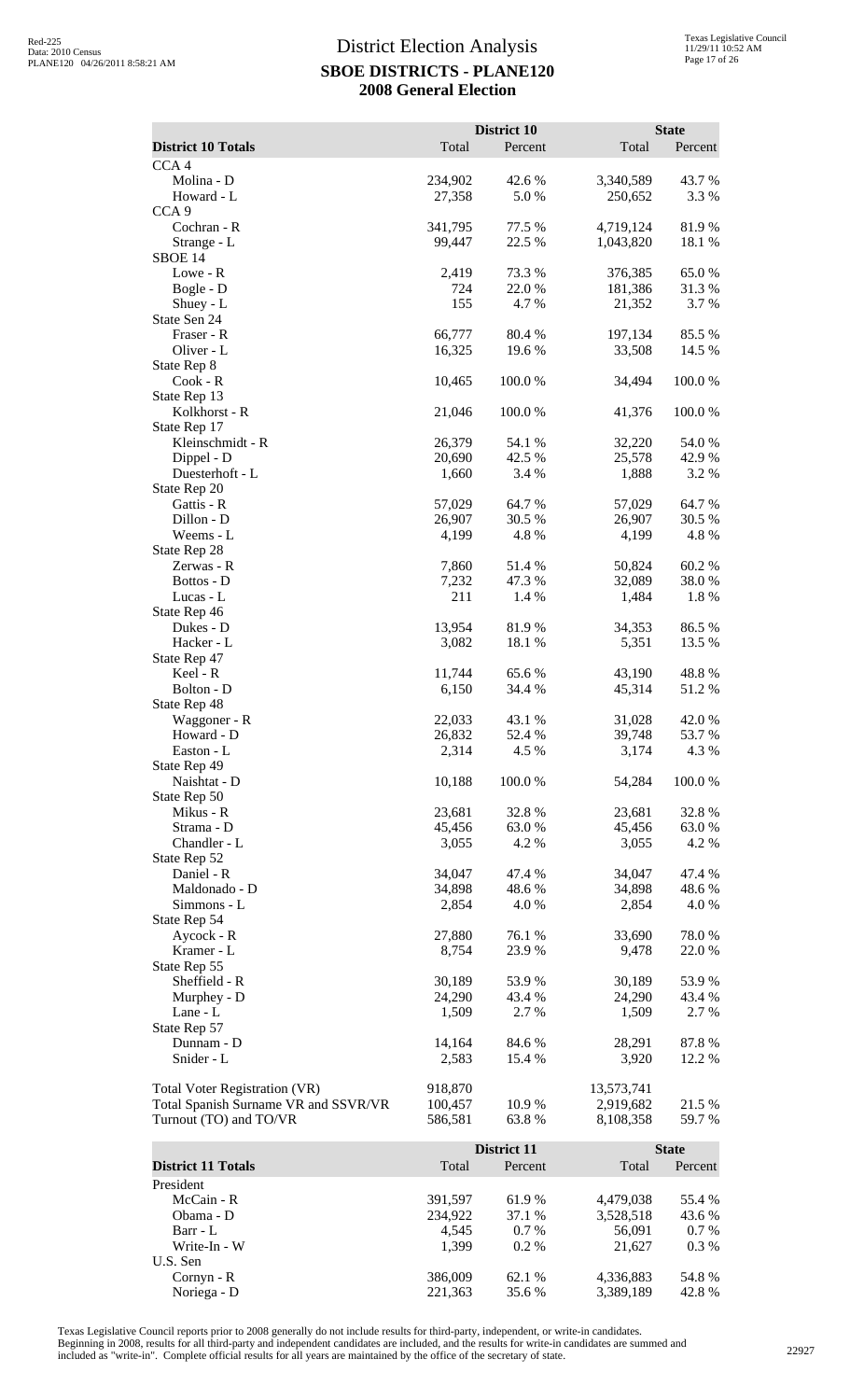|                                    |                    | District 11     |                        | <b>State</b>     |
|------------------------------------|--------------------|-----------------|------------------------|------------------|
| <b>District 11 Totals</b>          | Total              | Percent         | Total                  | Percent          |
| U.S. Sen<br>Schick - L             | 14,444             | 2.3 %           | 185,211                | 2.3 %            |
| U.S. Rep 6                         |                    |                 |                        |                  |
| Barton - R<br>Otto - D             | 74,141<br>42,188   | 62.2%<br>35.4 % | 174,004<br>99,916      | 62.0%<br>35.6%   |
| Koch - L                           | 2,798              | 2.3 %           | 6,645                  | 2.4 %            |
| U.S. Rep 12<br>Granger - R         | 159,055            | 69.3%           | 181,662                | 67.6%            |
| Smith - D                          | 66,208             | 28.9%           | 82,250                 | 30.6%            |
| Shambaugh - L                      | 4,194              | 1.8%            | 4,842                  | 1.8%             |
| <b>U.S. Rep 24</b><br>Marchant - R | 95,470             | 63.0%           | 151,434                | 56.0%            |
| Love - D                           | 51,435             | 33.9%           | 111,089                | 41.1 %           |
| Casey - L<br><b>U.S. Rep 26</b>    | 4,733              | 3.1 %           | 7,972                  | 2.9 %            |
| Burgess - R                        | 49,964             | 68.2%           | 195,181                | 60.2%            |
| Leach - D                          | 20,711             | 28.3%           | 118,167                | 36.4 %           |
| Weiss - L<br><b>U.S. Rep 32</b>    | 2,550              | 3.5 %           | 11,028                 | 3.4 %            |
| Sessions - R                       | 23,257             | 54.6 %          | 116,283                | 57.3 %           |
| Roberson - D<br>Bischoff - L       | 18,382<br>970      | 43.1 %<br>2.3 % | 82,406<br>4,421        | 40.6 %<br>2.2 %  |
| RR Comm 3                          |                    |                 |                        |                  |
| Williams - R                       | 362,715<br>219,601 | 60.1%<br>36.4 % | 3,998,582<br>3,406,063 | 52.1 %<br>44.4 % |
| Thompson - D<br>Floyd - L          | 20,907             | 3.5 %           | 270,033                | 3.5 %            |
| Sup Ct Chief                       |                    |                 |                        |                  |
| Jefferson - R<br>Jordan - D        | 364,914<br>221,385 | 60.2%<br>36.5 % | 4,088,955<br>3,374,255 | 53.1 %<br>43.8%  |
| Oxford - L                         | 19,609             | 3.2 %           | 239,034                | 3.1 %            |
| Sup Ct 7<br>Wainwright - R         | 360,052            | 59.5 %          | 3,925,720              | 51.1 %           |
| Houston - D                        | 227,047            | 37.5 %          | 3,525,011              | 45.9%            |
| Smith - L                          | 17,633             | 2.9%            | 232,224                | 3.0%             |
| Sup Ct 8<br>Johnson - R            | 365,965            | 60.6%           | 4,018,178              | 52.3 %           |
| Yanez - D                          | 218,954            | 36.3%           | 3,428,079              | 44.6 %           |
| Shirley - L<br>CCA <sub>3</sub>    | 18,538             | 3.1 %           | 234,115                | 3.0 %            |
| Price - R                          | 362,339            | 60.1%           | 3,949,512              | 51.6 %           |
| Strawn - D                         | 223,689            | 37.1 %          | 3,482,468              | 45.5 %           |
| Eilers - L<br>CCA <sub>4</sub>     | 16,825             | 2.8 %           | 216,006                | 2.8%             |
| Womack - R                         | 368,038            | 61.3%           | 4,044,526              | 53.0%            |
| Molina - D<br>Howard - L           | 211,792<br>20,104  | 35.3 %<br>3.4 % | 3,340,589<br>250,652   | 43.7 %<br>3.3 %  |
| CCA <sub>9</sub>                   |                    |                 |                        |                  |
| Cochran - R<br>Strange - L         | 409,758<br>73,120  | 84.9%<br>15.1 % | 4,719,124<br>1,043,820 | 81.9%            |
| SBOE <sub>11</sub>                 |                    |                 |                        | 18.1 %           |
| Hardy - R                          | 346,300            | 85.0%           | 446,224                | 84.3%            |
| Beckman - L<br>SBOE 13             | 61,162             | 15.0 %          | 83,119                 | 15.7 %           |
| Werner - R                         | 688                | 53.0%           | 95,706                 | 25.5 %           |
| Knight - D<br>State Sen 9          | 611                | 47.0%           | 278,896                | 74.5 %           |
| Harris - R                         | 18,837             | 50.9%           | 125,443                | 54.1 %           |
| Willms - D                         | 17,202             | 46.5 %          | 100,509                | 43.3 %           |
| Nulsen - L<br>State Sen 10         | 938                | 2.5 %           | 5,991                  | 2.6 %            |
| Brimer - R                         | 117,161            | 55.9%           | 140,737                | 47.5 %           |
| Davis - D<br>$Cross - L$           | 86,491<br>5,838    | 41.3%<br>2.8 %  | 147,832<br>7,591       | 49.9%<br>2.6 %   |
| State Sen 16                       |                    |                 |                        |                  |
| Carona - R                         | 3,300              | 66.7%           | 122,439                | 56.3%            |
| Minns - D<br>Osborn - L            | 1,527<br>117       | 30.9%<br>2.4 %  | 89,346<br>5,825        | 41.1 %<br>2.7 %  |
| State Sen 30                       |                    |                 |                        |                  |
| Estes - R<br>State Rep 61          | 38,861             | 100.0%          | 221,448                | 100.0%           |
| $King - R$                         | 34,338             | 72.7 %          | 48,879                 | 72.5 %           |
| Randolph - D                       | 11,317             | 24.0%           | 16,308                 | 24.2 %<br>3.3 %  |
| Forsythe - L<br>State Rep 90       | 1,557              | 3.3 %           | 2,205                  |                  |
| Keilberg - R                       | 2,364              | 44.1 %          | 7,180                  | 29.7 %           |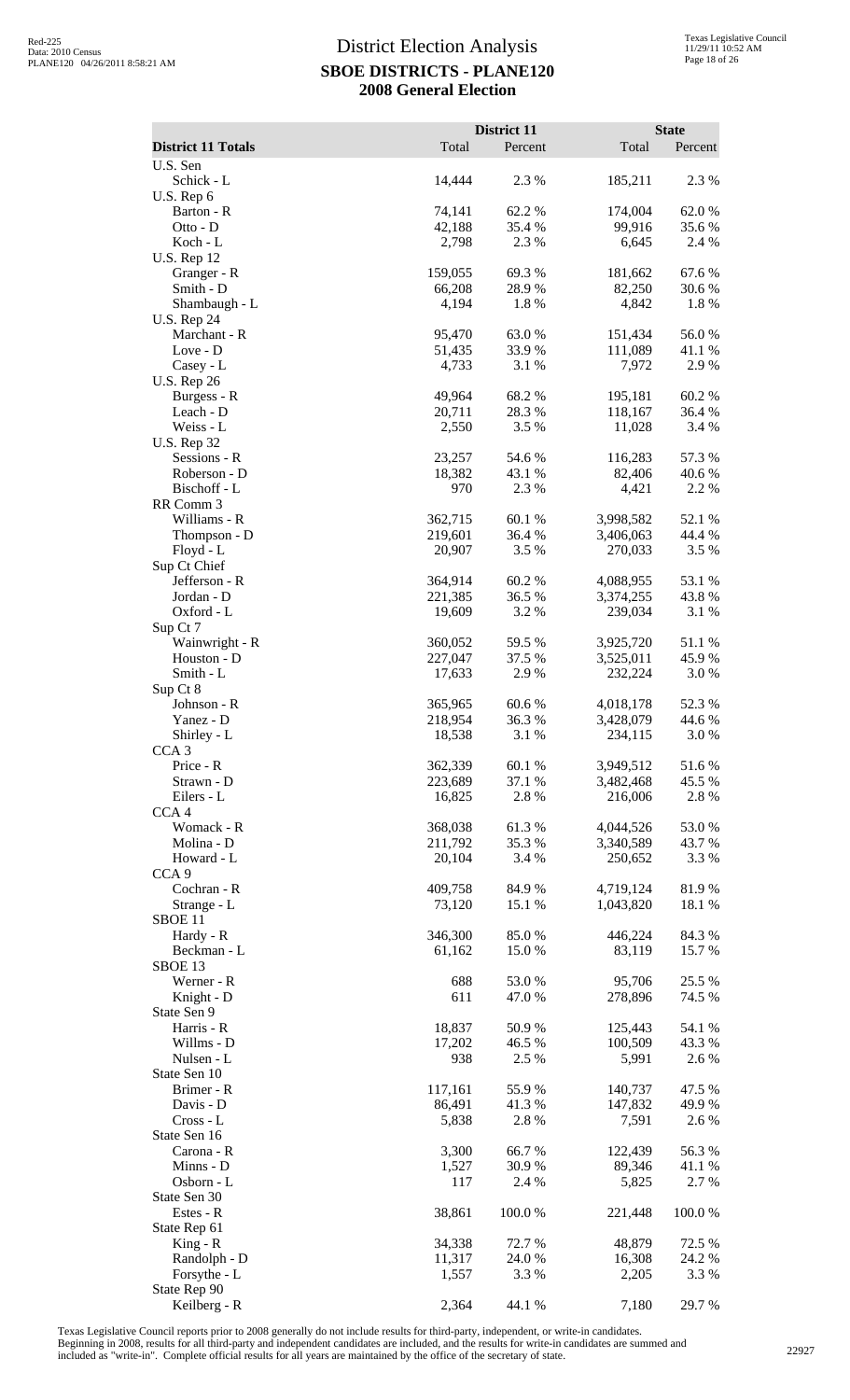|                                      |         | District 11 |            | <b>State</b> |
|--------------------------------------|---------|-------------|------------|--------------|
|                                      |         |             |            |              |
| <b>District 11 Totals</b>            | Total   | Percent     | Total      | Percent      |
| State Rep 90                         |         |             |            |              |
| Burnam - D                           | 3,002   | 55.9%       | 16,984     | 70.3 %       |
| State Rep 91                         |         |             |            |              |
| Hancock - R                          | 32,579  | 62.9%       | 33,383     | 61.3%        |
| Utchell - D                          | 17,728  | 34.2 %      | 19,567     | 35.9%        |
| Mastin - L                           | 1,495   | 2.9 %       | 1,535      | 2.8%         |
| State Rep 92                         |         |             |            |              |
| Smith - R                            | 36,841  | 64.3 %      | 36,955     | 63.7%        |
| Wheeler - D                          | 20,438  | 35.7%       | 21,038     | 36.3%        |
| State Rep 93                         |         |             |            |              |
| Burch - R                            | 11,198  | 47.6 %      | 19,582     | 40.7%        |
| Pierson - D                          | 11,833  | 50.3%       | 27,538     | 57.2 %       |
| Sewards - L                          | 502     | 2.1 %       | 1,011      | 2.1 %        |
| State Rep 94                         |         |             |            |              |
| Patrick - R                          | 23,817  | 86.9%       | 39,915     | 84.8%        |
| Adams - L                            | 3,583   | 13.1 %      | 7,147      | 15.2 %       |
| State Rep 95                         |         |             |            |              |
| Veasey - D                           | 392     | 86.9%       | 39,150     | 95.5 %       |
| Siegel - L                           | 59      | 13.1 %      | 1,838      | 4.5 %        |
| State Rep 96                         |         |             |            |              |
| Zedler - R                           | 29,574  | 51.7%       | 38,108     | 46.6%        |
| Turner - D                           | 26,401  | 46.1 %      | 41,977     | 51.3%        |
| Litteken - L                         | 1,252   | 2.2 %       | 1,737      | 2.1 %        |
| State Rep 97                         |         |             |            |              |
| Shelton - R                          | 37,172  | 55.9%       | 37,800     | 55.3%        |
| Barrett - D                          | 28,021  | 42.2 %      | 29,206     | 42.8 %       |
| Wingo - $L$                          | 1,276   | 1.9 %       | 1,306      | 1.9 %        |
| State Rep 98                         |         |             |            |              |
| Truitt - R                           | 68,345  | 70.4 %      | 68,345     | 70.4 %       |
| Moffat - D                           | 25,855  | 26.6%       | 25,855     | 26.6%        |
| Smith - L                            | 2,845   | 2.9 %       | 2,845      | 2.9 %        |
| State Rep 99                         |         |             |            |              |
| Geren - R                            | 46,254  | 64.8%       | 46,254     | 64.8%        |
| Ford - D                             | 23,135  | 32.4 %      | 23,135     | 32.4 %       |
| Chester - L                          | 1,993   | 2.8%        | 1,993      | 2.8%         |
| State Rep 103                        |         |             |            |              |
| Anchia - D                           | 2,100   | 79.8%       | 14,825     | 88.3%        |
| Mason - L                            | 533     | 20.2 %      | 1,963      | 11.7 %       |
| State Rep 105                        |         |             |            |              |
| Harper-Brown - R                     | 16,770  | 49.1 %      | 19,856     | 48.7%        |
| Romano - D                           | 16,439  | 48.2%       | 19,836     | 48.7%        |
| Baird - L                            | 914     | 2.7 %       | 1,061      | 2.6 %        |
| State Rep 114                        |         |             |            |              |
| Hartnett - R                         | 7,051   | 100.0 %     | 31,393     | 100.0%       |
| State Rep 115                        |         |             |            |              |
| Jackson - R                          | 33,679  | 81.6%       | 35,635     | 81.2%        |
| Poulter - L                          | 7,610   | 18.4 %      | 8,262      | 18.8%        |
|                                      |         |             |            |              |
| Total Voter Registration (VR)        | 951,800 |             | 13,573,741 |              |
| Total Spanish Surname VR and SSVR/VR | 86,823  | 9.1 %       | 2,919,682  | 21.5 %       |
| Turnout (TO) and TO/VR               | 633,757 | 66.6%       | 8,108,358  | 59.7 %       |
|                                      |         |             |            |              |
|                                      |         | District 12 |            | <b>State</b> |

| <b>District 12 Totals</b> | Total   | Percent | Total     | Percent |
|---------------------------|---------|---------|-----------|---------|
| President                 |         |         |           |         |
| McCain - R                | 365,314 | 57.5 %  | 4,479,038 | 55.4 %  |
| Obama - D                 | 262,939 | 41.4 %  | 3,528,518 | 43.6 %  |
| Barr - L                  | 4,468   | $0.7\%$ | 56,091    | $0.7\%$ |
| Write-In - W              | 2,737   | $0.4\%$ | 21,627    | $0.3\%$ |
| U.S. Sen                  |         |         |           |         |
| Cornyn - R                | 368,218 | 59.6 %  | 4,336,883 | 54.8%   |
| Noriega - D               | 235,214 | 38.1 %  | 3,389,189 | 42.8%   |
| Schick - L                | 14,075  | 2.3 %   | 185,211   | 2.3 %   |
| U.S. Rep 3                |         |         |           |         |
| Johnson - R               | 169,782 | 60.0 %  | 170,742   | 59.7 %  |
| Daley - D                 | 106,928 | 37.8 %  | 108,693   | 38.0 %  |
| Claytor - L               | 6,280   | 2.2 %   | 6,348     | 2.2 %   |
| $U.S.$ Rep 4              |         |         |           |         |
| Hall - R                  | 51,861  | 68.7 %  | 206,883   | 68.8%   |
| Melancon - D              | 21,594  | 28.6 %  | 88,056    | 29.3 %  |
| Annett - L                | 2,010   | 2.7 %   | 5,769     | 1.9 %   |
| U.S. Rep 5                |         |         |           |         |
| Hensarling - R            | 63,035  | 79.9%   | 162,856   | 83.6 %  |
| Ashby - L                 | 15,895  | 20.1 %  | 31,963    | 16.4 %  |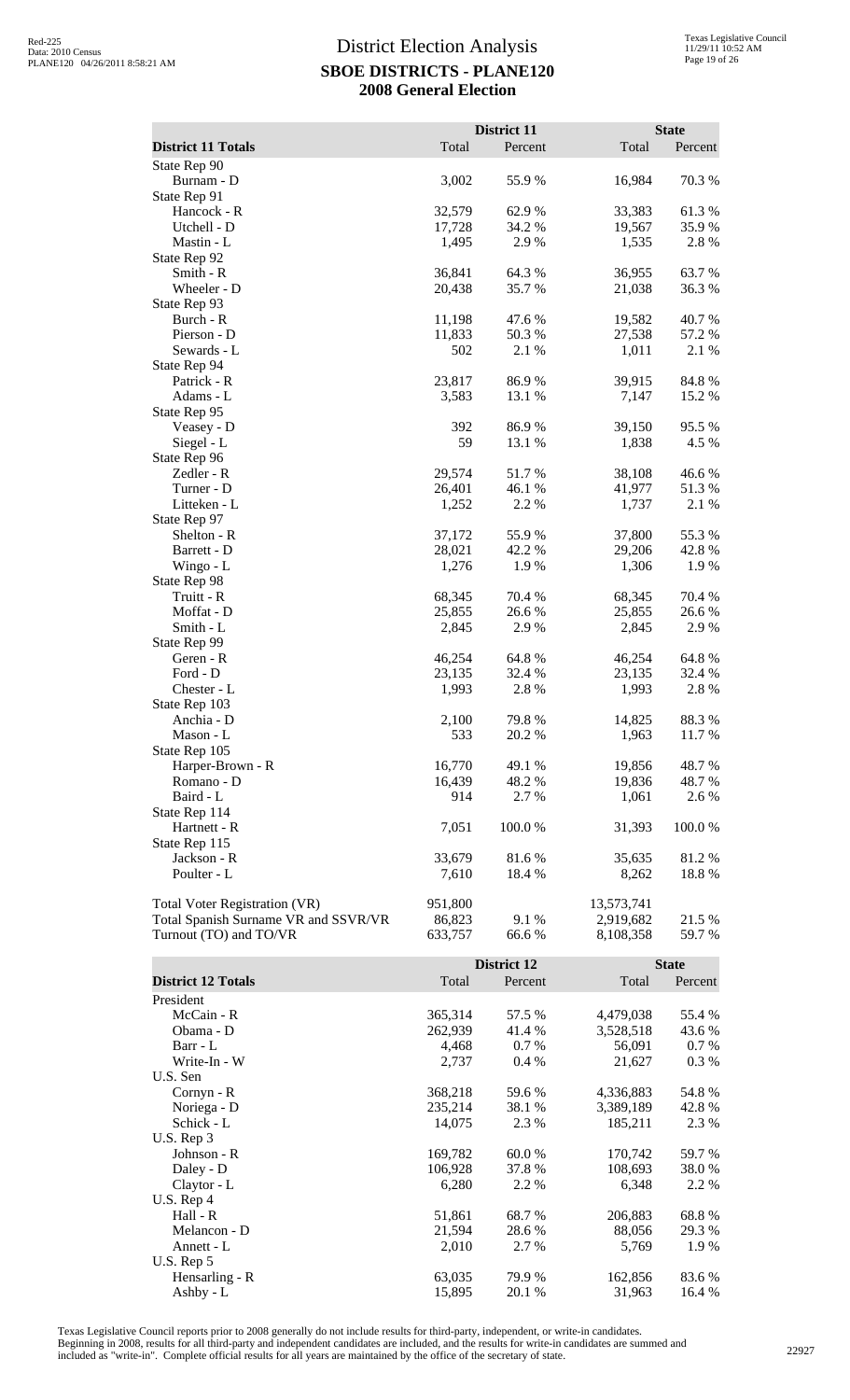|                                                 |                    | District 12      |                        | <b>State</b>     |
|-------------------------------------------------|--------------------|------------------|------------------------|------------------|
| <b>District 12 Totals</b><br><b>U.S. Rep 30</b> | Total              | Percent          | Total                  | Percent          |
| Wood - R                                        | 11,134             | 40.3%            | 32,361                 | 15.9%            |
| Bernice Johnson - D                             | 15,506             | 56.1 %           | 168,249                | 82.5 %           |
| Woods - L                                       | 1,012              | 3.7 %            | 3,366                  | 1.7%             |
| <b>U.S. Rep 32</b><br>Sessions - R              | 76,130             | 64.3%            | 116,283                | 57.3 %           |
| Roberson - D                                    | 39,797             | 33.6%            | 82,406                 | 40.6%            |
| Bischoff - L                                    | 2,469              | 2.1 %            | 4,421                  | 2.2 %            |
| RR Comm 3<br>Williams - R                       | 343,510            | 57.9%            | 3,998,582              | 52.1 %           |
| Thompson - D                                    | 228,038            | 38.5 %           | 3,406,063              | 44.4 %           |
| Floyd - L                                       | 21,414             | 3.6 %            | 270,033                | 3.5 %            |
| Sup Ct Chief                                    |                    |                  |                        |                  |
| Jefferson - R<br>Jordan - D                     | 345,235<br>233,899 | 57.7 %<br>39.1 % | 4,088,955<br>3,374,255 | 53.1 %<br>43.8%  |
| Oxford - L                                      | 19,106             | 3.2 %            | 239,034                | 3.1 %            |
| Sup Ct 7                                        |                    |                  |                        |                  |
| Wainwright - R<br>Houston - D                   | 332,609<br>246,615 | 55.7%<br>41.3 %  | 3,925,720<br>3,525,011 | 51.1 %<br>45.9%  |
| Smith - L                                       | 17,497             | 2.9%             | 232,224                | 3.0 %            |
| Sup Ct 8                                        |                    |                  |                        |                  |
| Johnson - R                                     | 348,199            | 58.6%            | 4,018,178              | 52.3 %           |
| Yanez - D<br>Shirley - L                        | 227,801<br>18,487  | 38.3%<br>3.1 %   | 3,428,079<br>234,115   | 44.6 %<br>3.0%   |
| CCA <sub>3</sub>                                |                    |                  |                        |                  |
| Price - R                                       | 335,390            | 56.6%            | 3,949,512              | 51.6%            |
| Strawn - D                                      | 240,082            | 40.5 %           | 3,482,468              | 45.5 %           |
| Eilers - L<br>CCA <sub>4</sub>                  | 16,829             | 2.8%             | 216,006                | 2.8%             |
| Womack - R                                      | 342,899            | 58.2%            | 4,044,526              | 53.0%            |
| Molina - D                                      | 224,199            | 38.1 %           | 3,340,589              | 43.7 %           |
| Howard - L<br>CCA <sub>9</sub>                  | 21,602             | 3.7 %            | 250,652                | 3.3 %            |
| Cochran - R                                     | 383,939            | 82.8%            | 4,719,124              | 81.9%            |
| Strange - L                                     | 79,973             | 17.2 %           | 1,043,820              | 18.1 %           |
| SBOE 13                                         |                    |                  |                        |                  |
| Werner - R<br>Knight - D                        | 6,552<br>6,864     | 48.8%<br>51.2%   | 95,706<br>278,896      | 25.5 %<br>74.5 % |
| State Sen 16                                    |                    |                  |                        |                  |
| Carona - R                                      | 111,362            | 58.4%            | 122,439                | 56.3%            |
| Minns - D<br>Osborn - L                         | 74,297             | 38.9%<br>2.7 %   | 89,346                 | 41.1 %           |
| State Sen 23                                    | 5,113              |                  | 5,825                  | 2.7 %            |
| West - D                                        | 7,555              | 76.0%            | 176,451                | 92.4 %           |
| Renfro - L                                      | 2,390              | 24.0%            | 14,503                 | 7.6 %            |
| State Sen 30<br>Estes - R                       | 27,576             | 100.0%           | 221,448                | 100.0%           |
| State Rep 66                                    |                    |                  |                        |                  |
| McCall - R                                      | 45,421             | 85.0%            | 45,421                 | 85.0%            |
| Westfried - L                                   | 8,015              | 15.0%            | 8,015                  | 15.0%            |
| State Rep 67<br>Madden - R                      | 30,558             | 78.5 %           | 30,558                 | 78.5 %           |
| Joyner - L                                      | 8,390              | 21.5 %           | 8,390                  | 21.5 %           |
| State Rep 70                                    |                    |                  |                        |                  |
| Paxton - R<br>Virasin - L                       | 73,450<br>11,751   | 86.2%<br>13.8%   | 73,450<br>11,751       | 86.2%<br>13.8 %  |
| State Rep 89                                    |                    |                  |                        |                  |
| Laubenberg - R                                  | 44,818             | 100.0%           | 69,628                 | 100.0%           |
| State Rep 100                                   |                    |                  |                        |                  |
| Hodge - D<br>Pritchett - L                      | 155<br>39          | 79.9 %<br>20.1 % | 27,903<br>1,958        | 93.4 %<br>6.6 %  |
| State Rep 101                                   |                    |                  |                        |                  |
| Anderson - R                                    | 21,661             | 50.9%            | 23,192                 | 49.4 %           |
| Miklos - D                                      | 20,903             | 49.1 %           | 23,713                 | 50.6 %           |
| State Rep 102<br>Goolsby - R                    | 19,210             | 47.0 %           | 19,210                 | 47.0 %           |
| Kent - D                                        | 21,675             | 53.0%            | 21,675                 | 53.0%            |
| State Rep 103                                   |                    |                  |                        |                  |
| Anchia - D<br>Mason - L                         | 469<br>99          | 82.6%<br>17.4 %  | 14,825<br>1,963        | 88.3%<br>11.7 %  |
| State Rep 107                                   |                    |                  |                        |                  |
| Keffer - R                                      | 20,957             | 49.7%            | 23,616                 | 47.0%            |
| Vaught - D                                      | 20,134             | 47.7 %           | 25,374                 | 50.4 %           |
| Parsons - L                                     | 1,104              | 2.6%             | 1,309                  | 2.6 %            |

Texas Legislative Council reports prior to 2008 generally do not include results for third-party, independent, or write-in candidates.

Beginning in 2008, results for all third-party and independent candidates are included, and the results for write-in candidates are summed and<br>included as "write-in". Complete official results for all years are maintained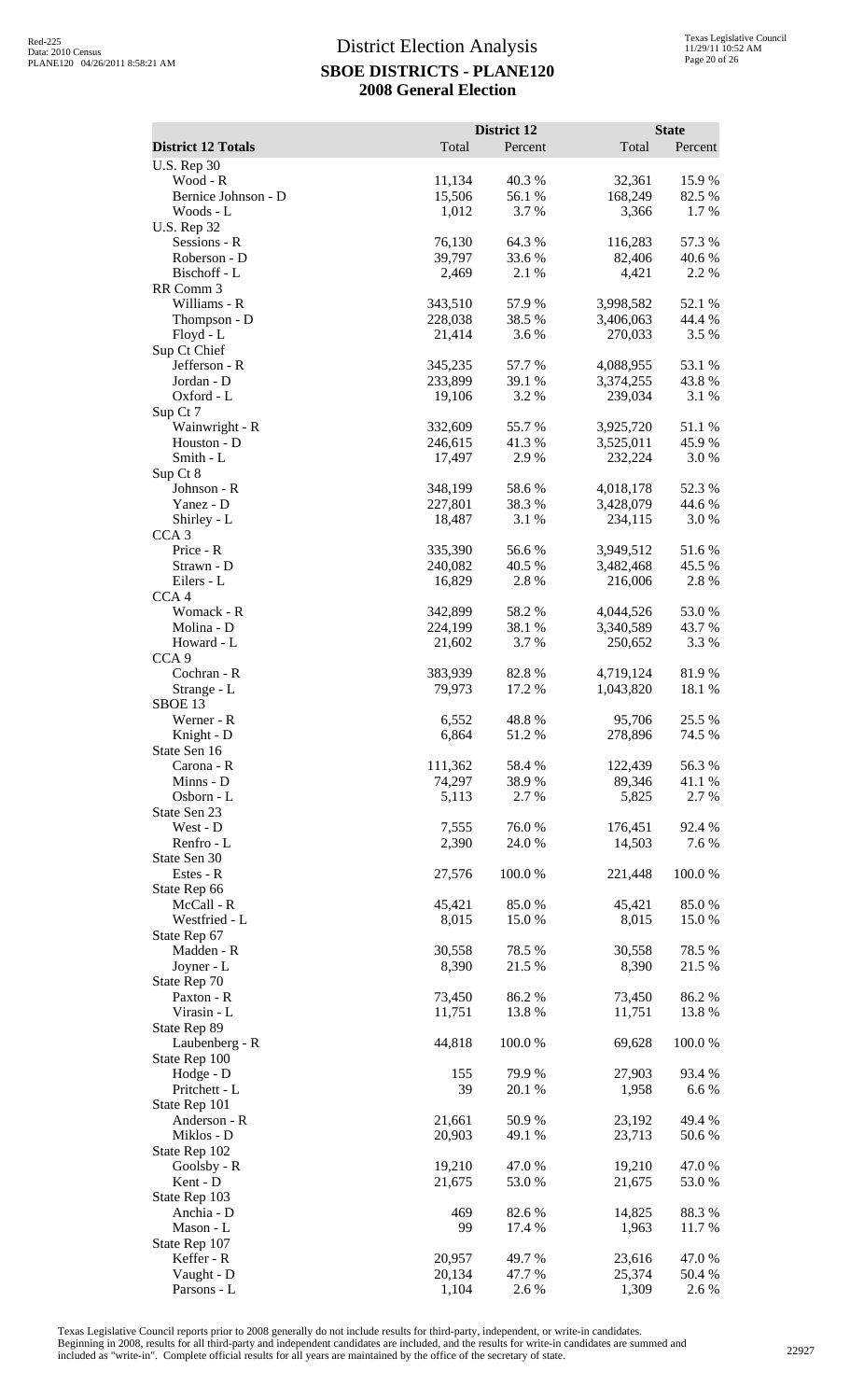|                                      |         | District 12 |            | <b>State</b> |
|--------------------------------------|---------|-------------|------------|--------------|
| <b>District 12 Totals</b>            | Total   | Percent     | Total      | Percent      |
| State Rep 108                        |         |             |            |              |
| Branch - R                           | 31,569  | 64.4 %      | 33,442     | 60.6 %       |
| Reichstadt - D                       | 17,468  | 35.6 %      | 21,737     | 39.4 %       |
| State Rep 110                        |         |             |            |              |
| Caraway - D                          | 3,007   | 100.0 %     | 30,869     | 100.0 %      |
| State Rep 112                        |         |             |            |              |
| Chen Button - R                      | 30,998  | 56.1 %      | 30,998     | 56.1 %       |
| Vule - D                             | 21,919  | 39.6 %      | 21,919     | 39.6 %       |
| White - L                            | 2,372   | 4.3 %       | 2,372      | 4.3 %        |
| State Rep 113                        |         |             |            |              |
| Driver - R                           | 29,938  | 58.5 %      | 29,938     | 58.5 %       |
| Brandler - D                         | 21,232  | 41.5 %      | 21,232     | 41.5 %       |
| State Rep 114                        |         |             |            |              |
| Hartnett - R                         | 24,342  | 100.0 %     | 31,393     | 100.0%       |
| State Rep 115                        |         |             |            |              |
| Jackson - R                          | 1,039   | 78.1 %      | 35,635     | 81.2%        |
| Poulter - L                          | 291     | 21.9 %      | 8,262      | 18.8%        |
| Total Voter Registration (VR)        | 943,929 |             | 13,573,741 |              |
| Total Spanish Surname VR and SSVR/VR | 72,494  | 7.7 %       | 2,919,682  | 21.5 %       |
| Turnout (TO) and TO/VR               | 636,666 | 67.4 %      | 8,108,358  | 59.7 %       |

|                           |         | District 13 |           | <b>State</b> |
|---------------------------|---------|-------------|-----------|--------------|
| <b>District 13 Totals</b> | Total   | Percent     | Total     | Percent      |
| President                 |         |             |           |              |
| McCain - R                | 123,380 | 27.7 %      | 4,479,038 | 55.4 %       |
| Obama - D                 | 319,557 | 71.6%       | 3,528,518 | 43.6 %       |
| Barr - L                  | 2,107   | 0.5 %       | 56,091    | 0.7%         |
| Write-In - W              | 1,070   | 0.2%        | 21,627    | 0.3%         |
| U.S. Sen                  |         |             |           |              |
| Cornyn - R                | 119,812 | 27.4 %      | 4,336,883 | 54.8%        |
| Noriega - D               | 309,873 | 70.9 %      | 3,389,189 | 42.8%        |
| Schick - L                | 7,629   | 1.7%        | 185,211   | 2.3 %        |
| U.S. Rep 3                |         |             |           |              |
| Johnson - R               | 960     | 34.4 %      | 170,742   | 59.7%        |
| Daley - D                 | 1,765   | 63.2 %      | 108,693   | 38.0%        |
| Claytor - L               | 68      | 2.4 %       | 6,348     | 2.2 %        |
| U.S. Rep 5                |         |             |           |              |
| Hensarling - R            | 2,306   | 70.5 %      | 162,856   | 83.6%        |
| Ashby - $L$               | 966     | 29.5 %      | 31,963    | 16.4 %       |
| U.S. Rep 6                |         |             |           |              |
| Barton - R                | 31,589  | 48.6%       | 174,004   | 62.0%        |
| $Ot$ to - $D$             | 31,773  | 48.9%       | 99,916    | 35.6%        |
| Koch - L                  | 1,631   | 2.5 %       | 6,645     | 2.4 %        |
| <b>U.S. Rep 12</b>        |         |             |           |              |
| Granger - R               | 6,658   | 35.3 %      | 181,662   | 67.6%        |
| Smith - D                 | 11,920  | 63.3 %      | 82,250    | 30.6 %       |
| Shambaugh - L             | 265     | 1.4 %       | 4,842     | 1.8%         |
| <b>U.S. Rep 24</b>        |         |             |           |              |
| Marchant - R              | 29,945  | 40.8%       | 151,434   | 56.0%        |
| Love - D                  | 41,586  | 56.7 %      | 111,089   | 41.1 %       |
| Casey - L                 | 1,871   | 2.5 %       | 7,972     | 2.9 %        |
| <b>U.S. Rep 26</b>        |         |             |           |              |
| Burgess - R               | 9,645   | 19.2 %      | 195,181   | 60.2%        |
| Leach - D                 | 39,704  | 78.9%       | 118,167   | 36.4 %       |
| Weiss - L                 | 955     | 1.9%        | 11,028    | 3.4 %        |
| <b>U.S. Rep 30</b>        |         |             |           |              |
| Wood - R                  | 21,227  | 12.0 %      | 32,361    | 15.9%        |
| Bernice Johnson - D       | 152,743 | 86.6%       | 168,249   | 82.5 %       |
| Woods - L                 | 2,354   | 1.3%        | 3,366     | 1.7%         |
| <b>U.S. Rep 32</b>        |         |             |           |              |
| Sessions - R              | 16,896  | 40.1 %      | 116,283   | 57.3 %       |
| Roberson - D              | 24,227  | 57.5 %      | 82,406    | 40.6%        |
| Bischoff - L              | 982     | 2.3 %       | 4,421     | 2.2 %        |
| RR Comm 3                 |         |             |           |              |
| Williams - R              | 112,790 | 26.2%       | 3,998,582 | 52.1 %       |
| Thompson - D              | 306,240 | 71.3%       | 3,406,063 | 44.4 %       |
| $Floyd - L$               | 10,761  | 2.5 %       | 270,033   | 3.5 %        |
| Sup Ct Chief              |         |             |           |              |
| Jefferson - R             | 112,462 | 26.1%       | 4,088,955 | 53.1 %       |
| Jordan - D                | 308,736 | 71.7%       | 3,374,255 | 43.8%        |
| Oxford - L                | 9,333   | 2.2 %       | 239,034   | 3.1 %        |
| Sup Ct 7                  |         |             |           |              |
| Wainwright - R            | 109,702 | 25.5 %      | 3,925,720 | 51.1 %       |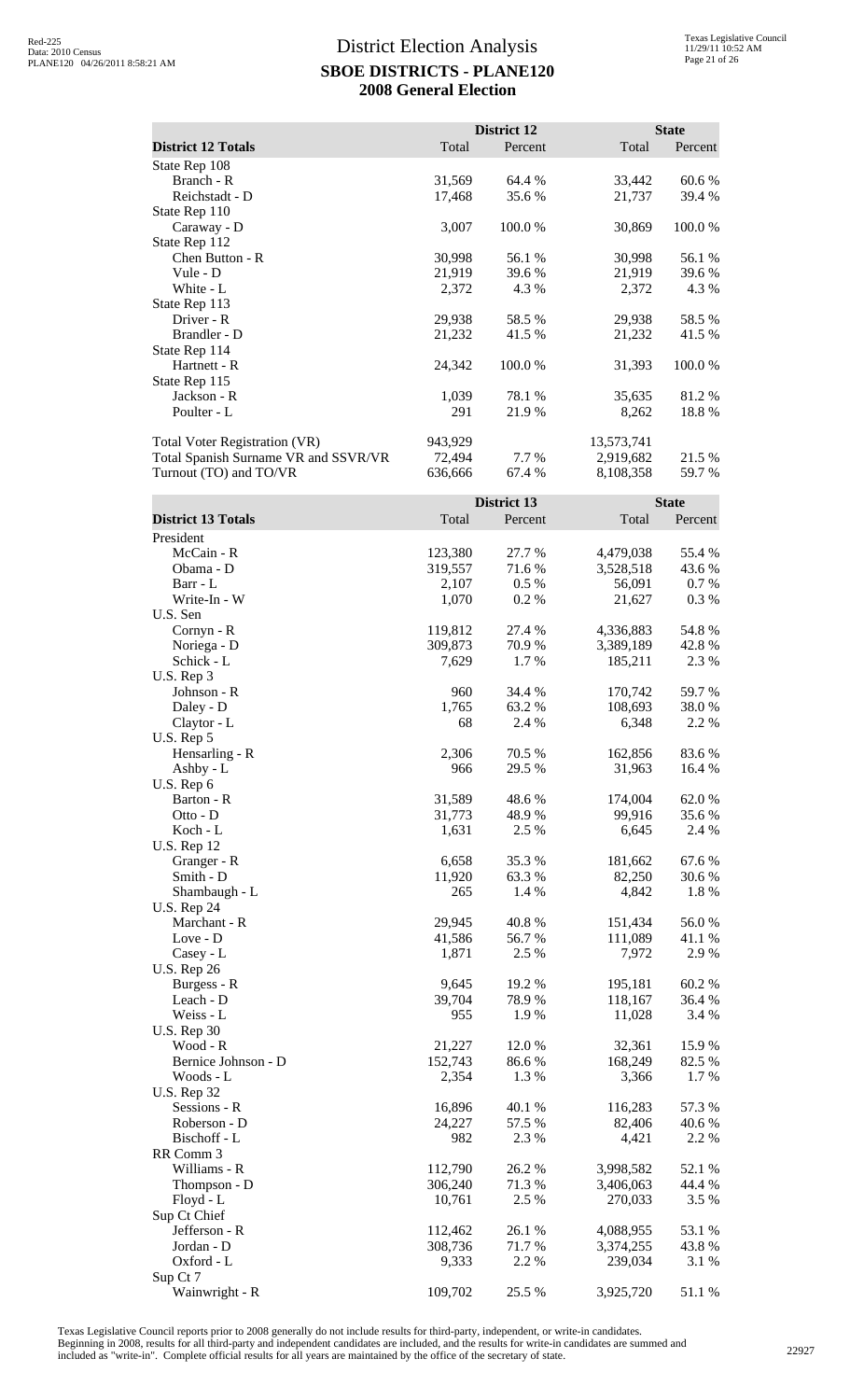|                                   |                                      | District 13      |                      | <b>State</b>     |
|-----------------------------------|--------------------------------------|------------------|----------------------|------------------|
| <b>District 13 Totals</b>         | Total                                | Percent          | Total                | Percent          |
| Sup Ct 7                          |                                      |                  |                      |                  |
| Houston - D<br>Smith - L          | 311,868<br>8,789                     | 72.5 %<br>2.0 %  | 3,525,011<br>232,224 | 45.9%<br>3.0%    |
| Sup Ct 8                          |                                      |                  |                      |                  |
| Johnson - R                       | 110,591                              | 25.7 %           | 4,018,178            | 52.3 %           |
| Yanez - D                         | 310,370                              | 72.2 %           | 3,428,079            | 44.6 %           |
| Shirley - L<br>CCA <sub>3</sub>   | 9,000                                | 2.1 %            | 234,115              | 3.0%             |
| Price - R                         | 110,959                              | 25.8%            | 3,949,512            | 51.6%            |
| Strawn - D                        | 310,447                              | 72.3 %           | 3,482,468            | 45.5 %           |
| Eilers - L                        | 8,050                                | 1.9 %            | 216,006              | 2.8 %            |
| CCA <sub>4</sub><br>Womack - R    | 110,703                              | 25.8%            | 4,044,526            | 53.0%            |
| Molina - D                        | 308,427                              | 71.9%            | 3,340,589            | 43.7 %           |
| Howard - L                        | 9,780                                | 2.3 %            | 250,652              | 3.3 %            |
| CCA <sub>9</sub>                  |                                      |                  |                      |                  |
| Cochran - R                       | 142,817                              | 68.5%            | 4,719,124            | 81.9%            |
| Strange - L<br>SBOE <sub>11</sub> | 65,551                               | 31.5 %           | 1,043,820            | 18.1 %           |
| Hardy - R                         | 26,078                               | 76.0%            | 446,224              | 84.3%            |
| Beckman - L                       | 8,227                                | 24.0 %           | 83,119               | 15.7 %           |
| SBOE <sub>13</sub>                |                                      |                  |                      |                  |
| Werner - R<br>Knight - D          | 88,466<br>271,421                    | 24.6 %<br>75.4 % | 95,706<br>278,896    | 25.5 %<br>74.5 % |
| State Sen 9                       |                                      |                  |                      |                  |
| Harris - R                        | 44,270                               | 45.2 %           | 125,443              | 54.1 %           |
| Willms - D                        | 51,308                               | 52.4 %           | 100,509              | 43.3 %           |
| Nulsen - L                        | 2,321                                | 2.4 %            | 5,991                | 2.6 %            |
| State Sen 10<br>Brimer - R        | 23,576                               | 27.2 %           | 140,737              | 47.5 %           |
| Davis - D                         | 61,341                               | 70.8%            | 147,832              | 49.9%            |
| Cross - L                         | 1,753                                | 2.0%             | 7,591                | 2.6%             |
| State Sen 16                      |                                      |                  |                      |                  |
| Carona - R                        | 7,777                                | 35.5 %           | 122,439              | 56.3%            |
| Minns - D<br>Osborn - L           | 13,522<br>595                        | 61.8%<br>2.7 %   | 89,346<br>5,825      | 41.1%<br>2.7 %   |
| State Sen 23                      |                                      |                  |                      |                  |
| West - D                          | 168,896                              | 93.3%            | 176,451              | 92.4 %           |
| Renfro - L                        | 12,113                               | 6.7%             | 14,503               | 7.6 %            |
| State Rep 90                      | 4,816                                | 25.6%            |                      |                  |
| Keilberg - R<br>Burnam - D        | 13,982                               | 74.4 %           | 7,180<br>16,984      | 29.7 %<br>70.3 % |
| State Rep 91                      |                                      |                  |                      |                  |
| Hancock - R                       | 804                                  | 30.0%            | 33,383               | 61.3%            |
| Utchell - D                       | 1,839                                | 68.5 %           | 19,567               | 35.9%            |
| Mastin - L<br>State Rep 92        | 40                                   | 1.5 %            | 1,535                | 2.8%             |
| Smith - R                         | 114                                  | 16.0%            | 36,955               | 63.7%            |
| Wheeler - D                       | 600                                  | 84.0 %           | 21,038               | 36.3 %           |
| State Rep 93                      |                                      |                  |                      |                  |
| Burch - R                         | 8,384                                | 34.1 %           | 19,582               | 40.7%            |
| Pierson - D<br>Sewards - L        | 15,705<br>509                        | 63.8%<br>2.1 %   | 27,538<br>1,011      | 57.2 %<br>2.1 %  |
| State Rep 94                      |                                      |                  |                      |                  |
| Patrick - R                       | 16,098                               | 81.9%            | 39,915               | 84.8%            |
| Adams - L                         | 3,564                                | 18.1 %           | 7,147                | 15.2 %           |
| State Rep 95<br>Veasey - D        | 38,758                               | 95.6 %           | 39,150               | 95.5 %           |
| Siegel - L                        | 1,779                                | 4.4 %            | 1,838                | 4.5 %            |
| State Rep 96                      |                                      |                  |                      |                  |
| Zedler - R                        | 8,534                                | 34.7 %           | 38,108               | 46.6%            |
| Turner - D                        | 15,576                               | 63.3%            | 41,977               | 51.3%            |
| Litteken - L<br>State Rep 97      | 485                                  | 2.0 %            | 1,737                | 2.1 %            |
| Shelton - R                       | 628                                  | 34.1 %           | 37,800               | 55.3%            |
| Barrett - D                       | 1,185                                | 64.3 %           | 29,206               | 42.8%            |
| Wingo - L                         | 30                                   | 1.6 %            | 1,306                | 1.9%             |
| State Rep 99                      |                                      |                  |                      |                  |
| Geren - R<br>Ford - D             | $\boldsymbol{0}$<br>$\boldsymbol{0}$ | 0.0 %<br>0.0 %   | 46,254<br>23,135     | 64.8%<br>32.4 %  |
| Chester - L                       | $\boldsymbol{0}$                     | 0.0 %            | 1,993                | 2.8%             |
| State Rep 100                     |                                      |                  |                      |                  |
| Hodge - D                         | 27,748                               | 93.5 %           | 27,903               | 93.4 %           |
| Pritchett - L                     | 1,919                                | 6.5%             | 1,958                | 6.6 %            |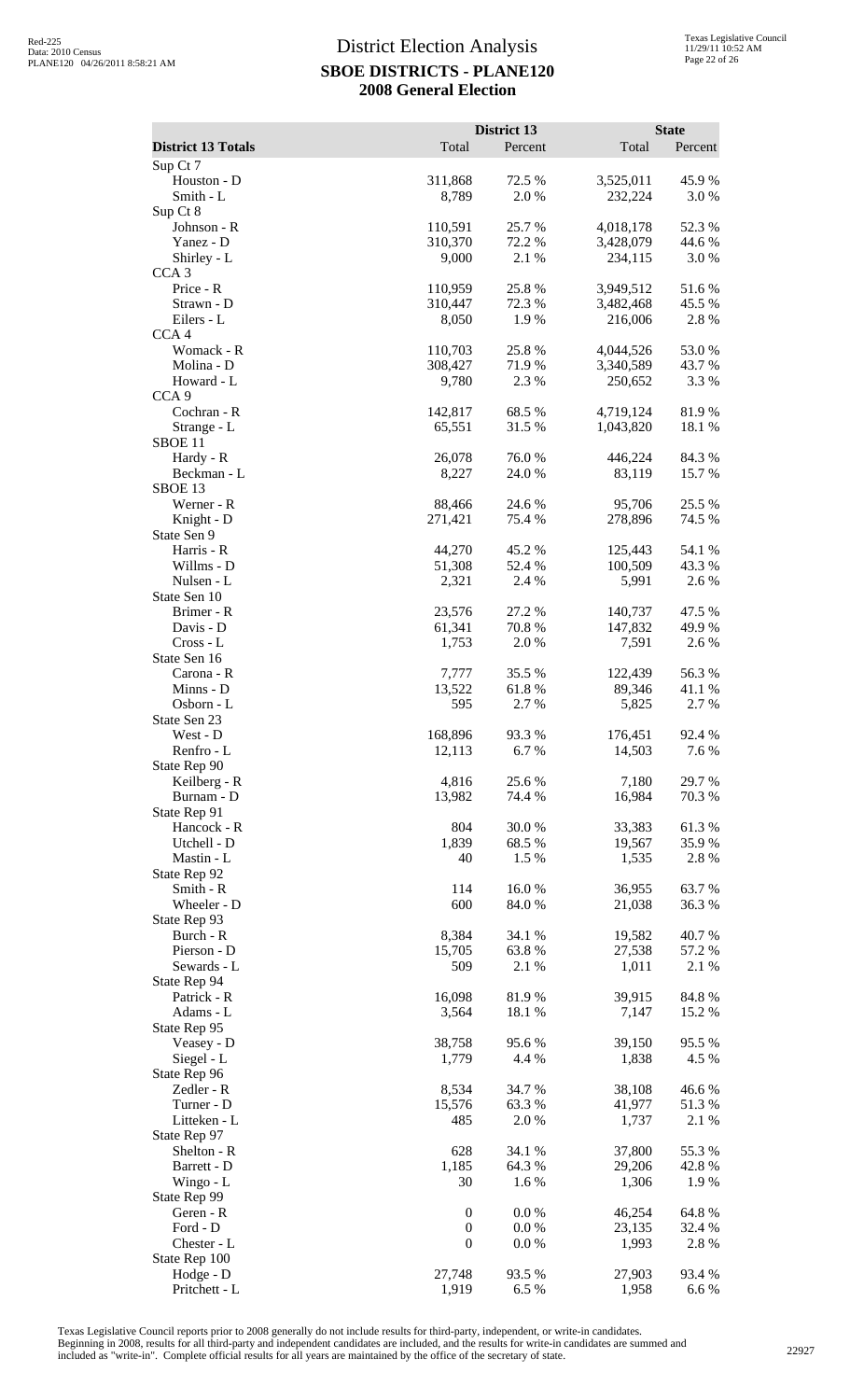| <b>District 13 Totals</b>            | Total              | District 13<br>Percent | Total                   | <b>State</b><br>Percent |
|--------------------------------------|--------------------|------------------------|-------------------------|-------------------------|
| State Rep 101                        |                    |                        |                         |                         |
| Anderson - R                         | 1,531              | 35.3%                  | 23,192                  | 49.4 %                  |
| Miklos - D                           | 2,810              | 64.7%                  | 23,713                  | 50.6 %                  |
| State Rep 103                        |                    |                        |                         |                         |
| Anchia - D                           | 12,256             | 90.2 %                 | 14,825                  | 88.3%                   |
| Mason - L<br>State Rep 104           | 1,331              | 9.8%                   | 1,963                   | 11.7 %                  |
| Alonzo - D                           | 16,655             | 100.0%                 | 16,655                  | 100.0%                  |
| State Rep 105                        |                    |                        |                         |                         |
| Harper-Brown - R                     | 3,086              | 46.5 %                 | 19,856                  | 48.7%                   |
| Romano - D                           | 3,397              | 51.2%                  | 19,836                  | 48.7%                   |
| Baird - L                            | 147                | 2.2 %                  | 1,061                   | 2.6 %                   |
| State Rep 106<br>Wiegman - R         | 16,362             | 42.3 %                 | 16,362                  | 42.3 %                  |
| England - D                          | 21,484             | 55.5 %                 | 21,484                  | 55.5 %                  |
| Freeman - L                          | 869                | 2.2 %                  | 869                     | 2.2 %                   |
| State Rep 107                        |                    |                        |                         |                         |
| Keffer - R                           | 2,659              | 32.8%                  | 23,616                  | 47.0%                   |
| Vaught - D                           | 5,240              | 64.7%                  | 25,374                  | 50.4 %                  |
| Parsons - L<br>State Rep 108         | 205                | 2.5 %                  | 1,309                   | 2.6%                    |
| Branch - R                           | 1,873              | 30.5 %                 | 33,442                  | 60.6%                   |
| Reichstadt - D                       | 4,269              | 69.5 %                 | 21,737                  | 39.4 %                  |
| State Rep 109                        |                    |                        |                         |                         |
| Giddings - D                         | 59,472             | 94.2 %                 | 59,472                  | 94.2 %                  |
| Jackson - L                          | 3,692              | 5.8%                   | 3,692                   | 5.8%                    |
| State Rep 110                        |                    |                        |                         | 100.0%                  |
| Caraway - D<br>State Rep 111         | 27,862             | 100.0%                 | 30,869                  |                         |
| Fincannon - R                        | 10,674             | 19.3 %                 | 10,674                  | 19.3 %                  |
| Davis - D                            | 43,685             | 79.1 %                 | 43,685                  | 79.1 %                  |
| Miles - L                            | 901                | 1.6%                   | 901                     | 1.6%                    |
| State Rep 115                        |                    |                        |                         |                         |
| Jackson - R                          | 917                | 71.8%                  | 35,635                  | 81.2%                   |
|                                      |                    |                        |                         |                         |
| Poulter - L                          | 361                | 28.2 %                 | 8,262                   | 18.8%                   |
| <b>Total Voter Registration (VR)</b> |                    |                        |                         |                         |
| Total Spanish Surname VR and SSVR/VR | 774,359<br>148,210 | 19.1 %                 | 13,573,741<br>2,919,682 | 21.5 %                  |
| Turnout (TO) and TO/VR               | 447,479            | 57.8%                  | 8,108,358               | 59.7%                   |
|                                      |                    |                        |                         |                         |
|                                      |                    | <b>District 14</b>     |                         | <b>State</b>            |
| <b>District 14 Totals</b>            | Total              | Percent                | Total                   | Percent                 |
| President<br>McCain - R              |                    |                        |                         |                         |
| Obama - D                            | 401,810<br>192,696 | 67.0%<br>32.1 %        | 4,479,038<br>3,528,518  | 55.4 %<br>43.6 %        |
| Barr - L                             | 4,263              | 0.7%                   | 56,091                  | 0.7 %                   |
| Write-In - W                         | 1,093              | 0.2 %                  | 21,627                  | 0.3%                    |
| U.S. Sen                             |                    |                        |                         |                         |
| Cornyn - R                           | 391,572            | 66.3%                  | 4,336,883               | 54.8 %                  |
| Noriega - D                          | 184,398            | 31.2%                  | 3,389,189               | 42.8%                   |
| Schick - L<br>U.S. Rep 6             | 14,265             | 2.4 %                  | 185,211                 | 2.3 %                   |
| Barton - R                           | 48,334             | 70.7%                  | 174,004                 | 62.0%                   |
| Otto - D                             | 18,272             | 26.7%                  | 99,916                  | 35.6%                   |
| Koch - L                             | 1,765              | 2.6%                   | 6,645                   | 2.4 %                   |
| <b>U.S. Rep 11</b>                   |                    |                        |                         |                         |
| Conaway - R                          | 23,294             | 88.5%                  | 189,558                 | 88.3%                   |
| Strohm - L<br><b>U.S. Rep 12</b>     | 3,032              | 11.5 %                 | 25,040                  | 11.7 %                  |
| Granger - R                          | 15,949             | 78.0%                  | 181,662                 | 67.6%                   |
| Smith - D                            | 4,122              | 20.2 %                 | 82,250                  | 30.6%                   |
| Shambaugh - L                        | 383                | 1.9%                   | 4,842                   | 1.8%                    |
| <b>U.S. Rep 13</b>                   |                    |                        |                         |                         |
| Thornberry - R                       | 9,050              | 74.0 %                 | 180,041                 | 77.7 %                  |
| Waun - D<br><b>U.S. Rep 17</b>       | 3,182              | 26.0%                  | 51,719                  | 22.3 %                  |
| Curnock - R                          | 81,700             | 46.8%                  | 115,581                 | 45.5 %                  |
| Edwards - D                          | 90,244             | 51.7%                  | 134,590                 | 53.0%                   |
| Osborne - L                          | 2,480              | 1.4 %                  | 3,851                   | 1.5 %                   |
| <b>U.S. Rep 19</b><br>Neugebauer - R | 7,536              | 76.5 %                 | 168,450                 | 72.4 %                  |

Texas Legislative Council reports prior to 2008 generally do not include results for third-party, independent, or write-in candidates. Beginning in 2008, results for all third-party and independent candidates are included, and the results for write-in candidates are summed and<br>included as "write-in". Complete official results for all years are maintained

Peterson - L

Fullingim - D<br>
Peterson - L<br>
2.078 21.1 % 58,015 24.9 %<br>
242 2.5 % 6,078 2.6 %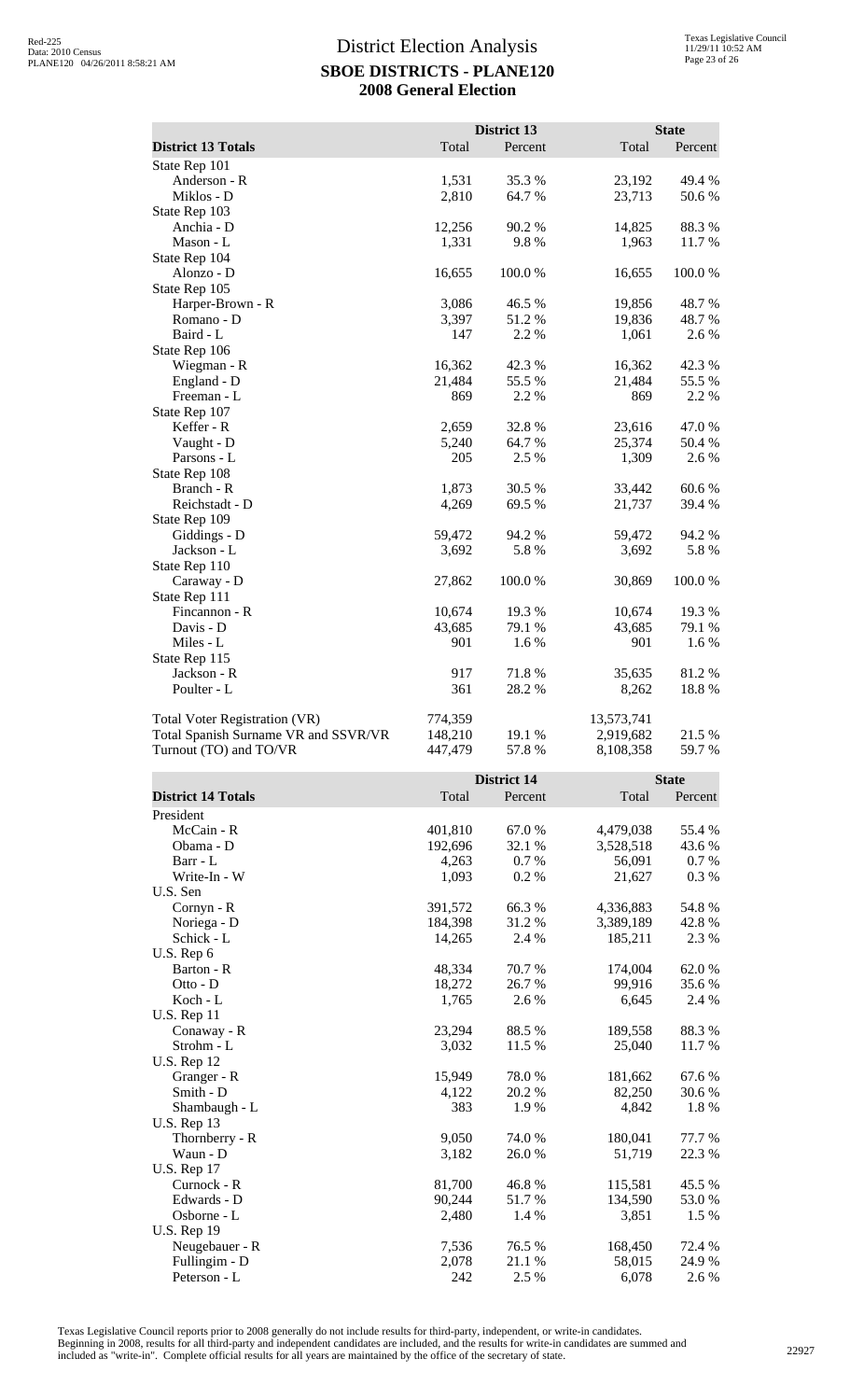| <b>District 14 Totals</b>         | Total              | District 14<br>Percent | Total                  | <b>State</b><br>Percent |
|-----------------------------------|--------------------|------------------------|------------------------|-------------------------|
| <b>U.S. Rep 24</b>                |                    |                        |                        |                         |
| Marchant - R                      | 26,019             | 57.2 %                 | 151,434                | 56.0%                   |
| Love - D                          | 18,068             | 39.7%                  | 111,089                | 41.1 %                  |
| Casey - L                         | 1,368              | 3.0%                   | 7,972                  | 2.9%                    |
| <b>U.S. Rep 26</b><br>Burgess - R | 128,320            | 67.2%                  | 195,181                | 60.2%                   |
| Leach - D                         | 55,502             | 29.1 %                 | 118,167                | 36.4 %                  |
| Weiss - L                         | 7,216              | 3.8%                   | 11,028                 | 3.4 %                   |
| <b>U.S. Rep 31</b>                |                    |                        |                        |                         |
| Carter - R                        | 24,514             | 69.9%                  | 175,563                | 60.3%                   |
| Ruiz - D                          | 9,693              | 27.6%                  | 106,559                | 36.6%                   |
| Cooper - L<br>RR Comm 3           | 868                | 2.5 %                  | 9,182                  | 3.2 %                   |
| Williams - R                      | 356,721            | 62.3%                  | 3,998,582              | 52.1 %                  |
| Thompson - D                      | 193,824            | 33.9%                  | 3,406,063              | 44.4 %                  |
| $Floyd - L$                       | 21,629             | 3.8%                   | 270,033                | 3.5 %                   |
| Sup Ct Chief                      |                    |                        |                        |                         |
| Jefferson - R                     | 361,425            | 63.0%                  | 4,088,955              | 53.1 %                  |
| Jordan - D<br>Oxford - L          | 192,828<br>19,567  | 33.6%<br>3.4 %         | 3,374,255<br>239,034   | 43.8%<br>3.1 %          |
| Sup Ct 7                          |                    |                        |                        |                         |
| Wainwright - R                    | 352,547            | 61.5%                  | 3,925,720              | 51.1%                   |
| Houston - D                       | 203,691            | 35.5 %                 | 3,525,011              | 45.9%                   |
| Smith - L                         | 17,417             | 3.0%                   | 232,224                | 3.0%                    |
| Sup Ct 8                          |                    |                        |                        |                         |
| Johnson - R<br>Yanez - D          | 367,319<br>186,766 | 64.1 %<br>32.6 %       | 4,018,178<br>3,428,079 | 52.3 %<br>44.6 %        |
| Shirley - L                       | 19,062             | 3.3 %                  | 234,115                | 3.0%                    |
| CCA <sub>3</sub>                  |                    |                        |                        |                         |
| Price - R                         | 355,547            | 62.3%                  | 3,949,512              | 51.6%                   |
| Strawn - D                        | 198,374            | 34.8 %                 | 3,482,468              | 45.5 %                  |
| Eilers - L                        | 16,494             | 2.9%                   | 216,006                | 2.8%                    |
| CCA <sub>4</sub><br>Womack - R    | 367,512            | 64.6 %                 | 4,044,526              | 53.0%                   |
| Molina - D                        | 180,833            | 31.8%                  | 3,340,589              | 43.7%                   |
| Howard - L                        | 20,709             | 3.6 %                  | 250,652                | 3.3 %                   |
| CCA <sub>9</sub>                  |                    |                        |                        |                         |
| Cochran - R                       | 409,808            | 85.7%                  | 4,719,124              | 81.9%                   |
| Strange - L<br>SBOE <sub>11</sub> | 68,638             | 14.3 %                 | 1,043,820              | 18.1 %                  |
| Hardy - R                         | 73,846             | 84.3%                  | 446,224                | 84.3%                   |
| Beckman - L                       | 13,730             | 15.7 %                 | 83,119                 | 15.7 %                  |
| SBOE 14                           |                    |                        |                        |                         |
| Lowe - R                          | 291,691            | 64.3 %                 | 376,385                | 65.0%                   |
| Bogle - D                         | 145,289            | 32.0%                  | 181,386                | 31.3%                   |
| Shuey - L<br>State Sen 9          | 17,009             | 3.7%                   | 21,352                 | 3.7 %                   |
| Harris - R                        | 62,336             | 64.2 %                 | 125,443                | 54.1 %                  |
| Willms - D                        | 31,999             | 33.0%                  | 100,509                | 43.3 %                  |
| Nulsen - L                        | 2,732              | 2.8%                   | 5,991                  | 2.6 %                   |
| State Sen 24                      |                    |                        |                        |                         |
| Fraser - R                        | 41,628             | 88.4%                  | 197,134                | 85.5 %                  |
| Oliver - L<br>State Sen 30        | 5,482              | 11.6 %                 | 33,508                 | 14.5 %                  |
| Estes - R                         | 52,470             | 100.0%                 | 221,448                | 100.0%                  |
| State Rep 8                       |                    |                        |                        |                         |
| $Cook - R$                        | 11,380             | 100.0%                 | 34,494                 | 100.0%                  |
| State Rep 10                      |                    |                        |                        |                         |
| Pitts - R                         | 49,401             | 85.5%                  | 49,401                 | 85.5 %                  |
| Smart - L<br>State Rep 54         | 8,366              | 14.5 %                 | 8,366                  | 14.5 %                  |
| Aycock - R                        | 5,810              | 88.9%                  | 33,690                 | 78.0%                   |
| Kramer - L                        | 724                | 11.1 %                 | 9,478                  | 22.0 %                  |
| State Rep 56                      |                    |                        |                        |                         |
| Anderson - R                      | 44,067             | 86.4%                  | 44,067                 | 86.4%                   |
| Meine - L                         | 6,946              | 13.6 %                 | 6,946                  | 13.6 %                  |
| State Rep 57<br>Dunnam - D        | 14,127             | 91.4%                  | 28,291                 | 87.8%                   |
| Snider - L                        | 1,337              | 8.6%                   | 3,920                  | 12.2 %                  |
| State Rep 58                      |                    |                        |                        |                         |
| $Orr - R$                         | 39,694             | 70.6%                  | 39,694                 | 70.6%                   |
| Kauffman - D                      | 14,743             | 26.2%                  | 14,743                 | 26.2 %                  |
| Stewart - L                       | 1,825              | 3.2 %                  | 1,825                  | 3.2 %                   |
| State Rep 59<br>Miller - R        | 28,482             | 61.6%                  | 28,482                 | 61.6%                   |

Texas Legislative Council reports prior to 2008 generally do not include results for third-party, independent, or write-in candidates.

Beginning in 2008, results for all third-party and independent candidates are included, and the results for write-in candidates are summed and<br>included as "write-in". Complete official results for all years are maintained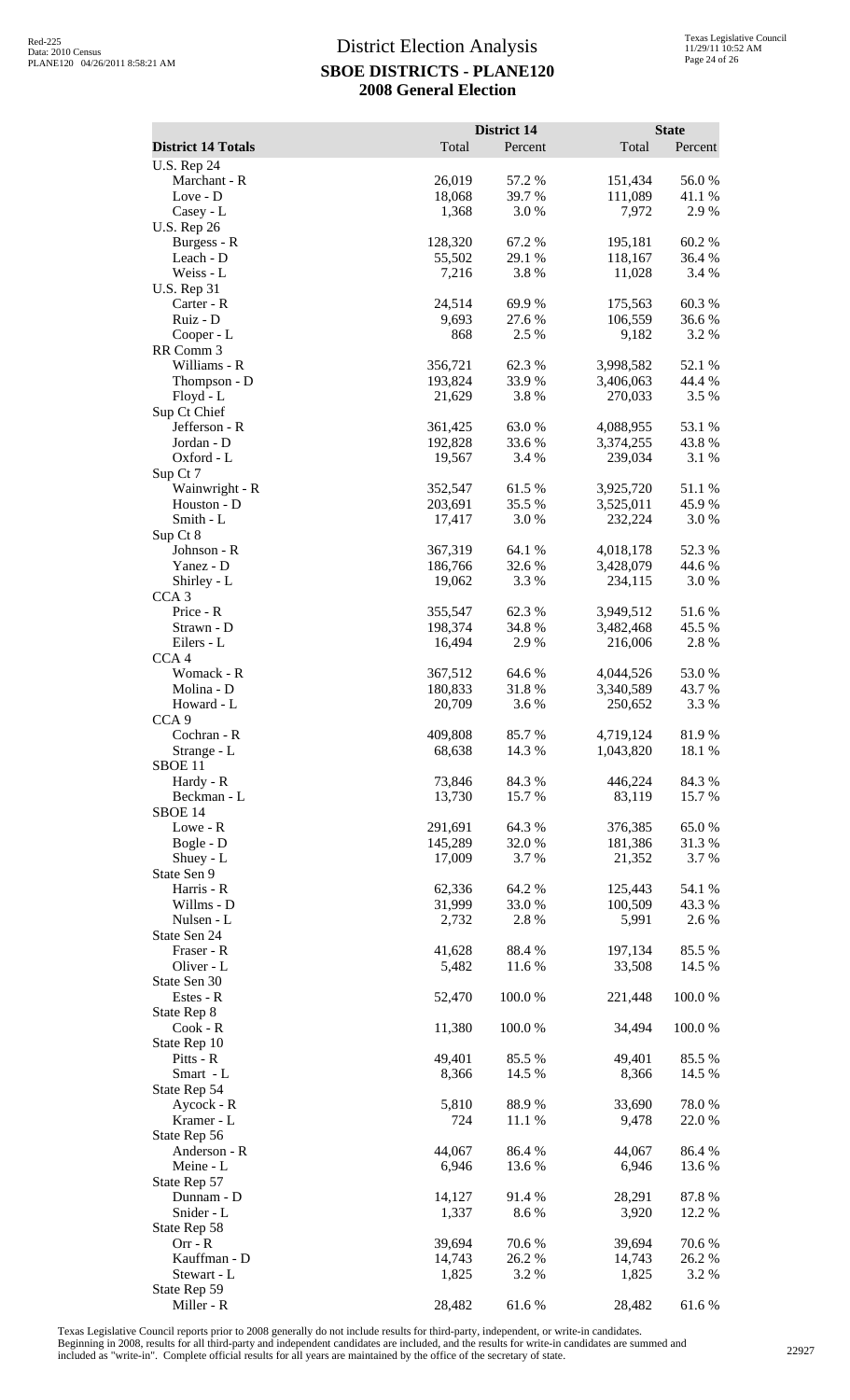|                                      |         | <b>District 14</b> |            | <b>State</b> |
|--------------------------------------|---------|--------------------|------------|--------------|
| <b>District 14 Totals</b>            | Total   | Percent            | Total      | Percent      |
| State Rep 59                         |         |                    |            |              |
| Casbeer - D                          | 16,546  | 35.8%              | 16,546     | 35.8%        |
| Reynolds - L                         | 1,178   | 2.5 %              | 1,178      | 2.5 %        |
| State Rep 60                         |         |                    |            |              |
| Keffer - R                           | 42,408  | 76.6 %             | 43,588     | 76.8%        |
| Shupp - D                            | 12,974  | 23.4 %             | 13,195     | 23.2 %       |
| State Rep 61                         |         |                    |            |              |
| $King - R$                           | 14,541  | 72.1 %             | 48,879     | 72.5 %       |
| Randolph - D                         | 4,991   | 24.7 %             | 16,308     | 24.2 %       |
| Forsythe - L                         | 648     | 3.2 %              | 2,205      | 3.3 %        |
| State Rep 63                         |         |                    |            |              |
| Parker - R                           | 64,048  | 73.0 %             | 64,048     | 73.0 %       |
| Carrillo - D                         | 19,883  | 22.7 %             | 19,883     | 22.7 %       |
| Turner - L                           | 3,831   | 4.4 %              | 3,831      | 4.4 %        |
| State Rep 64                         |         |                    |            |              |
| Crownover - R                        | 40,758  | 57.0%              | 40,758     | 57.0%        |
| McClelland - D                       | 28,195  | 39.4 %             | 28,195     | 39.4 %       |
| Jordan - L                           | 2,613   | 3.7 %              | 2,613      | 3.7 %        |
| State Rep 65                         |         |                    |            |              |
| Solomons - R                         | 47,471  | 79.7 %             | 47,471     | 79.7 %       |
| Hooper - L                           | 12,114  | 20.3 %             | 12,114     | 20.3%        |
| State Rep 68                         |         |                    |            |              |
| Hardcastle - R                       | 2,469   | 100.0%             | 42,020     | 100.0%       |
| <b>Total Voter Registration (VR)</b> | 965,445 |                    | 13,573,741 |              |
| Total Spanish Surname VR and SSVR/VR | 80,397  | 8.3%               | 2,919,682  | 21.5 %       |
| Turnout (TO) and TO/VR               | 603,216 | 62.5 %             | 8,108,358  | 59.7%        |
|                                      |         | District 15        |            | <b>State</b> |
| <b>District 15 Totals</b>            | Total   | Percent            | Total      | Percent      |
| President                            |         |                    |            |              |
| McCain - R                           | 430,765 | 74.3 %             | 4,479,038  | 55.4 %       |
|                                      |         |                    |            |              |

| District 15 Totals | Total   | Percent | Total     | Percent |
|--------------------|---------|---------|-----------|---------|
| President          |         |         |           |         |
| McCain - R         | 430,765 | 74.3 %  | 4,479,038 | 55.4 %  |
| Obama - D          | 144,184 | 24.9%   | 3,528,518 | 43.6 %  |
| Barr - L           | 4,170   | 0.7%    | 56,091    | 0.7%    |
| Write-In - W       | 878     | 0.2%    | 21,627    | 0.3%    |
| U.S. Sen           |         |         |           |         |
| Cornyn - R         | 420,705 | 74.3 %  | 4,336,883 | 54.8 %  |
| Noriega - D        | 132,848 | 23.5 %  | 3,389,189 | 42.8%   |
| Schick - L         | 12,893  | 2.3 %   | 185,211   | 2.3 %   |
| <b>U.S. Rep 11</b> |         |         |           |         |
| Conaway - R        | 91,027  | 88.4%   | 189,558   | 88.3%   |
| Strohm - L         | 11,902  | 11.6%   | 25,040    | 11.7%   |
| <b>U.S. Rep 13</b> |         |         |           |         |
| Thornberry - R     | 170,991 | 77.9%   | 180,041   | 77.7 %  |
| Waun - D           | 48,537  | 22.1 %  | 51,719    | 22.3 %  |
| <b>U.S. Rep 19</b> |         |         |           |         |
| Neugebauer - R     | 160,914 | 72.3 %  | 168,450   | 72.4 %  |
| Fullingim - D      | 55,937  | 25.1 %  | 58,015    | 24.9 %  |
| Peterson - L       | 5,836   | 2.6%    | 6,078     | 2.6 %   |
| <b>U.S. Rep 26</b> |         |         |           |         |
| Burgess - R        | 7,252   | 73.9%   | 195,181   | 60.2%   |
| Leach - D          | 2,250   | 22.9%   | 118,167   | 36.4 %  |
| Weiss - L          | 307     | 3.1 %   | 11,028    | 3.4 %   |
| RR Comm 3          |         |         |           |         |
| Williams - R       | 375,741 | 68.4%   | 3,998,582 | 52.1 %  |
| Thompson - D       | 154,597 | 28.1 %  | 3,406,063 | 44.4 %  |
| Floyd - L          | 19,036  | 3.5 %   | 270,033   | 3.5 %   |
| Sup Ct Chief       |         |         |           |         |
| Jefferson - R      | 379,463 | 69.4%   | 4,088,955 | 53.1 %  |
| Jordan - D         | 150,626 | 27.5 %  | 3,374,255 | 43.8%   |
| Oxford - L         | 17,067  | 3.1 %   | 239,034   | 3.1 %   |
| Sup Ct 7           |         |         |           |         |
| Wainwright - R     | 367,490 | 67.2 %  | 3,925,720 | 51.1 %  |
| Houston - D        | 161,939 | 29.6%   | 3,525,011 | 45.9%   |
| Smith - L          | 17,194  | 3.1 %   | 232,224   | 3.0%    |
| Sup Ct 8           |         |         |           |         |
| Johnson - R        | 387,235 | 70.8%   | 4,018,178 | 52.3 %  |
| Yanez - D          | 142,182 | 26.0%   | 3,428,079 | 44.6 %  |
| Shirley - L        | 17,666  | 3.2 %   | 234,115   | 3.0%    |
| CCA <sub>3</sub>   |         |         |           |         |
| Price - R          | 372,072 | 68.3%   | 3,949,512 | 51.6%   |
| Strawn - D         | 158,425 | 29.1 %  | 3,482,468 | 45.5 %  |
| Eilers - L         | 14,150  | 2.6 %   | 216,006   | 2.8%    |